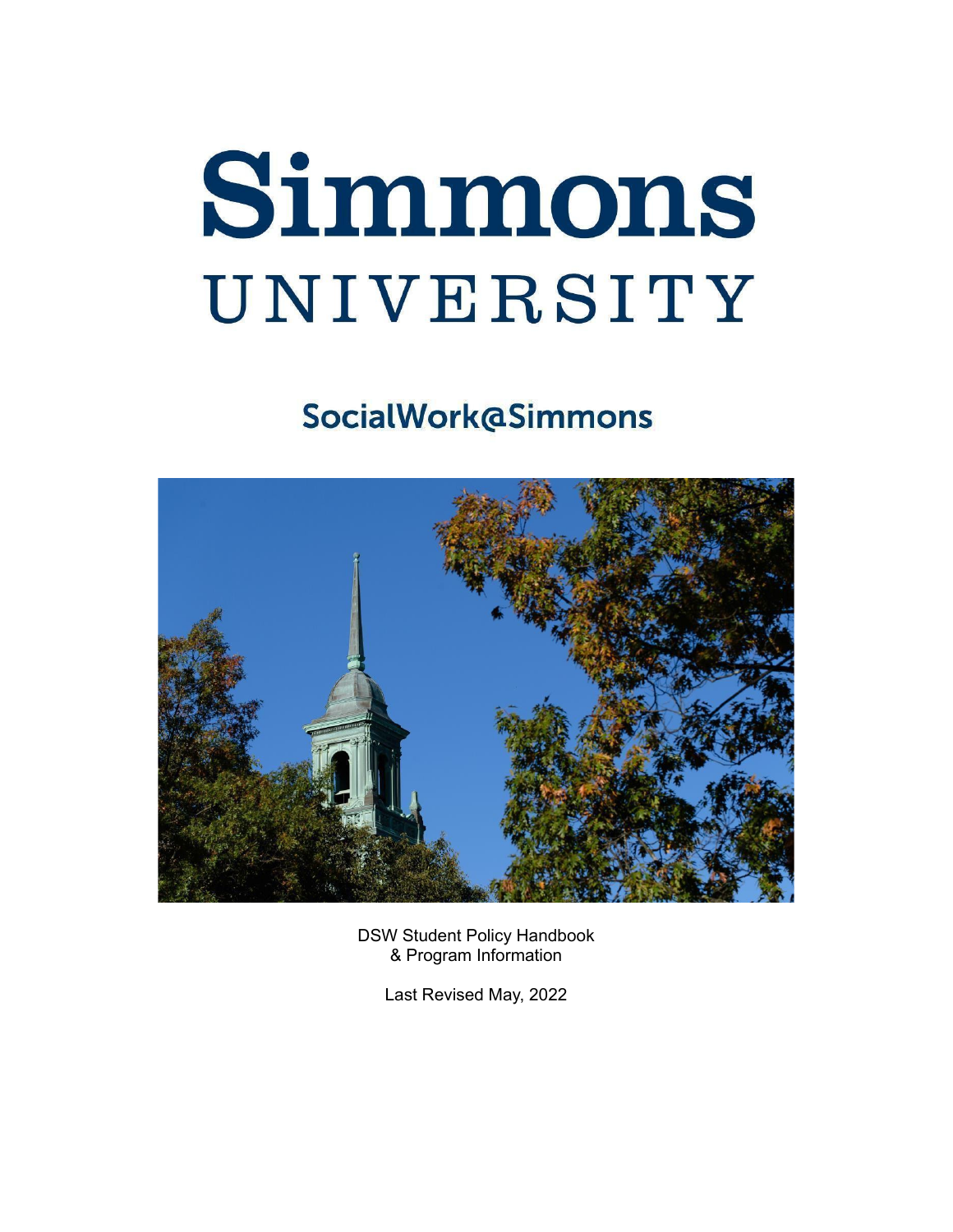#### TABLE OF CONTENTS

| $\boldsymbol{2}$                                         |
|----------------------------------------------------------|
| 3                                                        |
| 6                                                        |
| 7<br>$\overline{7}$<br>8<br>8<br>8                       |
| 10<br>10<br>10<br>11<br>12<br>14<br>14<br>14<br>16<br>21 |
| 22<br>22<br>22<br>23<br>23                               |
| 24<br>24<br>24<br>24                                     |
| 25<br>25<br>26<br>26<br>26<br>26<br>26<br>27             |
|                                                          |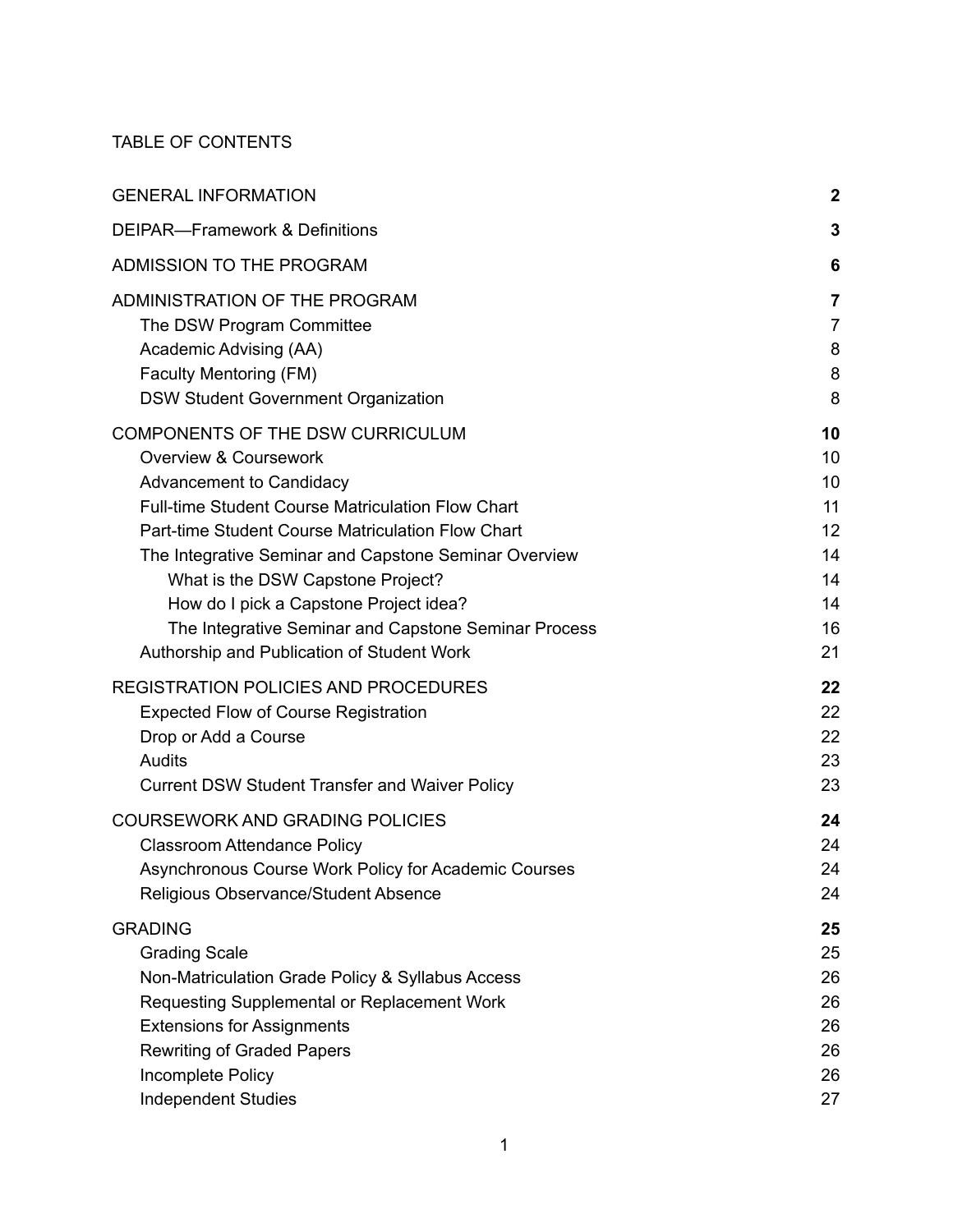| <b>Tutoring &amp; Writing Center Resources</b>                                                                             | 27 |
|----------------------------------------------------------------------------------------------------------------------------|----|
| Appeal of Final Course Grade                                                                                               | 27 |
| <b>GRADE APPEAL PROCESS</b>                                                                                                | 28 |
| <b>Grievance Policy</b>                                                                                                    | 30 |
| <b>General Complaints and Concerns</b>                                                                                     | 30 |
| STUDENTS WITH ACCESSIBILITY NEEDS/ACCOMMODATIONS                                                                           | 30 |
| SIMMONS UNIVERSITY ACADEMIC INTEGRITY POLICY                                                                               | 31 |
| MAINTENANCE OF ACADEMIC STANDING                                                                                           | 31 |
| Required Course Grades Below a "B"                                                                                         | 31 |
| When a Student is Required to Retake a Class                                                                               | 32 |
| <b>Academic Probation</b>                                                                                                  | 32 |
| <b>Removal From Academic Probation</b>                                                                                     | 32 |
| TIMELY PROGRESS IN THE PROGRAM                                                                                             | 32 |
| <b>Program Time Constraints</b>                                                                                            | 32 |
| <b>LEAVE OF ABSENCE</b>                                                                                                    | 33 |
| <b>Voluntary Leave of Absence</b>                                                                                          | 33 |
| Involuntary Leave of Absence                                                                                               | 33 |
| Process for Returning to Simmons After an Involuntary Leave                                                                | 34 |
| ADMINISTRATIVE DISMISSAL FROM THE DSW PROGRAM                                                                              | 35 |
| WITHDRAWAL FROM THE SCHOOL OF SOCIAL WORK                                                                                  | 35 |
| ACADEMIC AND CONDUCT ISSUES LEADING TO DISMISSAL                                                                           | 35 |
| <b>Notification of Dismissal</b>                                                                                           | 36 |
| <b>Appeal of Dismissal</b>                                                                                                 | 36 |
| STUDENT ACADEMIC PERFORMANCE                                                                                               | 37 |
| Professional Standards and Policy for Professional Performance                                                             | 37 |
| Simmons University Academic Integrity Policy                                                                               | 37 |
| POLICIES, PROCEDURES AND CRITERIA FOR REVIEW AND EVALUATION OF<br>PROFESSIONAL PERFORMANCE ISSUES AND ACADEMIC PERFORMANCE | 38 |
| ADDITIONAL SIMMONS UNIVERSITY POLICY INFORMATION                                                                           | 42 |
| <b>Simmons Connection</b>                                                                                                  | 42 |
| <b>Workday Student</b>                                                                                                     | 42 |
| <b>Accessibility Services and Equal Access Policy</b>                                                                      | 42 |
| Name and Address Changes                                                                                                   | 42 |
| Human Rights in Research                                                                                                   | 42 |
| The Simmons University Code of Conduct                                                                                     | 42 |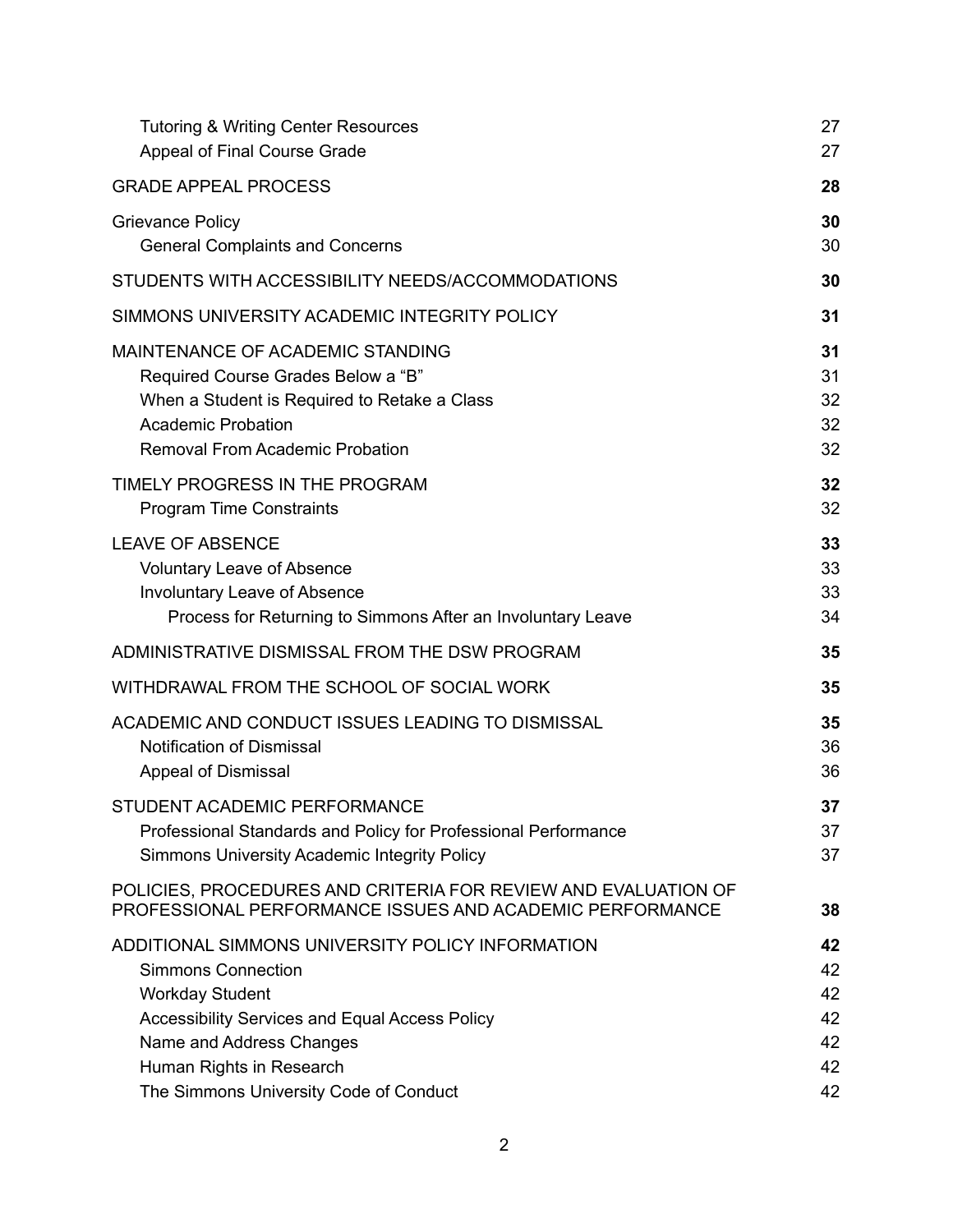| <b>Tuition Refunds</b>                                         | 42 |
|----------------------------------------------------------------|----|
| Financial Information                                          | 42 |
| <b>Other Financial Aid Resources</b>                           | 42 |
| Other scholarship information                                  | 42 |
| Health Insurance                                               | 43 |
| THE SIMMONS COMMITMENT TO DIVERSITY, EQUITY, AND INCLUSION     | 44 |
| STUDENTS ON ACTIVE MILITARY DUTY: CLASS ATTENDANCE INFORMATION | 48 |
| APPENDIX 1: SocialWork@Simmons Program Information             | 49 |
| <b>Student Business Card Request Form</b>                      | 51 |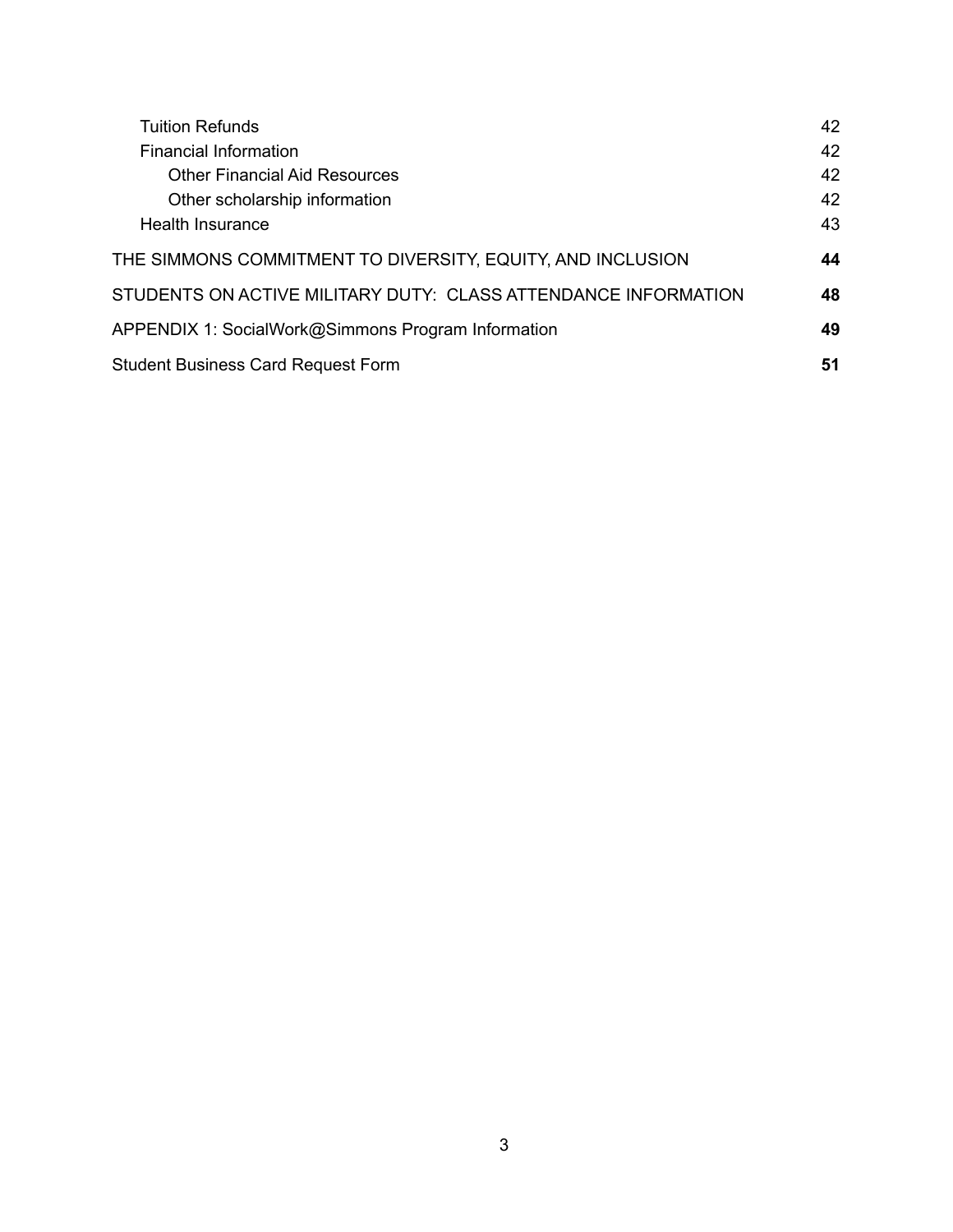#### **DOCTORATE OF SOCIAL WORK STUDENT POLICY HANDBOOK & PROGRAM INFORMATION**

 The Doctorate of Social Work Student Policy Handbook and Program Information is the Doctorate of Social Work (DSW) student's guide to the program.

 Students are responsible for knowing the policies and procedures in this document, as well as Simmons School of Social Work Policies and the Policies of Simmons University, which are available on the Simmons University website.

 *The information in this document is subject to change. The Simmons School of Social Work reserves the right to change any policy or procedure without notice.*

#### <span id="page-4-0"></span>**GENERAL INFORMATION**

#### **SCHOOL OF SOCIAL WORK MISSION STATEMENT**

 The Mission of the Simmons University School of Social Work is to provide exceptional training, build knowledge and further social and economic justice. We provide transformative learning experiences to students at the bachelors, masters and doctoral levels. Our graduates are prepared to practice social work in a complex, multicultural world and engage in leadership, scholarship, and teaching, drawing from evidence-based and community informed research, and interprofessional education. Our teaching, scholarship and community engagement purposively includes community stakeholders and works to empower marginalized, oppressed and excluded populations. We promote social change through advancing understanding of the connection between individual circumstances and social policy structures, case to cause.

#### **DSW PROGRAM MISSION STATEMENT**

 The mission of the DSW program is to develop scholar-practitioners with expertise in the pillars of advanced practice, teaching and leadership. DSW graduates are holistic scholar-practitioners who seamlessly apply doctoral-level knowledge and practices to their work in the field. The DSW program is designed by expert faculty-practitioners who train students to become holistic scholar-practitioners as defined by: ability to apply evidence-based frameworks grounded in the principles of social justice, including diversity, equity, inclusion, intersectionality, power analysis and anti-racism (DEIPAR), using interdisciplinary approaches, to transform their clinical, pedagogical and leadership practices. Through this experience, DSW graduates are prepared to make a meaningful difference with their work.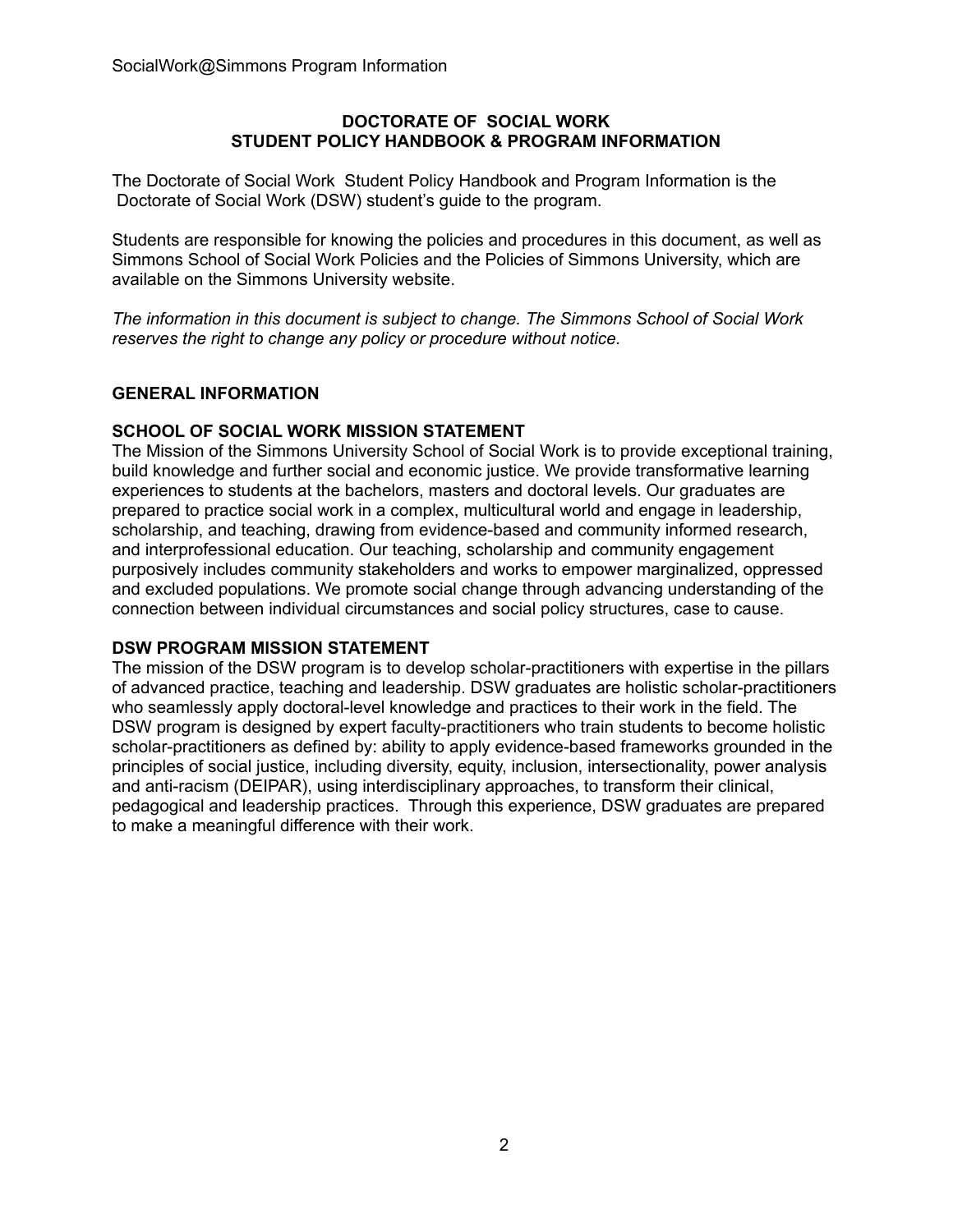# **DSW PROGRAM GOALS**

 DSW graduates are prepared for diverse career paths in the areas of social work thought, education, clinical practice, and leadership. Students become doctorally-prepared holistic scholar-practitioners by:

- ● Learning emerging anti-racism practices and being prepared to implement novel approaches in social work educational programs, agencies or their practices and/or consultancies.
- ● Engaging in systematic inquiry that adheres to scholarly convention, including critical evaluation and use of advanced-level evidence-based practice.
- ● Developing leadership skills that prepare them to build and sustain organizations that live up to the core values of social work and the values of the communities they serve, including educational programs.
	- Gaining advanced understanding of leadership theory and skills needed to promote inclusion, anti-racist practices, and improve client systems.
- ● Building advanced understanding of teaching practice grounded in diversity, equity, social justice, anti-racism, interdisciplinary approaches; learning theory, evidence-based pedagogy; responsive teaching and classroom practices; and knowledge dissemination.
- ● Translating new and inclusive teaching skills to both traditional academic and other diverse educational contexts.

# <span id="page-5-0"></span> **DEIPAR—Framework & Definitions**

(diversity, equity, inclusion, intersectionality, power analysis, anti-racist)

 *DEIPAR* is an evergreen, or living, framework that is grounded in principles of social justice, and is used to organize the way we include these principles. It is not designed to be static in definition, but to evolve with the changing social definitions of each of its facets. It is designed to be stable in its role as a framework that helps those engaged with it to develop baseline understandings of these principles of social justice. This framework infuses the particular foci and emphases of those who use it to help them develop their own DEIPAR informed perspectives on issues central to them (Dyer, 2020, unpublished manuscript).

#### **The definition of social justice adopted for this program:**

 Social justice embraces the complex, intersectional identities of individuals, and the rich histories of communities, in the redistribution of resources and opportunities, educational and beyond…through a transformative process that disrupts the marginalization of non-dominant social groups.

(Adapted from Pugach et al, 2021, 238)

#### **Diversity**

 ● Difference across social dimensions inclusive of but not limited to "age, class, color, culture, disability and ability, ethnicity, gender, gender identity and expression, immigration status, marital status, political ideology, race, religion/spirituality, sex, sexual orientation, and tribal sovereign status."

CSWE EPAS [Competency](https://www.cswe.org/getattachment/Accreditation/Standards-and-Policies/2015-EPAS/2015EPASandGlossary.pdf) 2, 2015, p. 7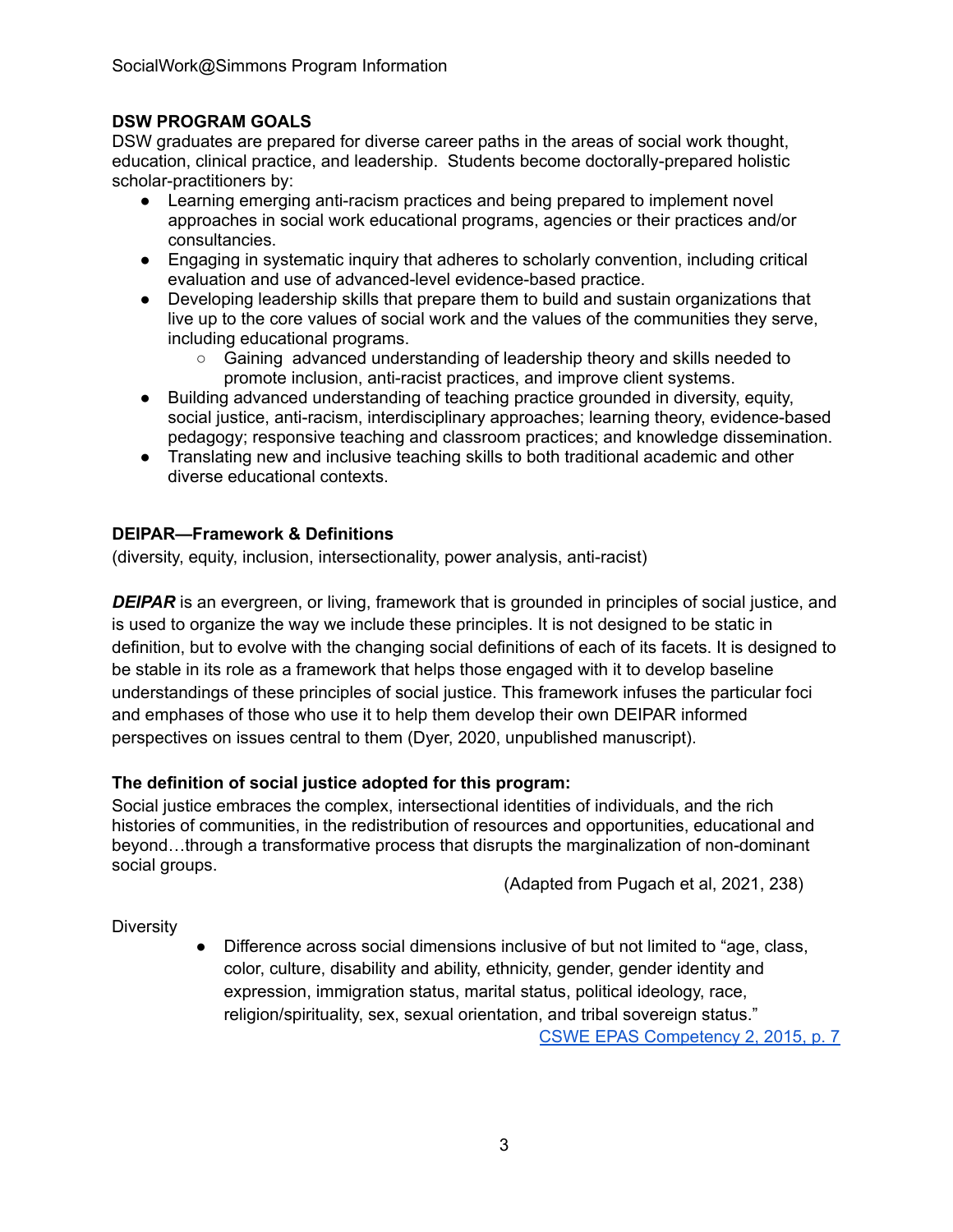# Equity

 ● "Equity is the condition of fair and just inclusion into a society. Equity will exist when those who have been most marginalized have equal access to opportunities, power, participation and resources and all have avenues to safe, healthy, productive, and fulfilling lives. It requires restructuring deeply entrenched systems of privilege and oppression that have led to the uneven distribution of benefits and burdens over multiple generations. Society will be stronger when the promise in all of us is actualized."

**City of [Boston](https://equityagenda.mapc.org/)** 

#### Inclusion

 ● "Inclusion is the active, intentional, and ongoing engagement with diversity…in ways that increase one's awareness, content knowledge, cognitive sophistication, and empathic understanding of the complex ways individuals interact with and within systems and institutions."

Inclusive Excellence [Framework](https://diversity.missouri.edu/our-work/inclusive-excellence-framework)

# Intersectionality

 ● "Conceptions of discrimination and disparities must account for the interaction of marginalized identities for those who are "multiply burdened…[b]ecause the intersectional experience is greater than the sum of" any single -ism experienced" (Crenshaw, 1989, p140). "Intersectionality operates as both the observance and analysis of power imbalances, and the tool by which those power imbalances could be eliminated altogether. And the observance of power imbalances, as is so frequently true, is far less controversial than the tool that could eliminate them" (Coaston, 2019).

#### Power

 ● The word power, by definition in any dictionary, is simply 'ability' or 'capacity.' Structural power comes from the relationships that social groups have with each other (1), which is impacted by their positionality in society. The positionality created by various social constructs, such as race, gender and class, can also shape the agency or efficacy of an individual or group, and shape social dynamics: "power is a dispositional concept, identifying an ability or capacity, which may or may not be exercised (Lukes, 2005, p109).

(1) Three Dimensions of Power ([found](https://grassrootspowerproject.org/toolbox) here)

- **Marginalization --** Marginalization is a manifestation of power. It is both a condition and a process that prevents individuals and groups from full participation in social, economic, and political life enjoyed by the wider society. (Alakhunova et al, 2015, p2)
- ● What has been identified by some as the third face or dimension of power refers to the ability to shape ideas and to influence. This may include "the languages, the concepts, categories, imagery of thought, and the systems of representation—which different classes and social groups deploy in order to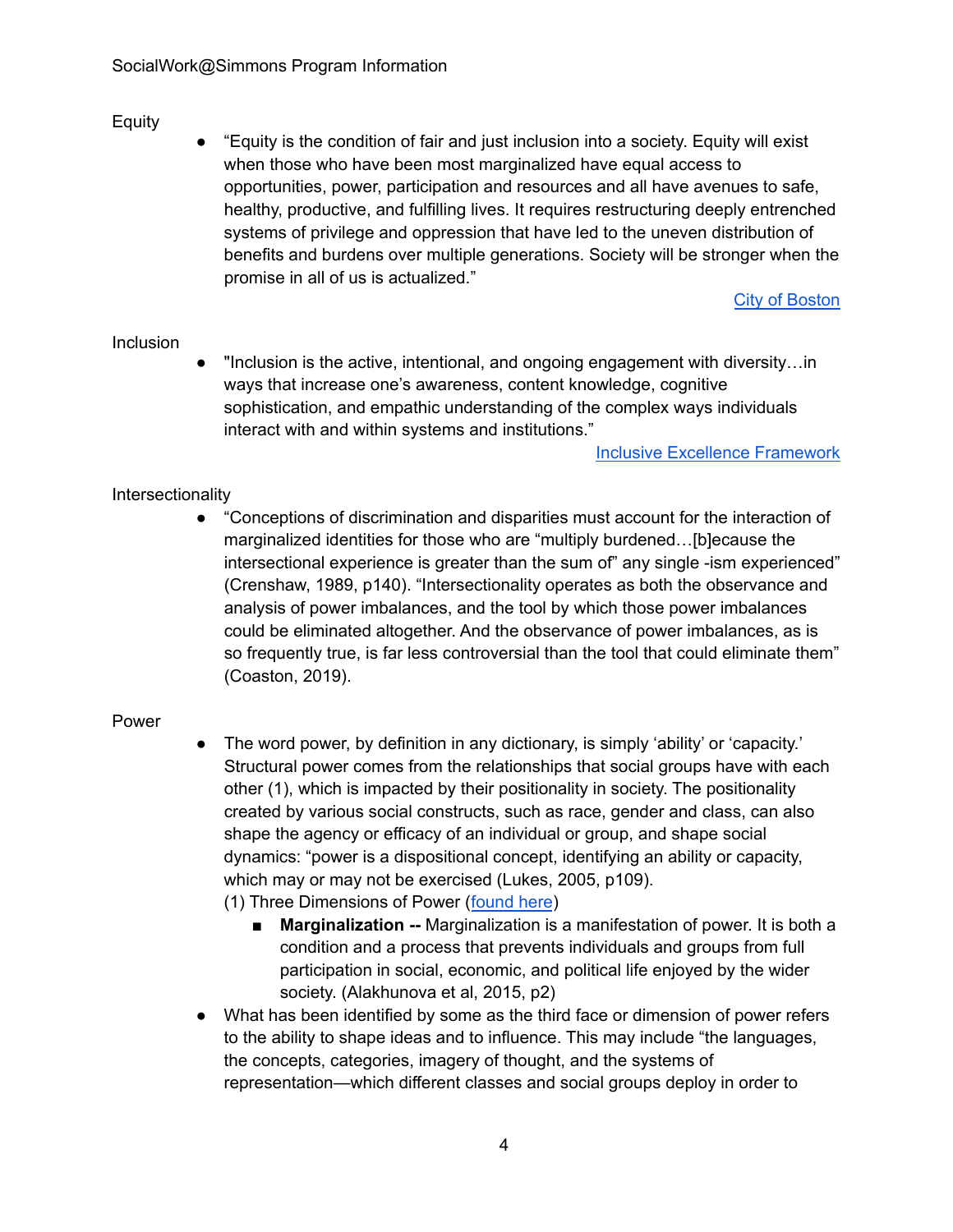make sense of, define, figure out and render intelligible the way society works" (Hall, 2005, p26).

# Anti-racism

- ● "Anti-racism is an active way of seeing and being in the world, in order to transform it. Because racism occurs at all levels and spheres of society and can function to produce and maintain exclusionary 'levels' and 'spheres,' anti-racism education/activism is necessary in all aspects of society. In other words, it does not happen exclusively in the workplace, in the classroom, or in selected aspects of our lives. … [Racism] is complicated (and often reinforced) by other forms of oppression."
- ● "A person who practices anti-racism is someone who works to become aware of:
	- How racism affects the lived experience of people of color and Indigenous people;
	- How racism is systemic, and has been part of many foundational aspects of society throughout history, and can be manifested in both individual attitudes and behaviors as well as formal (and "unspoken") policies and practices within institutions;
	- How people participate, often unknowingly, in racism."

Alberta Civil LIberties [Research](https://www.aclrc.com/antiracism)

#### **OVERVIEW**

 The DSW Program is 48 credits with a total of 15 courses, which is typically completed within 2 to 4 years. Students take three courses in each of the three core areas of leadership, practice and teaching. Additional coursework enables students to shape their skills as research-informed practitioners. In order to advance to candidacy in the Capstone Seminar course, students will need to successfully complete the Integrative Seminar course, which includes the comprehensive exam. Once candidacy is achieved, students can begin work on their capstone project, where they integrate their learning via the lens of anti-racism, diversity, equity, inclusion, and power. The completed capstone project includes a plan for dissemination of the represented knowledge and is presented to faculty and their peers.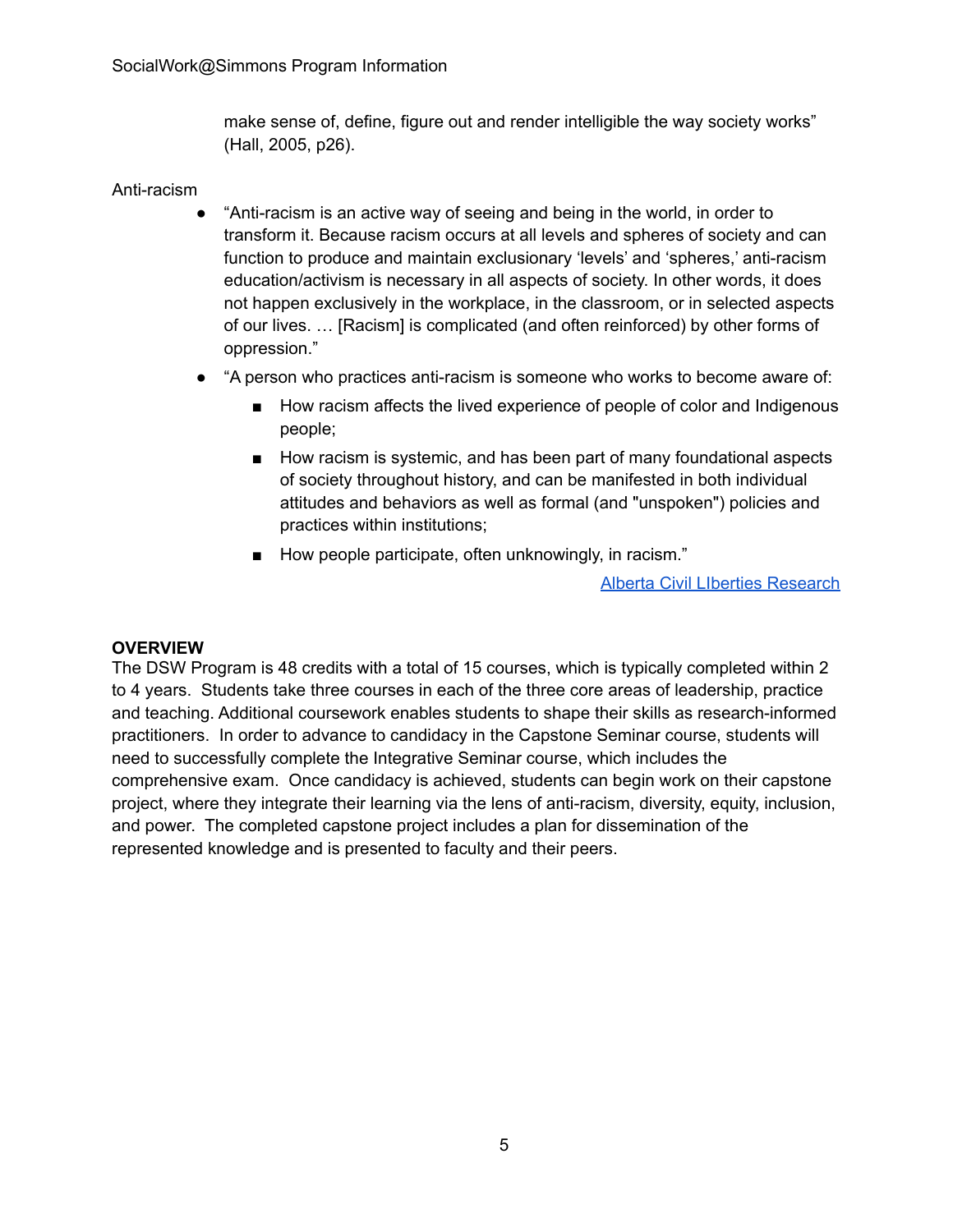# <span id="page-8-0"></span> **ADMISSION TO THE PROGRAM**

#### **GENERAL PROCEDURES**

 The DSW Program admits students to begin courses in January, May and September. Applications are accepted on a rolling basis. Applicants should consult with Student Financial Services to determine timelines for receipt of financial aid.

 An MSW degree from a Council on Social Work Education (CSWE) accredited program and a minimum of two years post-master's degree of relevant experience is preferred. Applicants who hold a doctorate degree who do not hold an MSW must have relevant post-master's experience and will be considered on a case-by-case basis. Applicants must submit via the online application portal, a personal statement of professional and educational intent, a resume, two letters of recommendation. If English is not an applicant's first language, a Test of English as a Foreign Language (TOEFL) score or an International English Language Testing System (IELTS) academic score that demonstrates satisfactory proficiency is required. Details regarding application for admissions can be found on the School of Social Work website.

 In order to hold a place in the DSW Program, a tuition deposit must be received by the date indicated in the acceptance packet. Deferrals are permitted at the discretion of the School of Social Work only once admission has been granted and a deposit paid. If an applicant is admitted to the DSW Program but requests a deferral, any deferral that is granted would extend one calendar year only.

#### **DSW Program Admission Criteria**

- ● A Master of Social Work (MSW) degree from a CSWE-accredited institution is preferred for all applicants, though graduate degrees from other practice professions will be considered.
- A GPA of at least 3.0 or higher in their MSW (preferred) coursework.
- A resume that reflects relevant post-MSW practice experience. Two years preferred.
- ● In the Statement of Professional and Educational Intent (in appendix), the applicant should demonstrate a commitment to advancing their skills and knowledge in the areas of social work practice, leadership and/or higher education.
- ● Letters of recommendation should reflect the applicant's readiness for doctoral education.
- All academic transcripts
- ● No standardized test scores are required, except for international applicants in which English is not their first language (TOEFL or IELFTS required).
- ● An interview is not required; however, under certain circumstances the School may require an interview after application review.

#### **Process and Procedure for Evaluating Applicants**

 Application files are screened by admissions staff and reviewed by DSW faculty. Each applicant's file is reviewed against the criteria for admission. Faculty reviewers make the determination to accept or reject applications. Applicants are informed of their admissions status (accepted or rejected) by an email from the director of admissions.

#### **TRANSFERS & WAIVERS**

#### **Transfer Students Applying to Simmons from other Doctoral Programs**

 If an applicant wishes to transfer into the DSW Program from another doctoral program attended within the past five years, they must complete the regular admission application and meet admission criteria. In addition, transfer applicants must include all transcripts from their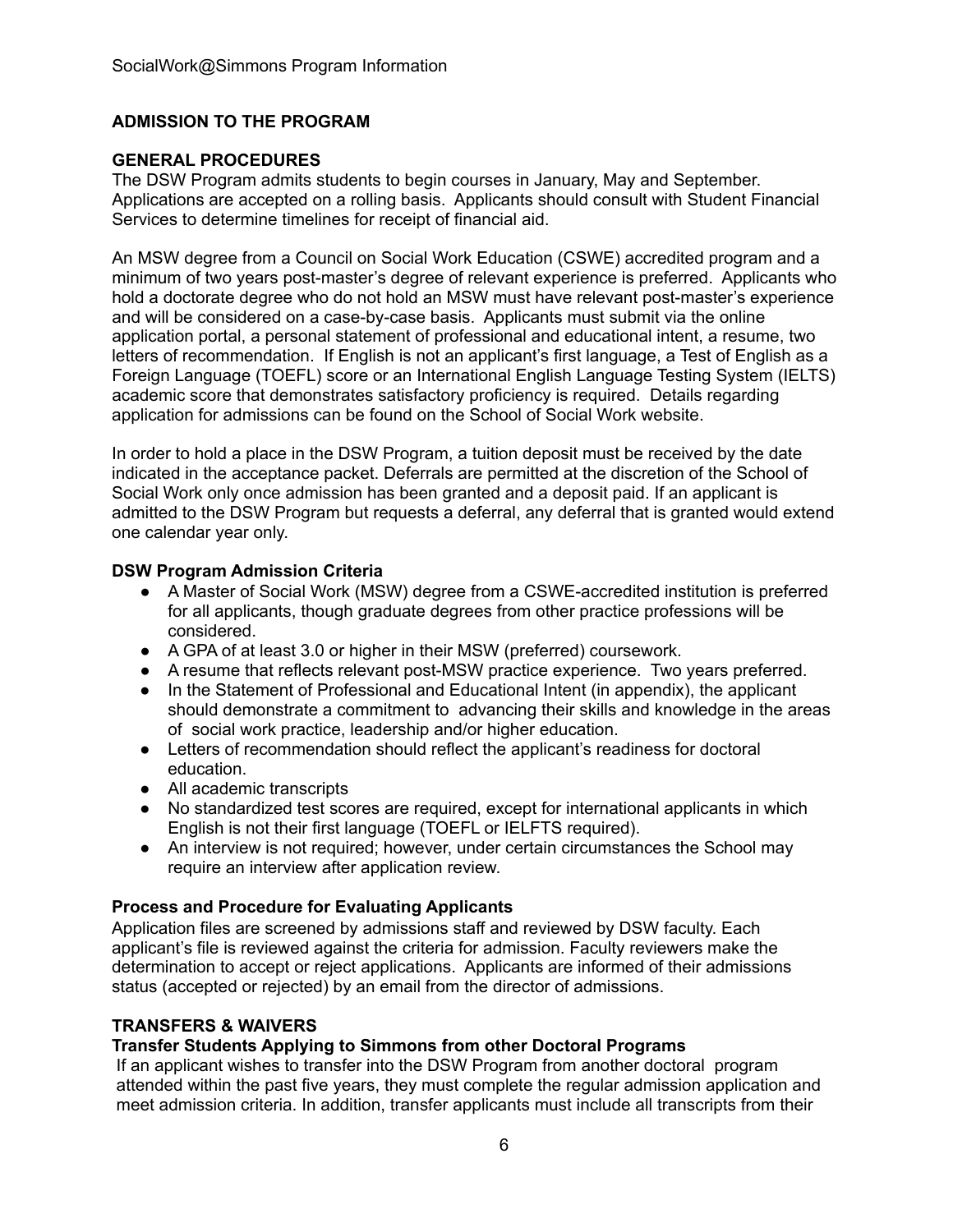doctoral studies, a letter of good standing from their program director or dean, and a personal statement explaining their reason for wanting to transfer into the Simmons DSW Program. Applicants may transfer up to 6 credits (2 courses).

#### **Current DSW Student Transfer and Waiver Policy**

 The DSW program does not accept transfer credits or requests for waivers from matriculated students.

# **Student Expectations & Responsibilities**

 DSW students are expected to be versed in understanding professional ethical conduct and academic performance as a result of their MSW education and professional practice experience. These remarks are primarily an overview of Simmons University expectations in these areas. Students are expected to know this content and apply it in their studies and practice while in the DSW program. Simmons University DSW students take on the role of being a member of our community at their home locations and in their fields of work.

The principles and values of the **[NASW](https://www.socialworkers.org/About/Ethics/Code-of-Ethics/Code-of-Ethics-English) Code of Ethics** guide our profession: service, social justice, dignity and worth of the person, importance of human relationships, integrity, competence. They require a commitment to respecting others as well as to working to increase one's own self-awareness and self-knowledge, taking responsibility for personal behavior and self-care.

 We expect these principles, including knowledge of the ethics and laws that govern practice to guide professional behavior, in addition to the student's state licensing board regulations. Therefore, as a part of our community, we expect professional behavior from DSW students where they practice. The Simmons School of Social Work faculty expect ethical and honorable behavior from students, and for students to understand and adhere to the school's academic policies

 Failure to meet generally accepted standards for professional conduct, ethics and personal integrity requisite for professional social work practice, as outlined in the *NASW Code of Ethics* may constitute grounds for a Level 3 review (see below) or the filing of a Student Code of Conduct or Academic Integrity infraction, and could result in academic sanctions including dismissal. DSW students are also expected to be familiar with and abide by the SocialWork@Simmons Live Session Protocol and Online Etiquette.

# <span id="page-9-0"></span> **ADMINISTRATION OF THE PROGRAM**

# <span id="page-9-1"></span> **The DSW Program Committee**

 *Charge:* The faculty delegates the DSW Program Committee to set policy and implement procedures for the DSW Program. This is accomplished within the general guidelines, policies, and procedures of the School of Social Work through the Faculty Policy Manual Implementation Guidelines. In implementing this charge, the DSW Program Committee:

- ● Reviews the applications of prospective students and determines their admission to the DSW Program
- Develops, reviews, and revises the DSW Program's curriculum and procedures
- Develops, administers, and determines the outcome of the Comprehensive Examination
- Develops, reviews and revises procedures for the capstone process
- Makes recommendations to the Faculty regarding awarding of the DSW degree.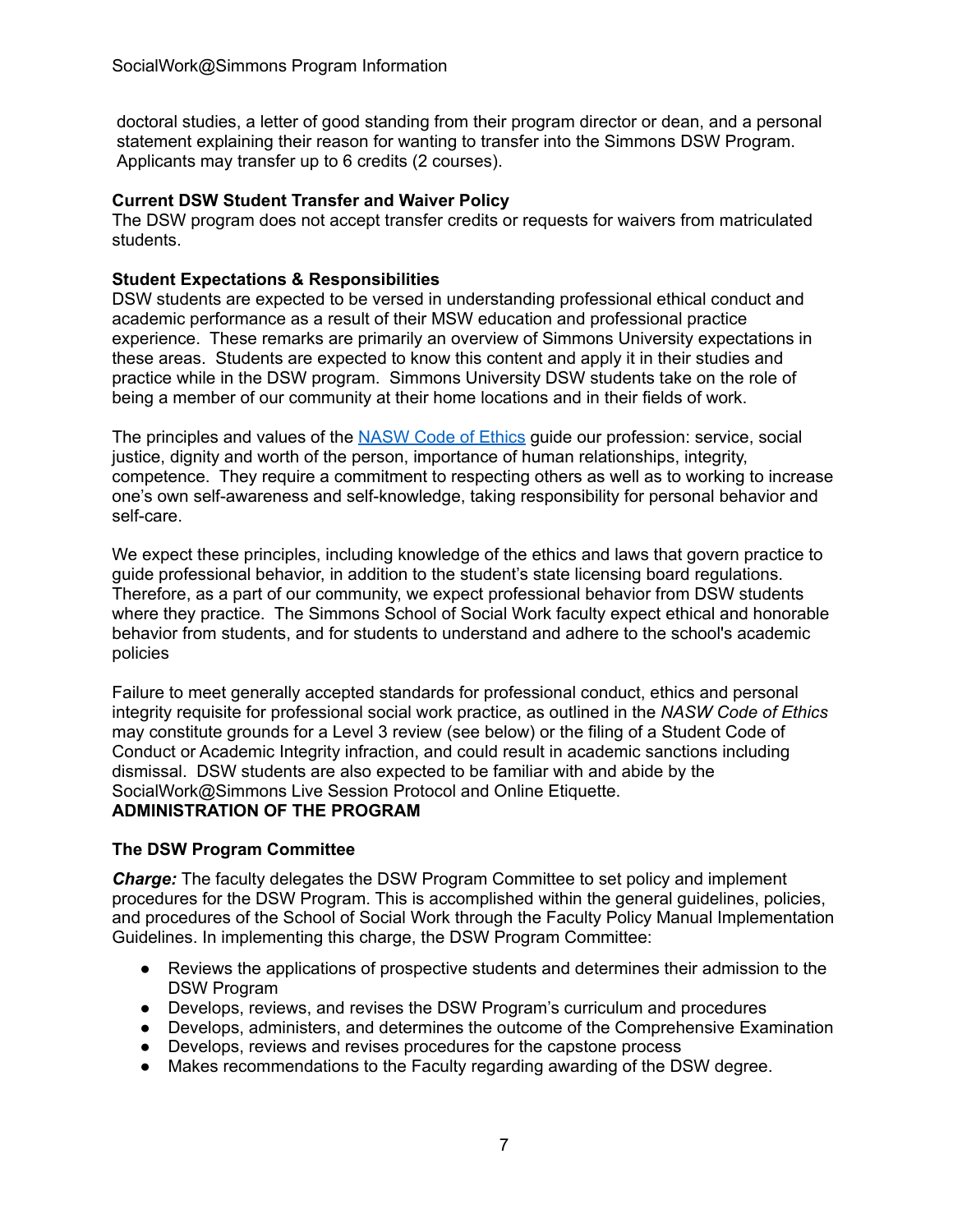*DSW Committee Membership:* The DSW Committee consists of the DSW Program Director, the online MSW Program Director, and all full-time SW faculty who teach in the DSW Program within any two-year period, and a tenured faculty member or one who teaches in the PhD program who is ex-officio. The ex-officio member also serves a two-year period. The Committee membership can include one doctorally prepared and licensed faculty from both campus-based and online programs who will be elected by the SSW faculty and serve on the committee for two-year terms.

 Unless contested, two doctorate students will be selected by their classmates each year to serve one-year committee terms. The President and another elective member from the DSW SGO Executive Board will participate in the faculty DSW Program Committee meeting. However, student members do not have a vote and are excluded from participating in the forum when individual student issues or other sensitive issues are addressed. Students must be in good program standing to hold elected office in the DSW SGO.

# <span id="page-10-0"></span> **Academic Advising (AA)**

 The Academic Advisor will facilitate DSW student success by defining and implementing strategies that help Students fulfill educational goals. The DSW AA can help address other concerns such as course incompletes, plans of study and /or changes in program goals, academic performance issues, and changes in status, i.e. leaves of absences and withdrawals. The AA will monitor progress toward degree completion, provide support follow-up regarding SSW and program policies and procedures, and generally assist students in working towards solutions regarding their concerns. Should a student have an issue that impacts their academic performance, the student should schedule an appointment with the AA to discuss the matter. The AA functions in the roles of Advisor for DSW Student Government Organization (DSWSGO, see below) and Facilitator for DSW Community Meetings. The DSW AA provides ongoing student-facing communications, and also develops and distributes the program newsletter.

# <span id="page-10-1"></span> **Faculty Mentoring (FM)**

 Students are connected to a Faculty Mentor within their first term in the program via an introductory email and others periodically throughout the term. Students have primary responsibility for meeting at least one meeting per term with their FM. Students should meet with their FM regularly to establish a productive mentoring relationship. Meetings between students and FMs should focus on goal attainment throughout the program, evolution of professional identity, and areas of professional and research interest, professional career development, as well as capstone project idea development.

 The FM can facilitate contact with the Academic Advisor as needed for concerns about conflicts that might impact course progression or academic support. Students who require support related to personal issues or general academic concerns are encouraged to seek assistance and referrals through the Academic Advisor, or the Student Success Representative.

 Students experiencing emergencies or who are in crisis should contact 911 Emergency Services.

# <span id="page-10-2"></span> **DSW Student Government Organization**

 The Simmons University School of Social Work DSW Student Government Organization (DSWSGO) is a self-governed student group designed to provide mutual peer support among DSW students at all phases of the program. The DSWSGO's primary goals are to assist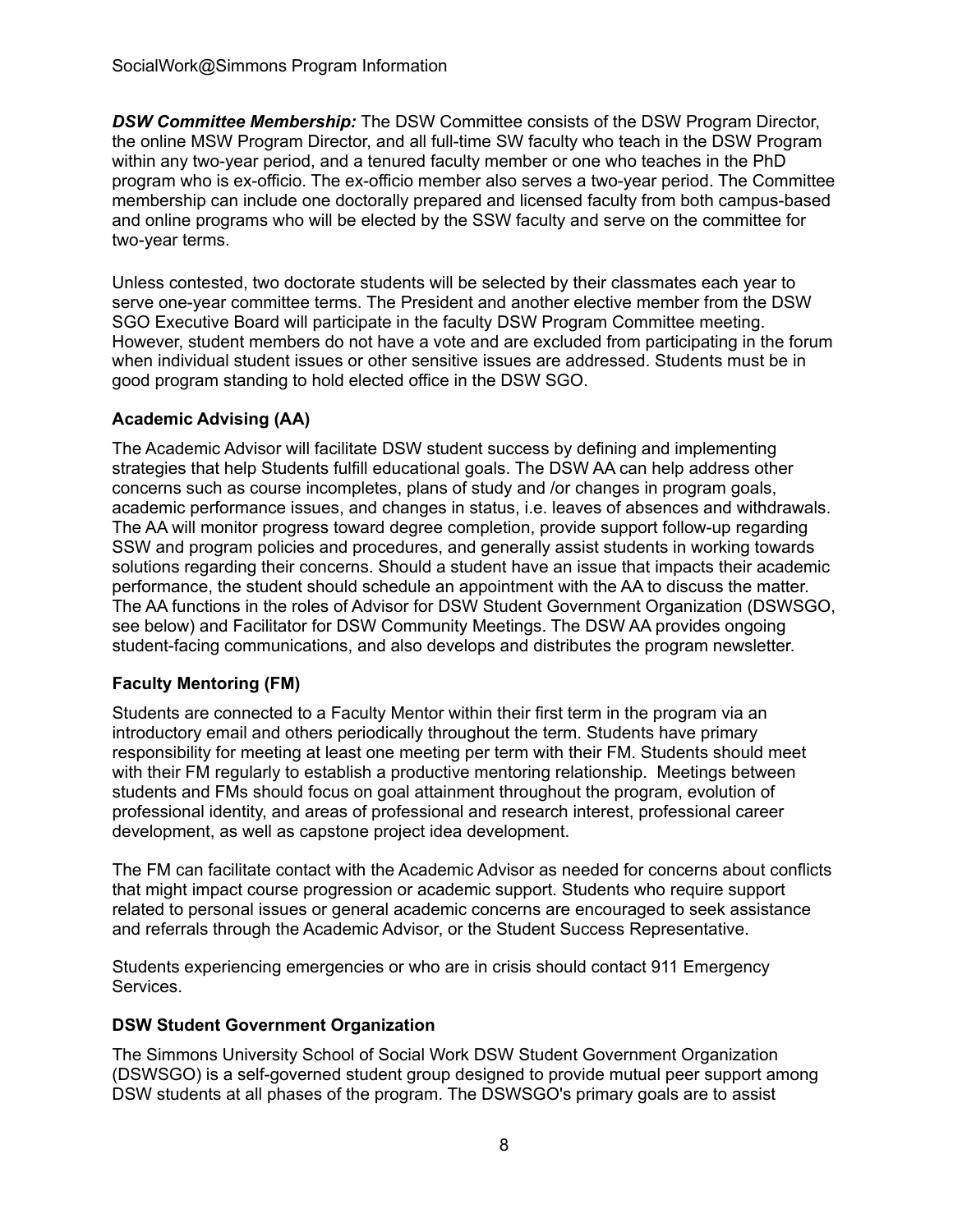students through the normal challenges of the program, to provide support during transitions and adjustments, and to provide a forum for information sharing among students and with faculty.

 Each academic year DSW students elect a representative and an alternate to be non-voting members of the DSW committee, one from the capstone project cohort and one from the pre-capstone project cohort. Each serves one-year committee terms, must maintain good standing in the program with a 3.0 GPA. They are excluded from participating in meetings when individual student issues are discussed. The representatives report back to the DSW student cohort about committee discussions and decisions.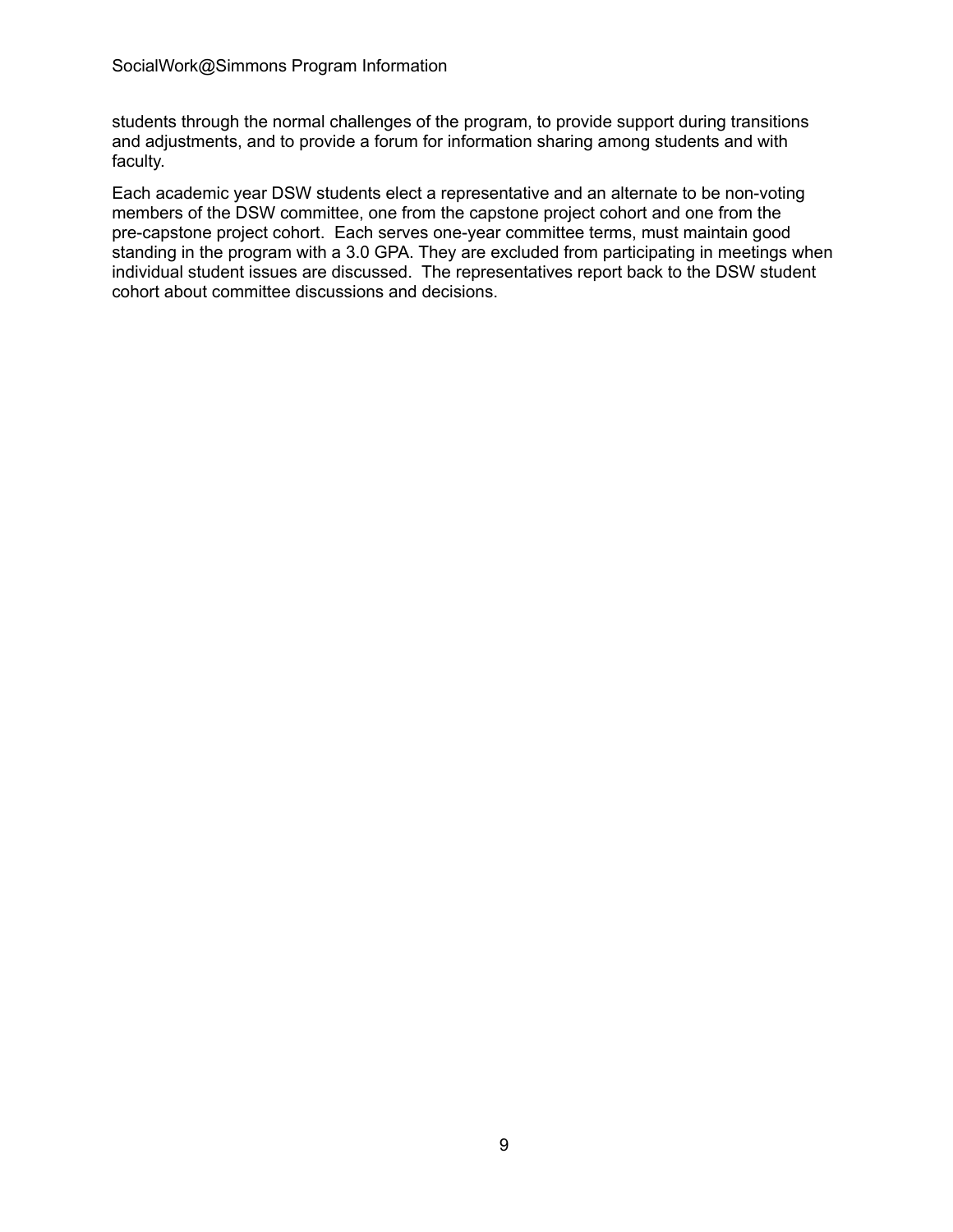# <span id="page-12-0"></span> **COMPONENTS OF THE DSW CURRICULUM**

# <span id="page-12-1"></span> **Overview & Coursework**

 All students are required to take and pass the courses listed below. From time to time the curriculum will be revised by the Doctoral Committee to meet student learning needs. Current students will be advised of any changes and related implications for their course of study by the Director of the DSW program. Students must follow their plan of study as it is written. Any changes to plans of study must be discussed with the Academic Advisor.

- SWO-701: Transformation, Inspiration, and Inclusion: Social Work Leadership for the Future (Leadership 1)
- SWO-702: The Inner Life of the Adult Learner: Introduction to Theory and Practice (Teaching 1)
- SWO-703: Seminar in Ethics & Social Justice
- SWO-704: Deconstruction and Development of Clinical Social Work Knowledge and Practice (Practice 1)
- SWO-705: Power, Passion & Social Change
- SWO-706: Theories to Advance Practice (Practice 2)
- SWO-707: The Research-Informed Practitioner
- SWO-708: The Fundamentals of Inclusive Course Design and Effective Instruction (Teaching 2)
- SWO-709: Strategies for Decolonized Clinical Supervision & Management (Leadership 2)
- SWO-710: Complex Learning Environments (Teaching 3)
- SWO-711: Complex/Diverse Populations (Practice 3)
- SWO-712: Interdisciplinary Social Work
- SWO-713: Adaptive Leadership: Implementing Leadership Through Social Justice Lens (Leadership 3)
- SWO-714: Integrative Seminar
- SWO-715: Capstone Seminar (6 credits)

# <span id="page-12-2"></span> **Advancement to Candidacy**

 Students advance to candidacy upon successful completion of the Integrative Seminar. In this course students must successfully complete three papers:

- 1. Comprehensive Exam (Integrative Paper): The focus of the integrative paper is a culmination of what students have learned from the program. Students should have identified their broad area of interest when coming into the program. The focus of this paper is to synthesize what has been learned from the different program pillars and the DEIPAR lens. If a student does not meet the threshold for passing the Comprehensive Exam, even after a possible revision, the student will need to withdraw from the Integrative Seminar course.
- 2. Literature Review: The purpose of the literature review is to explore what exists in the scholarly literature about a specific topic area. This is a substantive review of ideas and must provide project gap discussion and project justification. The literature review will become a part of the student's proposal.
- 3. Proposal: The proposal is an outline of your Capstone project. It is a step by step map detailing the work of the project to be undertaken.

Based on student completion of the Comprehensive Exam (Integrative Paper), the Literature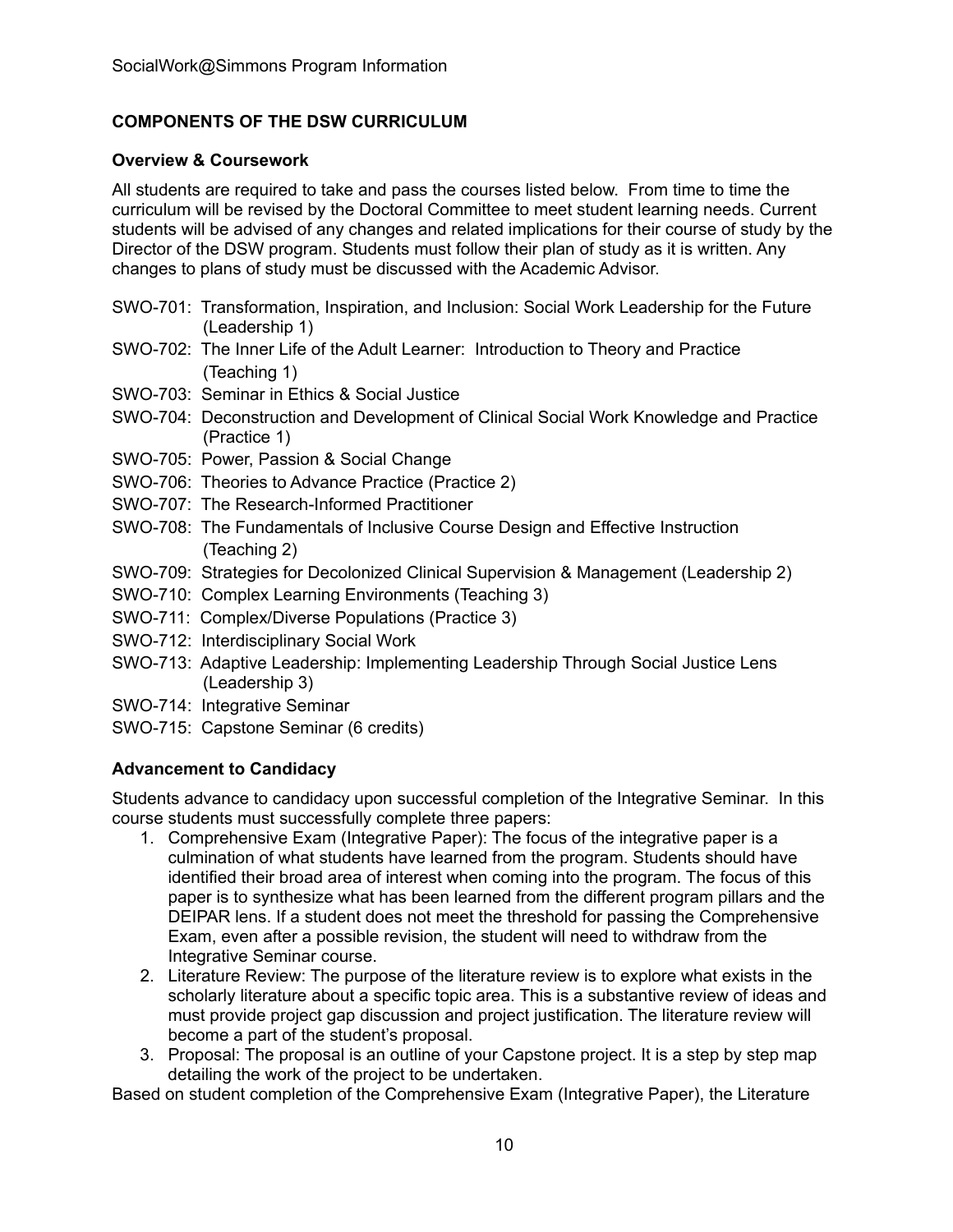Review paper, and their Proposal for their Capstone project, course faculty will formulate questions for an oral defense. Upon faculty review and determination of successful defense, students will advance to candidacy.

| Term 1                                                                                                                                   | Term <sub>2</sub>                                                                                                                           | Term <sub>3</sub>                                                                                                       | Term 4                                                                                                                                    | Term <sub>5</sub>                                                            | Term 6                                       |
|------------------------------------------------------------------------------------------------------------------------------------------|---------------------------------------------------------------------------------------------------------------------------------------------|-------------------------------------------------------------------------------------------------------------------------|-------------------------------------------------------------------------------------------------------------------------------------------|------------------------------------------------------------------------------|----------------------------------------------|
| <b>SWO 701</b><br>Transformation,<br>Inspiration, and<br>Inclusion: Social<br>Work Leadership<br>for the Future<br>(3)<br>[Leadership 1] | <b>SWO 703</b><br>Seminar in<br>Ethics & Social<br>Justice<br>(3)                                                                           | <b>SWO 707</b><br>The<br>Research-Informed<br>Practitioner<br>(3)                                                       | <b>SWO 711</b><br>Complex/Diverse<br>Populations<br>(3)<br>[Practice 3]                                                                   | <b>SWO 710</b><br>Complex<br>Learning<br>Environments<br>(3)<br>[Teaching 3] | <b>SWO 715</b><br>Capstone<br>Seminar<br>(6) |
| <b>SWO 702</b><br>The Inner Life of<br>the Adult Learner:<br>Introduction to<br>Theory and<br>Practice<br>(3)<br>[Teaching 1]            | <b>SWO 705</b><br>Power, Passion,<br>& Social Change<br>(3)                                                                                 | <b>SWO 706</b><br>Theories to Advance<br>Practice<br>(3)<br>[Practice 2]                                                | <b>SWO 713</b><br>Adaptive<br>Leadership:<br>Implementing<br>Leadership<br><b>Through Social</b><br>Justice Lens<br>(3)<br>[Leadership 3] | <b>SWO 714</b><br>Integrative<br>Seminar<br>(3)                              |                                              |
| <b>SWO 704</b><br>Deconstruction<br>and Development<br>of Clinical Social<br>Work Knowledge<br>and Practice<br>(3)<br>[Practice 1]       | <b>SWO 708</b><br><b>The</b><br>Fundamentals of<br><b>Inclusive Course</b><br>Design and<br>Effective<br>Instruction<br>(3)<br>[Teaching 2] | <b>SWO 709</b><br>Strategies for<br><b>Decolonized Clinical</b><br>Supervision &<br>Management<br>(3)<br>[Leadership 2] | <b>SWO 712</b><br>Interdisciplinary<br>Social Work<br>(3)                                                                                 |                                                                              |                                              |
| 9                                                                                                                                        | 9                                                                                                                                           | 9                                                                                                                       | 9                                                                                                                                         | 6                                                                            | $6\phantom{1}6$                              |

# <span id="page-13-0"></span> **Full-time Student Course Matriculation Flow Chart**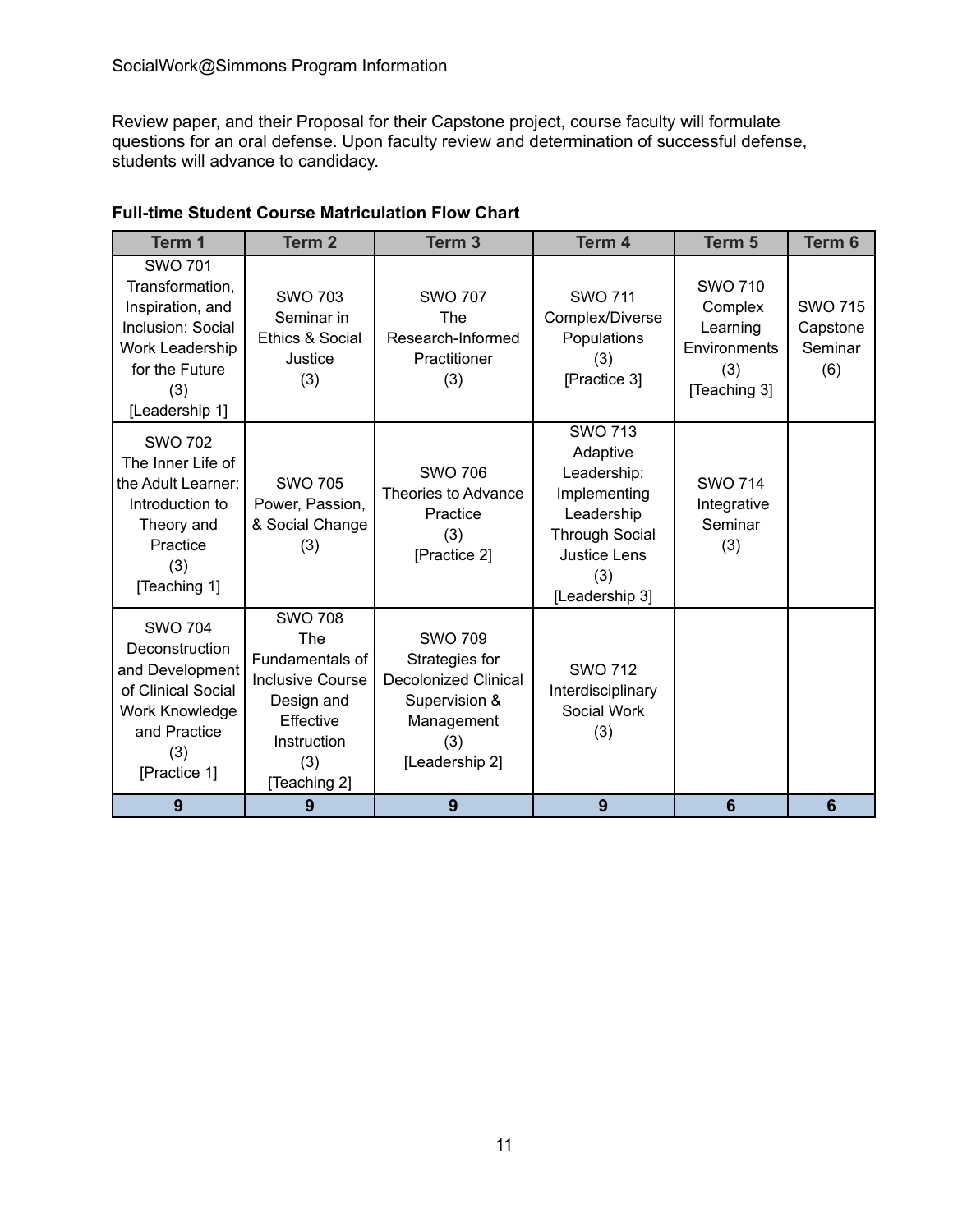<span id="page-14-0"></span>

| <b>Part-time Student Course Matriculation Flow Chart</b> |
|----------------------------------------------------------|
|----------------------------------------------------------|

| Term 1                                                                                                                                     | Term <sub>2</sub>                                                    | Term <sub>3</sub>                                                            | Term 4                                                                                                                               | Term 5                                                                                                                           | Term 6                                                                                                                                | Term 7                                                                       | Term 8                                       |
|--------------------------------------------------------------------------------------------------------------------------------------------|----------------------------------------------------------------------|------------------------------------------------------------------------------|--------------------------------------------------------------------------------------------------------------------------------------|----------------------------------------------------------------------------------------------------------------------------------|---------------------------------------------------------------------------------------------------------------------------------------|------------------------------------------------------------------------------|----------------------------------------------|
| <b>SWO 701</b><br>Transformation<br>Inspiration, and<br>Inclusion:<br>Social Work<br>Leadership for<br>the Future<br>(3)<br>[Leadership 1] | <b>SWO 703</b><br>Seminar<br>in Ethics<br>& Social<br>Justice<br>(3) | <b>SWO 707</b><br><b>The</b><br>Research-<br>Informed<br>Practitioner<br>(3) | <b>SWO 711</b><br>Complex/<br><b>Diverse</b><br>Populations<br>(3)<br>[Practice 3]                                                   | <b>SWO 712</b><br>Interdisciplinary<br>Social Work<br>(3)                                                                        | <b>SWO 708</b><br>The<br><b>Fundamentals</b><br>of Inclusive<br>Course<br>Design &<br>Effective<br>Instruction<br>(3)<br>[Teaching 2] | <b>SWO 710</b><br>Complex<br>Learning<br>Environment<br>s(3)<br>[Teaching 3] | <b>SWO 715</b><br>Capstone<br>Seminar<br>(6) |
| <b>SWO 704</b><br>Deconstruction<br>and<br>Development<br>of Clinical<br>Social Work<br>Knowledge and<br>Practice<br>(3)<br>[Practice 1]   | <b>SWO 705</b><br>Power,<br>Passion,<br>& Social<br>Change<br>(3)    | <b>SWO 706</b><br>Theories to<br>Advance<br>Practice<br>(3)<br>[Practice 2]  | <b>SWO 709</b><br><b>Strategies</b><br>for<br>Decolonized<br>Clinical<br>Supervision<br>ጼ<br>Management<br>(3)<br>[Leadership]<br>2] | <b>SWO 702</b><br>The Inner Life<br>of the Adult<br>Learner:<br>Introduction to<br>Theory and<br>Practice<br>(3)<br>[Teaching 1] | <b>SWO 713</b><br>Adaptive<br>Leadership:<br>Implementing<br>Leadership<br>Through<br>Social Justice<br>Lens<br>(3)<br>[Leadership 3] | <b>SWO 714</b><br>Integrative<br>Seminar (3)                                 |                                              |
| 6                                                                                                                                          | $6\phantom{1}6$                                                      | $6\phantom{1}6$                                                              | 6                                                                                                                                    | $6\phantom{1}$                                                                                                                   | $6\phantom{1}6$                                                                                                                       | 6                                                                            | $6\phantom{1}6$                              |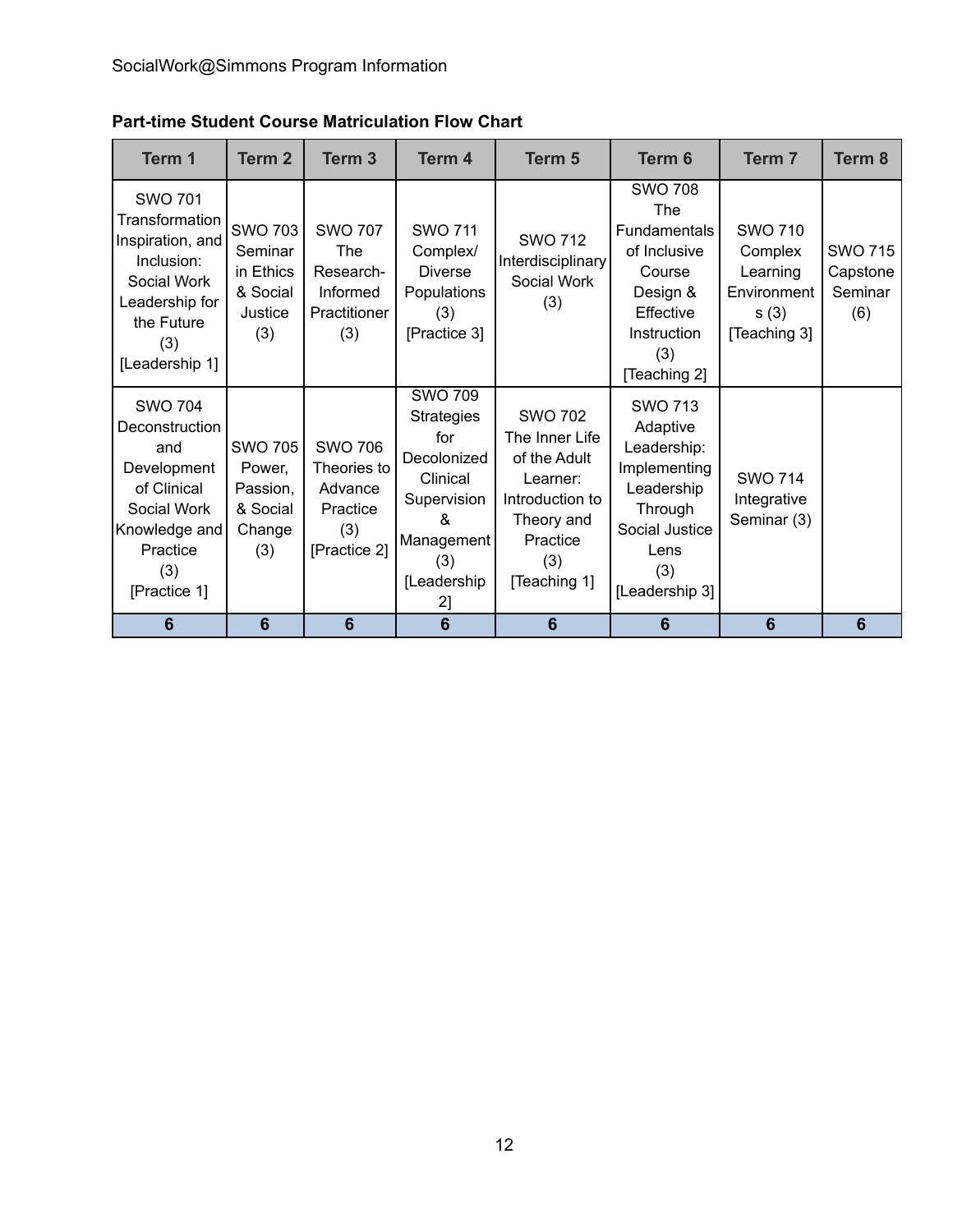# **Course Prerequisites and Corequisites**

Practice Pillar Courses:

- ● **SWO 704**, Deconstruction and Development of Clinical Social Work Knowledge and Practice, is the prerequisite for SWO 706, Theories to Advance Practice
- ● **SWO 706**, Theories to Advance Practice: Has the following course as prerequisite, SWO 704 Deconstruction and Development of Clinical Social Work Knowledge.
- ● **SWO 711**, Complex/Diverse Populations: Has the following course as a prerequisite, SWO 706 Theories to Advance Practice.

# Leadership Pillar Courses:

- ● **SWO 701**, Social Work Leadership for the Future, is the prerequisite for SWO 709, Strategies for Decolonized Clinical Supervision & Management
- ● **SWO 709**, Strategies for Decolonized Clinical Supervision & Management: Has the following course as a prerequisite for SWO 701 Social Work Leadership for the Future.
- ● **SWO 713,** Adaptive Leadership: Implementing leadership through a social justice lens: Has the following courses as prerequisites: SWO 705 Power Passion & Social Change and SWO 707 Research-Informed Practitioner, and SWO 709 Strategies for Decolonized Clinical Supervision & Management; SWO 712 can be a pre or corequisite (depending on whether the student if full or part time).

# Teaching Pillar Courses:

- **SWO 702**, Inner Life of the Adult Learner, is the prerequisite for SWO 708
- ● **SWO 708**, Fundamentals of Inclusive Course Design: Has the following prerequisite, SWO 702 Inner Life of the Adult Learner. This course can be a pre or corequisite course with SWO 710 Complex Learning Environments.

Integrative Courses:

- ● **SWO 703**, Ethics & Social Justice: Has the following course as a prerequisite: SWO 704 Deconstruction and Development of Clinical SW Knowledge and Practice.
- ● **SWO 705**, Power Passion & Social Change: Has the following prerequisite, SWO 701 Social Work Leadership for the Future.
- ● **SWO 707**, Research-Informed Practitioner has the following courses as prerequisites: SWO 703, Ethics & Social Justice. Please note that the SWO 703, Ethics & Social Justice, has as a prerequisite: SWO 704, Deconstruction and Development of Clinical SW Knowledge and Practice
- ● **SWO 712**, Interdisciplinary Social Work can have the following course as a corequisite or prerequisite: SWO 711 Complex/Diverse Population. However the following course can only be a prerequisite: SWO 709 Strategies for Decolonized Clinical Supervision & Management

Pre-Capstone and Capstone Seminar courses:

- ● **SWO 714**, Integrative Seminar: has the following courses as prerequisites, SWO 713 Adaptive Leadership, as a corequisite, SWO 711 Complex/Diverse Population, and SWO 707 Research-Informed Practitioner. The following course is a co-requisite, SWO 710 Complex Learning Environments.
- ● **SWO 715**, Capstone Seminar: has the following two courses as prerequisites, SWO 710 Complex Learning Environments, and SWO 714 Integrative Seminar.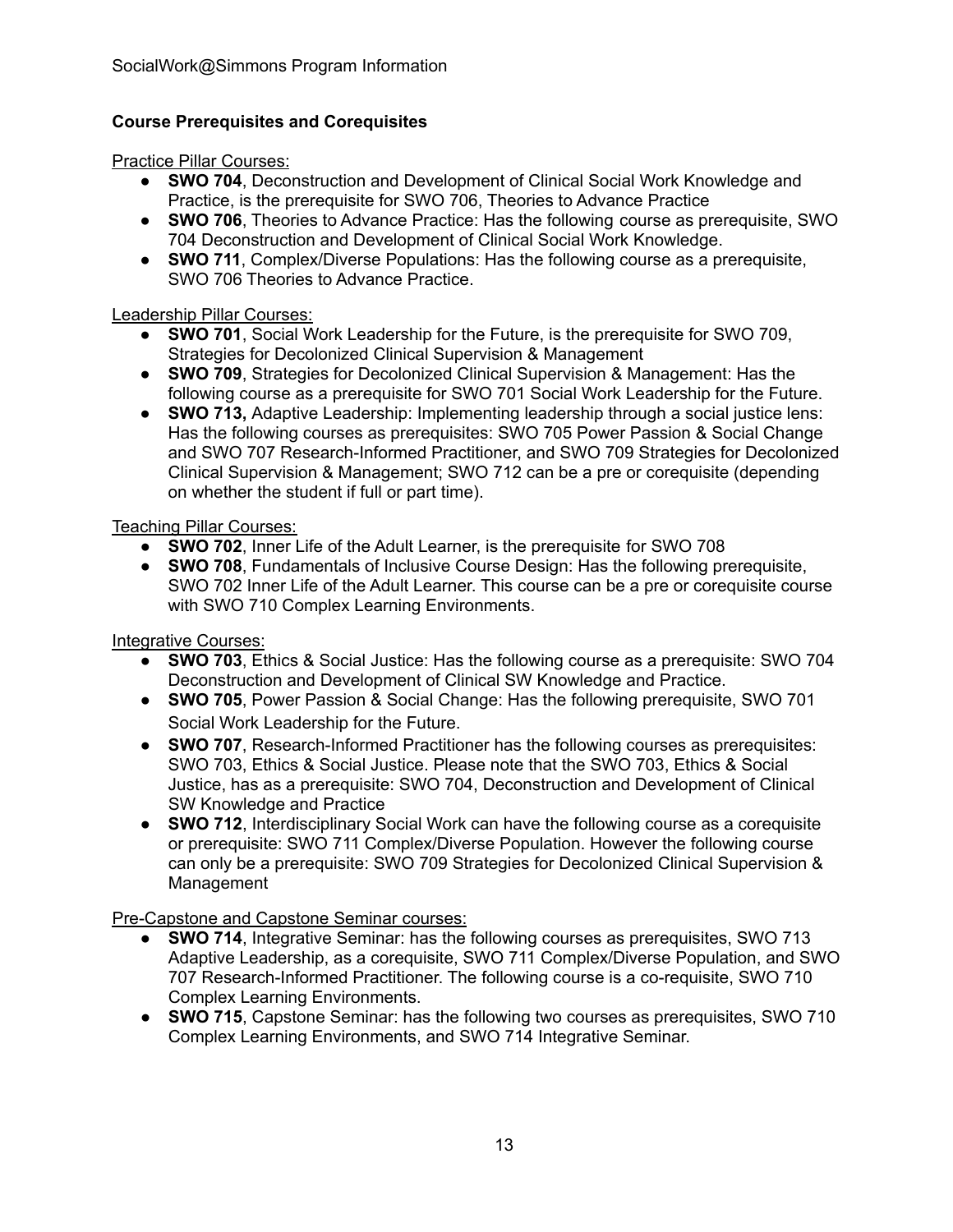# **The Integrative Seminar and Capstone Seminar Overview**

# <span id="page-16-1"></span><span id="page-16-0"></span> **What is the DSW Capstone Project?**

 The Capstone is the culminating degree project designed to address a problem, gap or unmet need in social work practice, leadership, or teaching. The strategy used to address the identified concern can be creative and delivery of the project can be varied. However, students will demonstrate their expertise in a chosen area through application of knowledge and theory gained in the three program pillars of practice, incorporating the DEIPAR social justice lens. Ultimately, the project [1] should advance the future of social work practice, leadership and/or education, and [2] set the stage for their post–DSW career trajectory. Students can consider projects that include but are not limited to the following:

- Course Development and Teaching Demonstration Video
- ● Business Development Planning (new business model or proposal; adding a previously non-existent practice component to current practice)
- Grant Application
- Research Study (qualitative, quantitative, intervention study, program evaluation)
- Scholarly Article (i.e. analysis paper regarding a given practice area)
- Policy Analysis Paper
- Website Development
- Podcast Series Development

# <span id="page-16-2"></span> **How do I pick a Capstone Project idea?**

# **● A Capstone project should be:**

- a. Grounded in the DEIPAR framework (social justice analysis) review the DEIPAR video in your Foundations course, in Module 1 (DEIPAR Overview and Application). How are you accounting for each of the various principles represented by the acronym DEIPAR?
- b. Relevant- A topic should be related to work experience, career goals, and/or a social problem.
- c. Interesting to you! You will be doing a great deal of reading on this topic and you want to be interested in what you are reading.
- d. Project must advance the future of social work practice, leadership and/or education, as related to their career. Students must be able to justify the contribution being made through a thorough literature review. Identify significance of the project to the profession, including how it may fill a gap, advance knowledge or contribute to improved practice at any of the different systems levels. Basically addressing the "so what" question.
- e. Manageable- Your topic and project should not be too broad making it difficult to cover with the literature. Be sure that your topic is also not too narrow that you cannot locate literature on your topic.
- f. Scaled to Time Limitations- Make sure to develop your project to be completed in a 7-8 week period of time.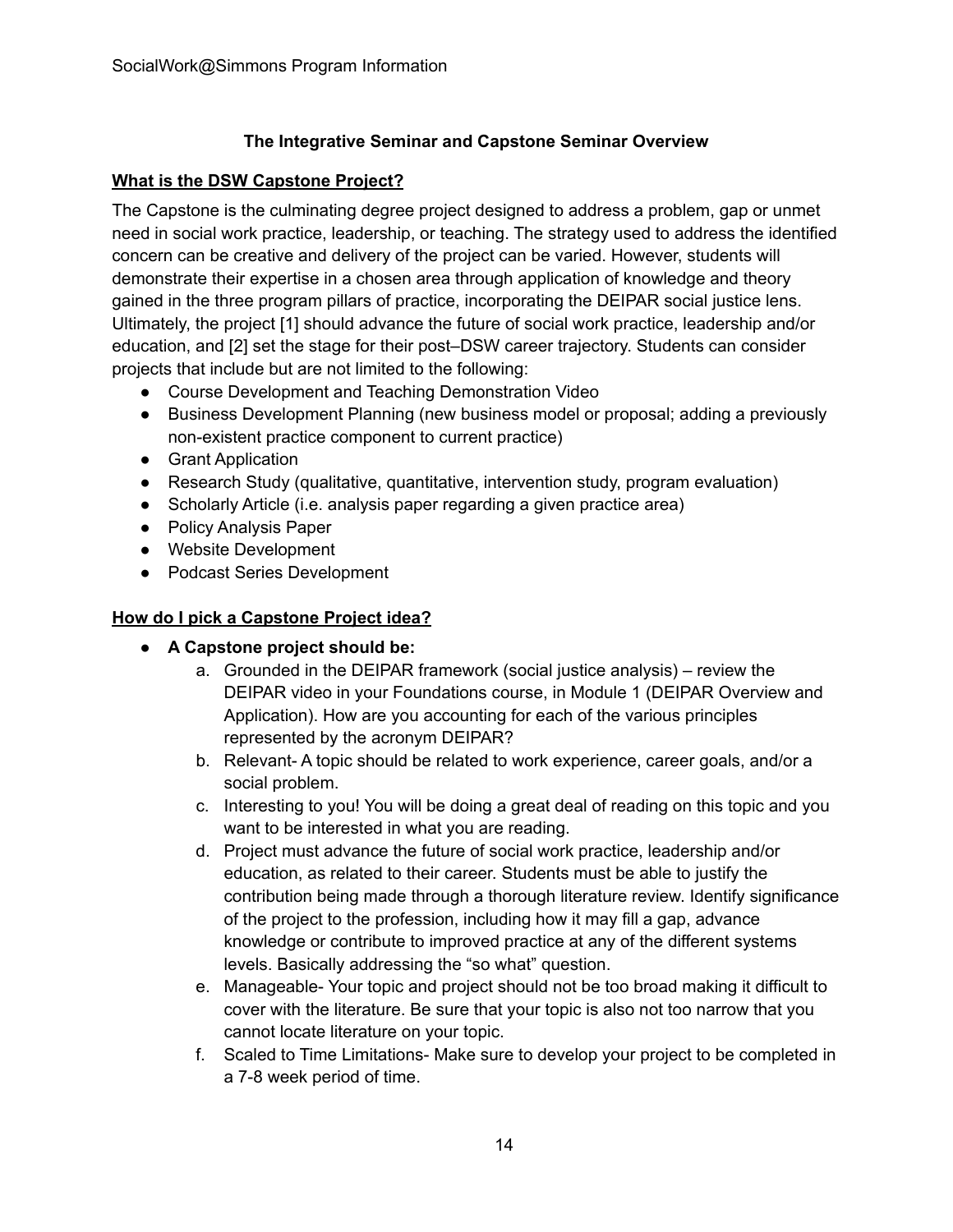- **Begin with what you love. Reflect on what your passions are and the desired impact you want to make:** Think back at what you discussed in your DSW application personal statement. Consider your post DSW degree plans and reflect on what type of project would best position yourself to reach those career goals.
	- a. Select a topic that is interesting to you, personally, professionally, or based on life experiences.
	- b. Identify a social problem or concern and think about how to address it or advance knowledge in that area.
- **Search the literature!** Go to the library website and enter keywords based on your interests or experiences.
	- a. As you review the literature, look for gaps, needs, or new knowledge that can advance the profession.
	- b. Consider a topic that you can develop that might address a problem or need.
	- c. Identify two (2) topics that could be viable for your Capstone project. This gives you another option in case you decide, after delving into the literature, that your first idea is not one you want to pursue.
	- d. *Suggestion:* Create a Capstone ideas folder and save all relevant resources (i.e., articles, reports, video links etc.) in this folder as you move along in the program. Revisit the folder at least once a term to organize the resources by topics and subtopics and reflect on what seems to stand out as most interesting to you. Consider also creating a junk folder that you move resources to on topics that you have ruled out temporarily or permanently.
- **Suggested ways to focus on your Capstone topic(s) of interest for course assignments:** You can use your assignments to test out your ideas, build your thinking around the topic, and continue adding to the resources in your Capstone ideas folder that relate to your topic(s) of interest.

# **What are some additional considerations when deciding on a Capstone project?**

- Project implementation must be completed within a period of 7-8 weeks
- Project must involve the demonstration of theory and knowledge application
- Project must be original. Meaning, you cannot use a project that you already prepared for other purposes. For example, if you choose to develop a course, it needs to be a previously non-existent course that you are creating from scratch. Working on the project prior to the Capstone Seminar course would violate the integrity of the process and will be addressed accordingly.
- ● We strongly suggest that all students consider the following:
	- Review the IRB Primer found in your Foundations course; go to Module 3 (Making a Difference with Research).
	- Visit the **[Simmons](https://www.simmons.edu/academics/research/sponsored-programs/institutional-review-board) IRB webpage** and complete the CITI training.
	- Create a Cayuse account this is only necessary if you are going to need to submit an IRB application for approval for your project.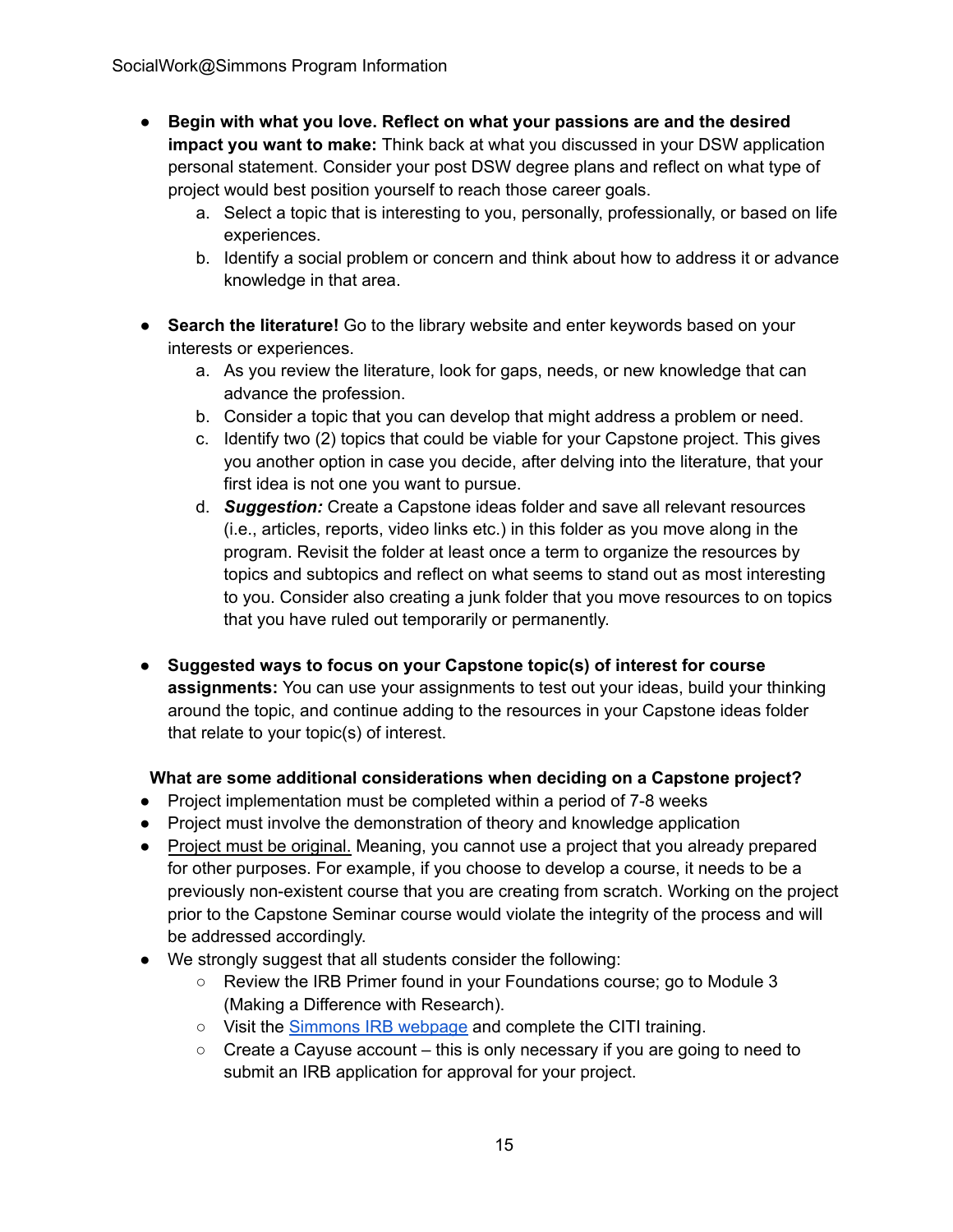- Note: dependent on collaborations and population, students' projects may require approval through multiple IRBs inclusive of IRB and/or approval from a  collaborating agency. *Anticipate potentially needing to revise and resubmit.*
- Important note: Students should keep in mind that if they need multiple agency approvals, in addition to the Simmons University IRB, this could delay progression to launch of the Capstone Project and, subsequently, completion of DSW program. Written documentation on appropriate letterhead confirming all needed approvals is required. Students should investigate timelines and procedures of collaborating agencies as well as Simmons IRB expectations, and **plan early**.
- ● When writing up any formal scholarly work, remember to provide arguments and commentaries as if the reader is not familiar with your topic.

# <span id="page-18-0"></span> **The Integrative Seminar and Capstone Seminar Process**

 **Capstone Seminar Process:** Your Capstone process is extended across two courses; the Integrative Seminar and Capstone. The process is initiated in the Integrative Seminar course where you will research and write your literature review on your topic, develop and defend your Capstone proposal. In the Capstone Seminar course, you will implement your Capstone project. The Capstone process and all deliverables will be done within these courses. All review, feedback and grading will be done within those courses, by the instructor(s).

# *The process will not involve committees.*

 The Integrative Seminar and Capstone Seminar courses will require multi-hour blocks of time. The Capstone Seminar course will meet twice each week. Please refer to the course registration schedule to know day and time specifics and adjust your schedules accordingly.

 The *Integrative Seminar course* is where the capstone project preparation begins. In this course, students will integrate their learning and knowledge from previous curricular content. Students prepare for this through the process of developing three papers in the course: [1] integrated comprehension of the three program pillars (teaching, leadership and practice) and the DEIPAR framework as it relates to their topic of interest for their capstone project in a paper that is the Integrative Paper (Comprehensive Exam), [2] the Project Literature Review and discussion of theory application, and [3] the Project Proposal. These papers are described in greater detail in the Integrative Seminar course section of the DSW Student Handbook.

Please note: A passing grade on the Comprehensive Exam paper is required for a student to advance to developing the literature review and Capstone proposal. Students receiving an unacceptable grade will be allowed one week to revise and resubmit after the paper has been initially returned. If the revision is not acceptable, the student will need to withdraw from the Integrative Seminar course. This is the only course for which a revision and a resubmit is integrated for the course, and it is only in place for the Comprehensive Exam. The possibility of being able to revise and resubmit a paper in any other course is per the discretion of the course instructor, under the auspices of academic freedom. Any student needing to withdraw from the Integrative Seminar course may follow up with the Academic Advisor to address progress issues as needed.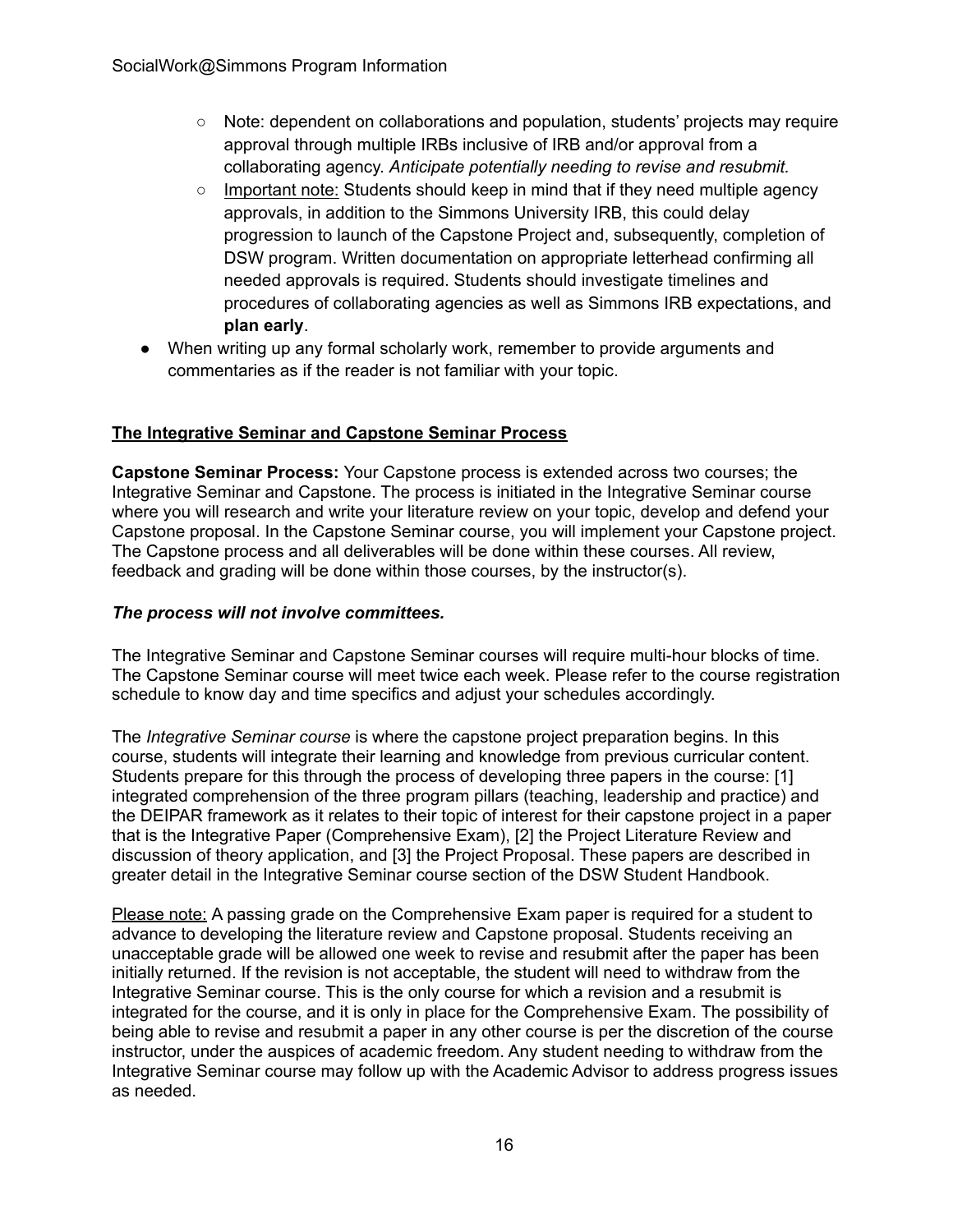The Integrative Paper and the Literature Review become part of the full proposal. The proposal is designed to provide a step-by-step process for each phase of the project. Students will work with the Course Instructor to refine their Project Proposal and build toward oral defense of their proposal. This process may also require Institutional Review Board (IRB) application submission and review. Upon review and determination of successful defense, students will advance to candidacy. Doctoral candidates can then register for the Capstone Seminar course when such registration is available. Students who do not pass the Integrative Seminar will need to repeat the course and will then be subject to the program policy for repeating any course.

 The *Capstone Seminar course* is where the student implements the capstone project. The Capstone process is made up of two parts: the project implementation, and the presentation and oral defense of the implemented project. The work of the capstone project should be scaled to unfold across approximately a 7-8 week window from launch to wrap-up within the first two-thirds of the Capstone course. In the final portion of the Capstone course, students will submit their completed Capstone Project Paper. The Capstone Project Paper will provide students with the opportunity to demonstrate synthesis of their substantial learning, integration of DEIPAR social justice principles, and the three program course pillars. The Capstone Project Paper includes a project evaluation and dissemination plan. This ultimately will demonstrate their expertise in their chosen content area.

 For the oral defense, students will present their completed project and respond to instructor and attendee questions. Students will consider feedback on the content presented during the oral defense when making final revisions to the Capstone Project Paper. Class participation includes live session attendance and presentations, and the individual meetings with the Capstone Instructor.

#### *Important note regarding research-focused projects:*

 Students are reminded that this DSW program is focused on developing scholar-practitioners. This program is not structured to support any lengthy and/or large scale project research designs. For example, the research course connected to this program does not provide instruction regarding quantitative and qualitative analyses. Should a student desire to engage in a small pilot research study that includes advanced analyses into their Capstone project, that student must independently identify needed instruction and resources that will facilitate project termination or wrap-up in approximately seven to eight weeks from project implementation or launch in the Capstone course. Those resources should be identified in the Integrative Seminar where the project design, preliminary documentation requirements, and possible Institutional Review Board (IRB) review needs to occur.

# **CSWE Core Expertise and Skills for Doctoral Practitioners**

- C1 Engage in systematic inquiry that adheres to scholarly conventions;
- C2 Use and critically evaluate at an advanced-level evidence-based practice;
- ● C3 Develop and disseminate practice-relevant knowledge through a variety of channels, such as teaching, scholarship, professional presentations, mentoring, and administration;
- C4 Demonstrate leadership in social work practice and education; and
- ● C5 Develop and maintain substantive expertise in one or more areas of social work practice.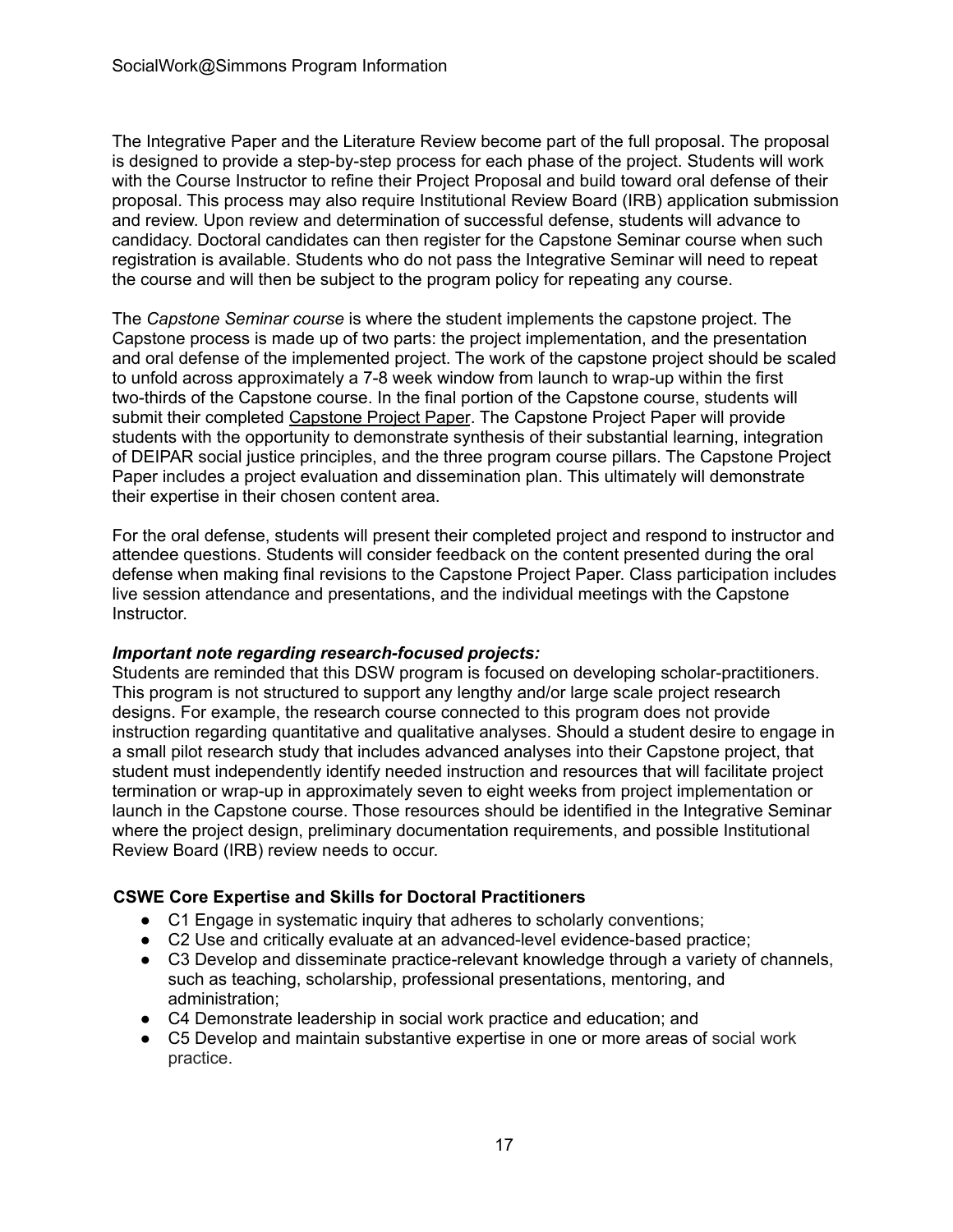# **Capstone Project Paper** *(Please refer to the course syllabus for the detailed outline)***:**

#### **All projects will result in the generation of a final two-part paper:** Part 1

**Project Executive Summary**– provides the overview & context for the Capstone Project paper. It is a formal write up of the project that emerged from the proposal. *While the Integrative Seminar work looked ahead to what would be done, this paper will need to reflect what WAS done.* This write up will address the following:

- 1. Summarize Background Context & Need for Project
- 2. Purpose: How does this project address the identified need
- 3. Methodology: project structure and activities (steps taken to implement the project), including any data gathering and analysis
- 4. Project outcomes (& findings)
- 5. Discuss project strengths and limitations and Identify the lessons learned from having implemented the project
- 6. Implications for social work practice, teaching, and leadership
- 7. Recommendations for future work in this area

# Part 2

**The Capstone Integrated Learning** demonstrates achievement and learning regarding the  indicated competencies below. *Part 2 represents how all the learning fits together.* This part of the paper will have five sections—descriptions are noted below; deliverables will be found in the Capstone syllabus.

# Section A

Discuss how the project incorporates the DEIPAR social justice principles.

# Section B

 Critically examine the project implementation and outcomes in relation to your career goals and social work practice. (C5)

#### Section C

 Discussion of literature: This section is an update of your literature review from your proposal. (C1 & C2)

# Section D

 Identify your plan to evaluate your project and disseminate knowledge produced from the project through various channels. (C3 & C4)

# *Publishable Paper Option:*

 Students who decide to do the publishable paper and dissemination plan for their capstone project will follow these guidelines: Students will submit one manuscript to a peer reviewed journal and provide the submission confirmation. Students will also identify a plan to distribute the knowledge represented in the paper as noted in the following dissemination plan.

 The dissemination plan: Options include a submitted conference proposal or confirmation of an implemented community workshop created from the material. In your Capstone Project Paper appendix, please provide the conference proposal content and submission confirmation, or annotated outline of workshop and informational flier that shows the implementation date.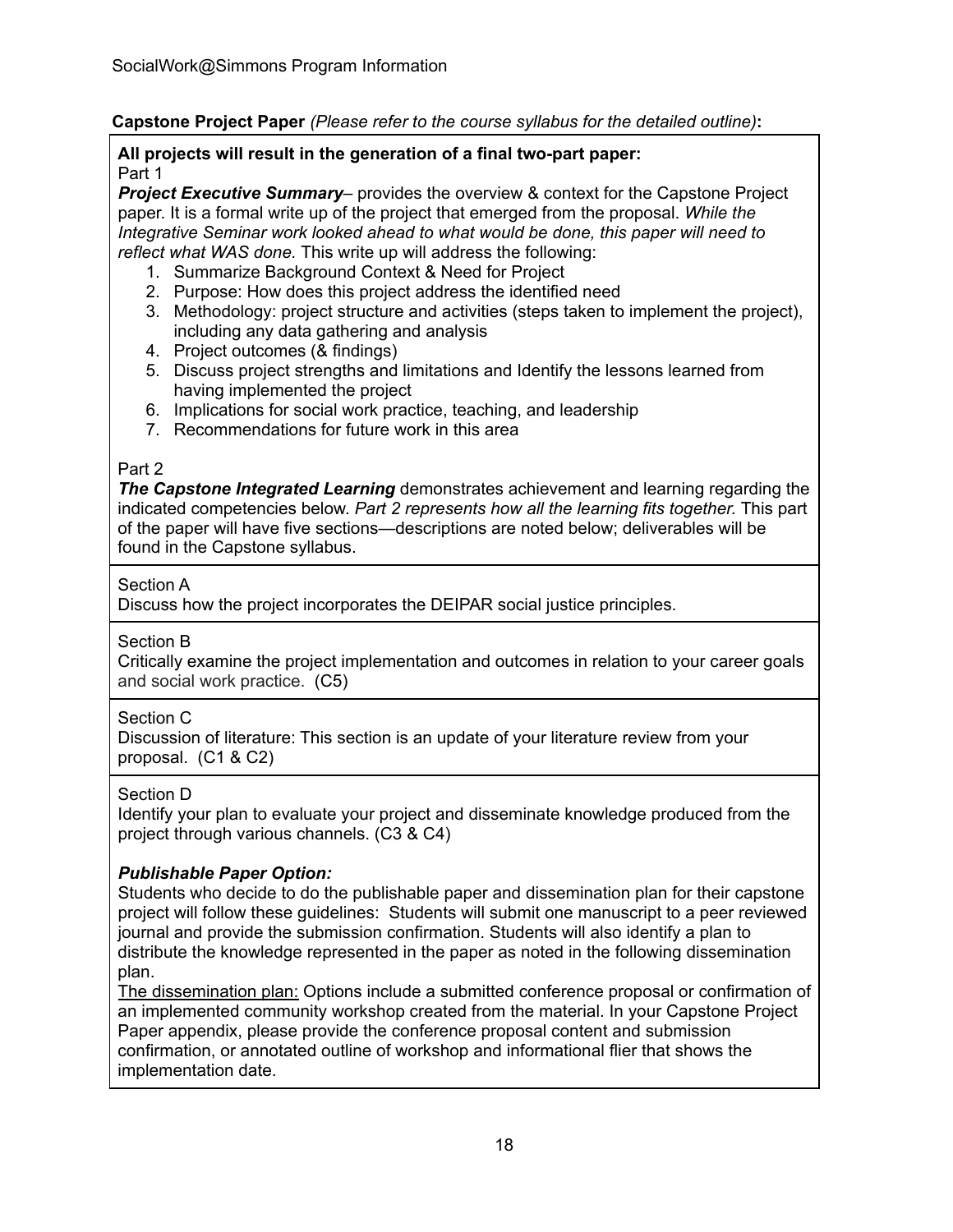# **Possible Project Categories**

# **Education:**

 ● New course development and teaching demonstration video: New syllabus development, course weekly class plan & activities, assigned readings & related resources, assignments and rubrics

# **Practice / Program Development:**

- ● Business development planning (new business model or proposal; adding a previously non-existent practice component to current practice): Develop a detailed business plan–including executive summary, organization overview (describe the problem the business seeks to solve; describe its vision, mission and objectives), organization governance and structure (including management and staffing plan and Board and/or advisory committees), programs and services (including theory of change and/or theory of action), growth strategy (including phases of growth and key success factors and potential risks), marketing strategy and analysis, and financial plan and projections (including operations & program costs, revenue sources, and plan for sustainability).
- ● Grant application –including project mission and objectives, organizational and community context, proposed project activities, project evaluation plan, project budget, sustainability plan and required appendices.

# **Practice / Scholarship:**

 ● Research study implementable within the indicated timeframe noted in the Integrative Seminar. Reference for study design guidance: Burkholder, G. J., Cox, K. A., Crawford, L. M., & Hitchcock, J. H. (Eds.). (2019). Research design and methods: An applied guide for the scholar-practitioner. SAGE Publications. ISBN: 9781544342382

Design examples:

- Qualitative
- Quantitative
- Intervention study--including intervention description and setting, theory(ies) that inform the intervention, overall question(s), review of the literature including how the study will fill a knowledge gap or extend a knowledge-base, methodology (including design, key variables, measurement, sampling and data collection procedures, plan for human subjects protection; and justification for methodological decisions proposed), data analysis, summary of findings, and discussion (including limitations as well as implications of findings for social work practice, policy, education, and future research, as relevant).
- question/s, and conceptual framework), review of the literature including how o Program evaluation--including introduction (evaluation context, overall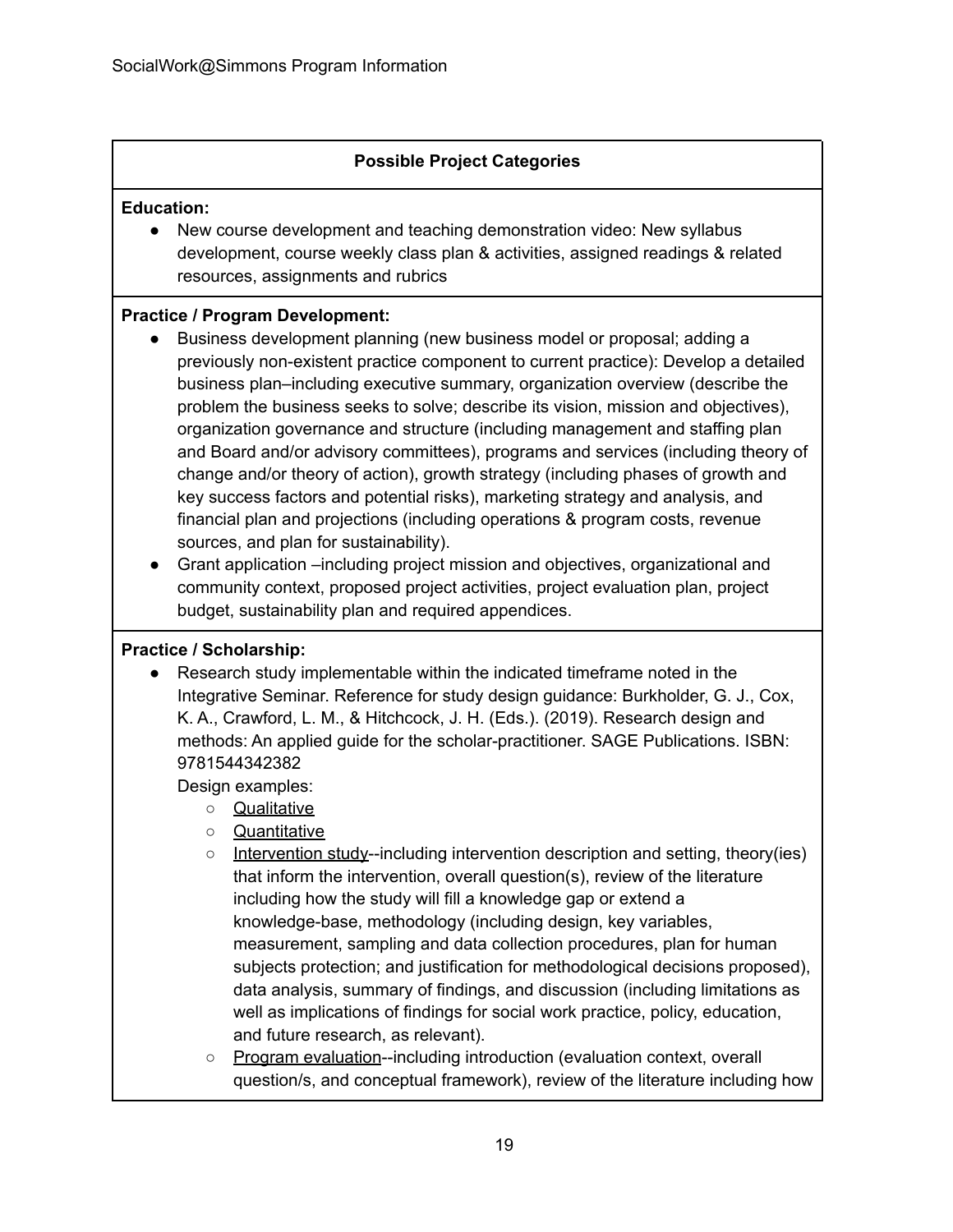the evaluation will fill a knowledge gap or extend a knowledge-base, methodology (including design, key variables, measurement, sampling and data collection procedures, plan for human subjects protection; and justification for methodological decisions proposed), data analysis, summary of findings, and discussion (including limitations as well as implications of findings for social work practice, policy, education, and future research). Some examples include:

- Process evaluation to examine questions about program operations, implementation, service delivery or the way recipients experience the program services
- Outcome evaluation to examine if expected program objectives are being achieved or are moving in the desired direction (ideally using existing data in order to feasibly complete the project within the 8 week time frame)
- Need assessment that informs a plan to take their own private practice or an existing agency in new and inspiring directions. This may include but is not limited to, an analysis of needs of population served, practice and/or workplace context, and leadership.

# **Education / Scholarship:**

- ● Scholarly article (includes submission for publication or conference presentation, associated workshop creation and implementation): Analysis paper regarding a given practice area, i.e. a health literacy.
- ● Policy Analysis Paper: Analyze a policy in a well constructed paper that contributes to understanding the need for new or modified policies regarding a social justice concern. The policy analysis paper must be guided by an existing policy analysis framework/model and, as appropriate, include specific evaluation criteria to assess different elements of the policy (i.e. performance standards); include an overview of the goals, objectives, values, and underlying assumptions/theories of the policy; and include evidence-informed alternatives/recommendations. Policy paper often include these sections (UNC [Chapel](https://writingcenter.unc.edu/tips-and-tools/policy-briefs) Hill):
	- ➢ **Title:** A good title quickly communicates the contents of the brief in a memorable way.
	- ➢ **Executive Summary:** This section is often one to two paragraphs long; it includes an overview of the problem and the proposed policy action.
	- ➢ **Context or Scope of Problem:** This section communicates the importance of the problem and aims to convince the reader of the necessity of policy action.
	- ➢ **Policy Alternatives:** This section discusses the current policy approach and explains proposed options. It should be fair and accurate while convincing the reader why the policy action proposed in the brief is the most desirable.
	- ➢ **Policy Recommendations:** This section contains the most detailed explanation of the concrete steps to be taken to address the policy issue.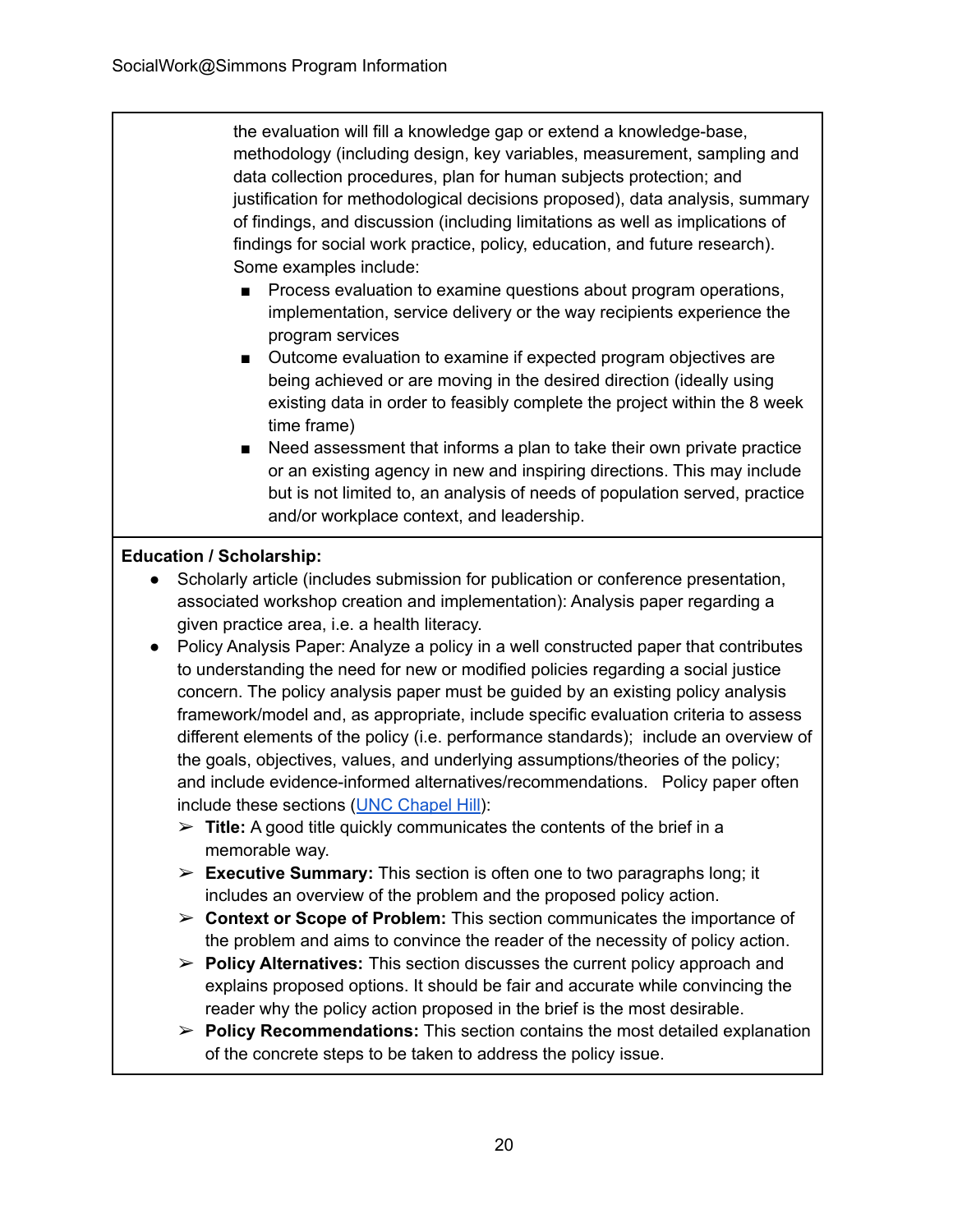- ➢ **Appendices:** If some readers might need further support in order to accept your argument but doing so in the brief itself might derail the conversation for other readers, you might include the extra information in an appendix.
- ➢ **Consulted or Recommended Sources:** These should be reliable sources that you have used throughout your brief to guide your policy discussion and recommendations.

 Depending on your specific topic and assignment, you might combine sections or break them down into several more specific ones.

# **Practice / Technology / Education:**

- ● Website development (new creation, original content) —include identification of teaching strategies incorporated to make the platform an effective teaching tool that impacts practice and supports leadership development i.e. a profession (field) /professional (people) resource clearinghouse, such as innopsych.com.
- ● Podcast series development minimum of 5 episodes (45mins ea), guests can be included in 4th &/or 5th episodes (new creation, original content) —presenting research of new content, analysis of the gap filled by this project that includes a discussion of new and emerging strategies and how your approach is different and why, understanding of the existing array of resources, development & production, must include an annotated outline for the full season of 10 (ten) podcasts.

# <span id="page-23-0"></span> **Authorship and Publication of Student Work**

 All doctoral students are encouraged to publish scholarly work and present scholarly presentations while they are in the program.

 When students submit work where they are the principal investigator or the lead researcher or scholar on a project, they retain the right for first authorship on the paper or presentation. Students who submit a paper for publication or a presentation for a conference that stems from a course paper or other course work in a doctoral class, where they are the main author or project lead, retain the right of first authorship and are not required to offer authorship to the course instructor.

 Students are permitted to have co-authors on the paper with the provision that co-authors contribute to the paper, and that the student be listed as first author, and maintain a primary role in all aspects of the work reported in the paper, and in the writing of all sections of the paper. In addition to being accountable for the parts of the work he or she has done, an author should be able to identify which co-authors are responsible for specific other parts of the work. In addition, authors should have confidence in the integrity of the contributions of their co-authors.

 In cases where students invite others to collaborate on their work, including faculty members, they should discuss authorship and author order prior to beginning the collaboration. Faculty members who provide technical assistance including guidance on research, editing, or other types of assistance should not assume authorship will be offered by a student if prior discussion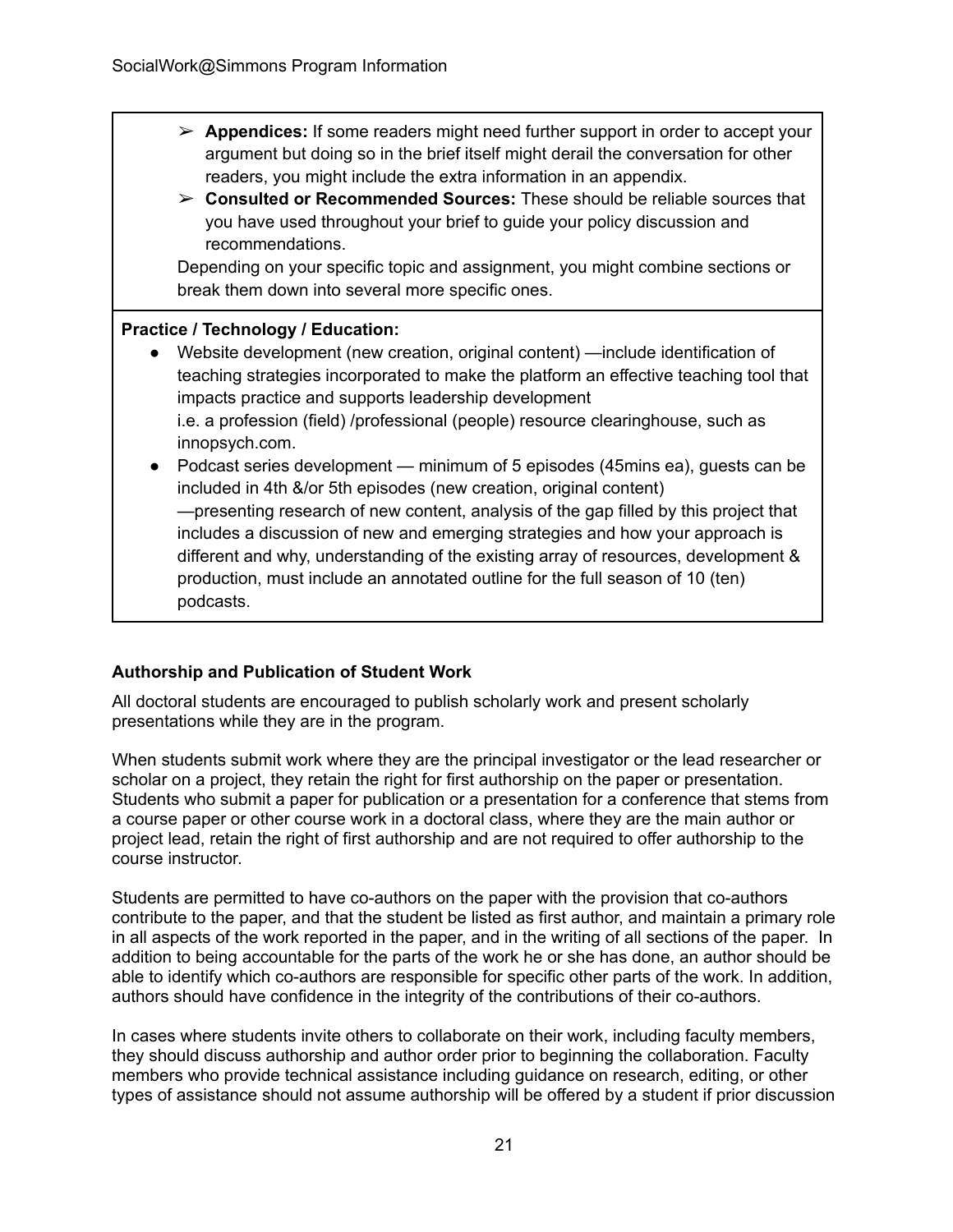has not been had regarding authorship before the faculty member provides the assistance.

 Students retain the right of first authorship on all original work. Students may invite faculty members to co-author scholarly papers or presentations after the Capstone project has been defended. In order to warrant authorship, faculty members must demonstrate contribution to the proposed publication in accordance with the International Committee of Medical Journal Editors authorship guidelines which have been recommended for adherence to scientific journals by COPE, the International Committee on Publication Ethics.

 All those designated as authors should meet all four criteria for the International Committee of Medical Journal Editors (ICMJE) authorship guidelines, and all who meet the four criteria should be identified as authors. The criteria are both listed, and also found using the link, below. Those who do not meet all four criteria should be acknowledged. The manuscripts must be submitted in accordance with the journal instructions. Detailed description of all authors contributions to the manuscript must be delineated on the Publishable Paper submission form provided in Appendix.

ICMJE guidelines for inclusion as an author are:

- ● Substantial contributions to the conception or design of the work; or the acquisition, analysis, or interpretation of data for the work; AND
- Drafting the work or revising it critically for important intellectual content; AND
- Final approval of the version to be published; AND
- ● Agreement to be accountable for all aspects of the work in ensuring that questions related to the accuracy or integrity of any part of the work are appropriately investigated and resolved.

You can access the ICMJE Guidelines [here](http://www.icmje.org/recommendations/browse/roles-and-responsibilities/defining-the-role-of-authors-and-contributors.html).

# <span id="page-24-0"></span> **REGISTRATION POLICIES AND PROCEDURES**

#### <span id="page-24-1"></span> **Expected Flow of Course Registration**

 Students must register for courses in the identified order established for each course term (please refer to the charts below in this Handbook) based on being at full time or part time status. This progression of course registration cannot be changed unless the student receives a customized plan of study (CPOS) based on unavoidable life situations that impact their previously identified academic trajectory. A CPOS must be discussed with the Academic Advisor.

 Students must maintain continuous registration in order to retain matriculation in the DSW program. Registration schedules are disseminated to students each semester. If you have a registration question, please contact the Registrar's Office.

 Students must register for at least 6 credits to be considered part-time or 9 credits to be considered full-time. For information on Financial Aid implications and the amount of course credits taken per term, please review the [Financial](https://www.simmons.edu/graduate/tuition-and-financial-aid/online-students) Aid website.

#### <span id="page-24-2"></span> **Drop or Add a Course**

 Prior to the start of classes and until the end of the second class, students may add or drop a class on Workday. Students are responsible for informing the instructor and for making up any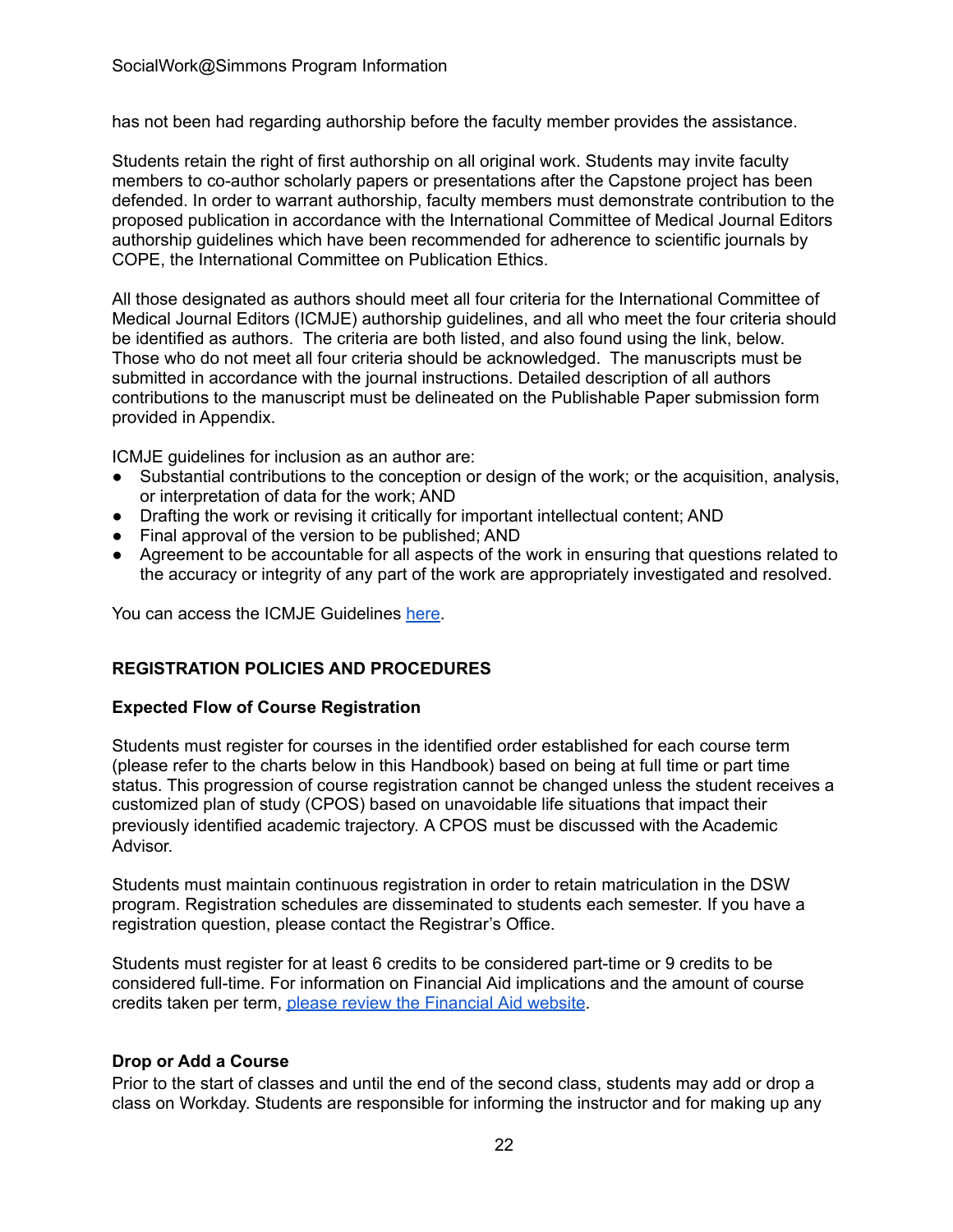missed coursework in an added class. For courses dropped after week two, students must contact the DSW Academic Advisor to determine the correct procedure. Students may not add a class after the second class meeting.

 Students who change their schedule by dropping or adding a course should consult with their Academic Advisor to ensure that they will continue to meet degree and graduation requirements. Students should meet with their Academic Advisor and subsequently receive permission from both the Academic Advisor and the DSW Program Director when dropping or adding a class. Students should also consult with the Student Financial Services to be fully apprised of the impact of course changes on their financial aid.

# **Withdrawal from a Course**

 Student transcripts will show a "W" grade for "withdrawn" for any courses withdrawn from after the 2nd week and up to the end of the 8th week. No withdrawals are permitted after week 8; the instructor will record the grade the student has earned. Students are not allowed to withdraw from the same course more than once. Withdrawals after the 4th week count as "credits attempted" for purposes of the Federal SAP policy. Doctoral students may withdraw from a maximum of 3 courses during their tenure in the program.

 DSW Students must meet with the course instructor, their FM, and the DSW Program Director in a Level 2 meeting before withdrawing from a course.

# <span id="page-25-0"></span>**Audits**

 DSW students may not audit a degree course but may audit a course outside of the degree requirements.

 Students wishing to audit a non-required course must speak with the FM to indicate an interest in auditing a course outside of the DSW Program. Factors related to audit consideration include among other things, class size and course structure. The FM will first explore options with the DSW Program Director, then with the Director of the program that houses the desired course. If permission is obtained via both directors, the student should contact the School of Social Work Registrar for doctoral students who will assist with enrollment. That email should include the FM and both program directors, and indicate the course for audit. The FM can confirm with the student the email for the Registrar.

 Registration to audit a course in the SSW, may occur ONLY two weeks prior to the start of class, not before. Only one class may be audited per semester. The cost to audit is the equivalent of one credit tuition. Auditing students are typically exempt from submitting papers and exams, but are expected to attend all class sessions, complete the readings, and meet any additional requirements at the discretion of the instructor. The audit will appear on the student transcript; students receive no grade and no credit. Students may not register to audit a course in the SSW and then change the status from audit to enrolled. Instructors cannot approve an audit for which a student has not registered.

#### <span id="page-25-1"></span> **Current DSW Student Transfer and Waiver Policy**

 The DSW program does not accept transfer credits or requests for waivers from matriculated students.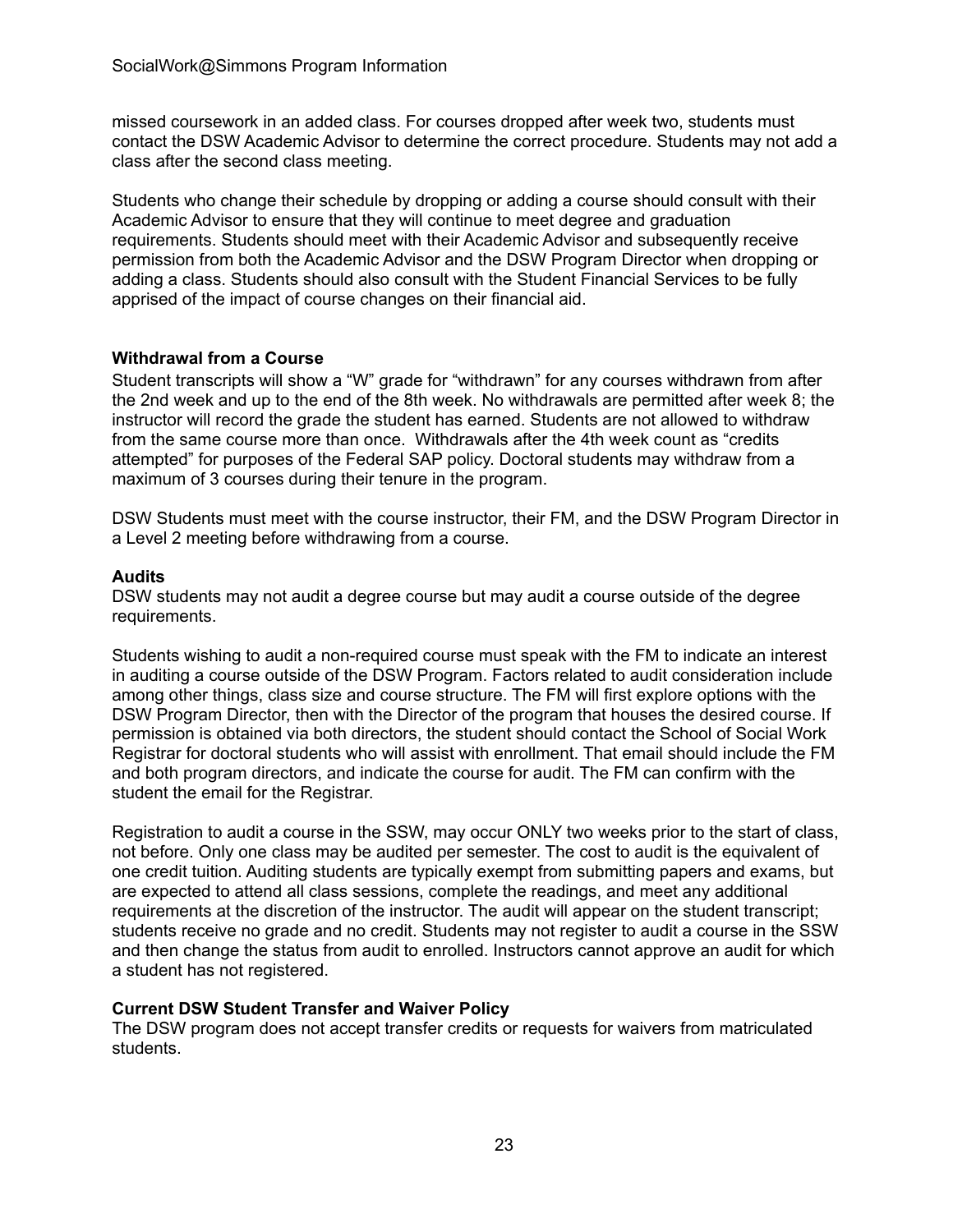# <span id="page-26-0"></span> **COURSEWORK AND GRADING POLICIES**

#### <span id="page-26-1"></span>**Classroom Attendance Policy**

 Students are expected to attend and have active participation in both asynchronous and synchronous class sessions, with exceptions for some extenuating circumstances. Whether or not a grade for class participation is identified in the syllabus, it will be a factor in the overall course grade. Instructors are permitted to and will consider individual class attendance and asynchronous participation/responses when determining a student's final grade for a course. In addition to lowering a grade, excessive absences and/or poor participation may justify a non-passing grade for the entire course. At the SSW an "excessive absence" is typically defined as missing 20% or more of combined asynchronous and synchronous work.

#### <span id="page-26-2"></span> **Asynchronous Course Work Policy for Academic Courses**

 The asynchronous course work is an essential component of student acquisition of knowledge, values and skills related to course content and professional development. The asynchronous course work and the synchronous session comprise at least three hours of contact time for each course, per week.

 A student who submits asynchronous course work late, submits incomplete work, or does not submit asynchronous course work for the week has effectively been absent from class. Unless a student has negotiated an extension in a timely manner with their instructor or has accommodations that enable them to submit work after the deadline, missing 20% or more of combined asynchronous and synchronous work will automatically result in a non-passing grade.

 Asynchronous course work includes responding to all prompts requiring either a written or video recorded response, as well as assignments that are to be completed and brought to live sessions. While readings and videos are not graded, all students are expected to have read and viewed all readings and videos before attending each live session.

#### <span id="page-26-3"></span>**Religious Observance/Student Absence**

 Simmons abides by the Massachusetts law on Religious Observances. Students who are unable, because of their religious beliefs, to attend classes or to participate in an examination, class, or work requirement on a particular day shall be excused from the class, study, or work requirement and shall be provided with an opportunity to make up the examination, study, or work they may have missed consistent with Massachusetts General Law Chapter 151c, Section 2b. That law states:

 "Any student in an educational or vocational training institution, other than a religious or a denominational education or vocational training institution, who is unable, because of their religious beliefs, to attend classes or to participate in any examination, study, or work requirement on a particular day shall be excused from any such examination or study or work requirement, and shall be provided with an opportunity to make up such examination, study, or work missed because of such absence on any particular day; provided, however, that such make-up examination or work shall not create an unreasonable burden upon such school. No fees of any kind shall be charged by the institution for making available to the said student such opportunity. No adverse or prejudicial effects shall result to any student because of their availing themselves of the provisions of the sections."

 A student should inform the instructor prior to missing a class if they expect to miss class because of their religious observances. Questions about absences for religious observances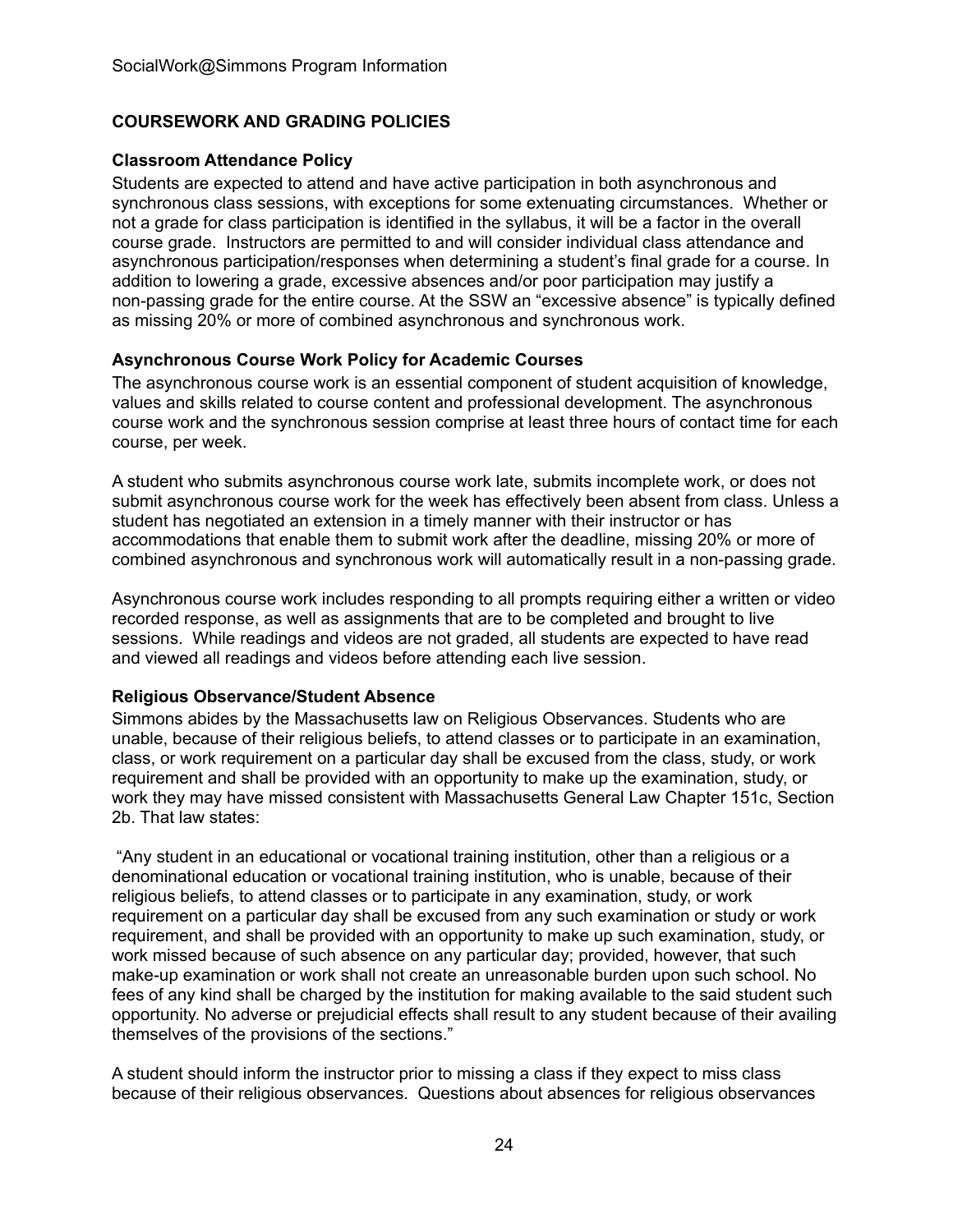should be directed to the Simmons University Office for Student Life.

#### <span id="page-27-0"></span>**GRADING**

 Faculty evaluate students' academic performance throughout the term culminating in a final course grade. The grading scale is published in the DSW Student Handbook (below) and on each syllabus; additional expectations about attendance, participation and timeliness of work are also listed in the syllabus and Handbook. Please note that even if class participation is not noted for a separate grade percentage in the course syllabus robust participation is still expected and it will be a factor in the final course grade.

 Assignment grading rubrics, when used, are also given to students. Students are required to follow all academic policies outlined in DSW Student Handbook and to adhere to academic progression guidelines. Students who exhibit uneven or poor performance are referred for additional support and advising. Students may be asked to participate in Level 1, 2 or 3 reviews. (See description of Level Reviews below in this Handbook).

 Students are expected to maintain a B (3.0) grade average throughout their tenure in the DSW program. Courses are graded using the A-F grading system. The numerical equivalent for each grade is as follows:

| Letter Grade | <b>GPA Equivalent</b>   | Point Scale |
|--------------|-------------------------|-------------|
| A            | $\overline{\mathbf{4}}$ | 100-94      |
| A-           | 3.67                    | 93-90       |
| $B+$         | 3.33                    | 89-87       |
| B            | 3                       | 86-84       |
| <b>B-</b>    | 2.67                    | 83-80       |
| $C+$         | 2.33                    | 79-77       |
| $\mathsf C$  | $\overline{2}$          | 76-74       |
| $C-$         | 1.67                    | 73-70       |
| $D+$         | 1.33                    | 69-68       |
| D            | 1                       | 67-64       |
| D-           | .67                     | 63-60       |
| F            | $\boldsymbol{0}$        | 59 or below |

#### <span id="page-27-1"></span>**Grading Scale**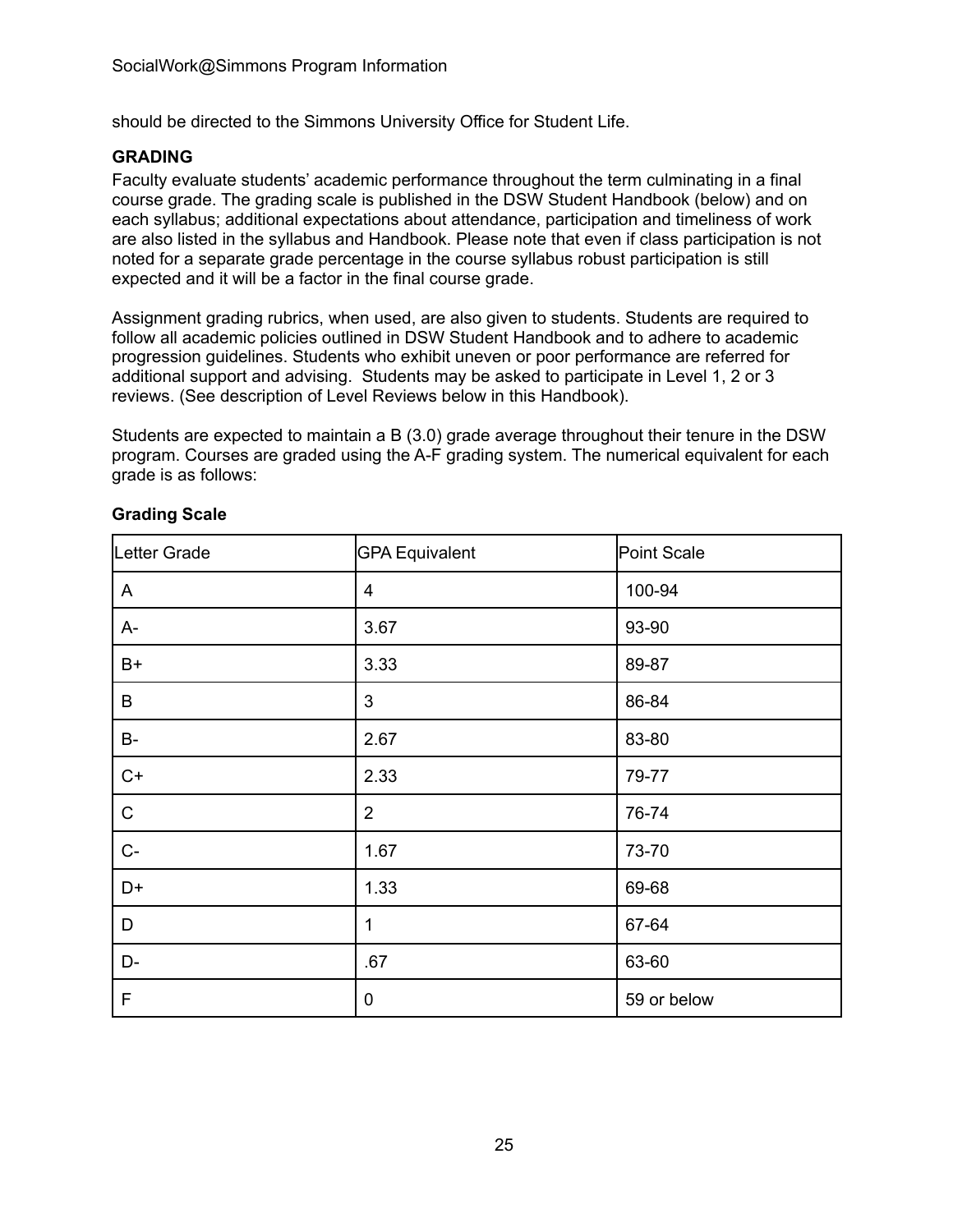# <span id="page-28-0"></span> **Non-Matriculation Grade Policy & Syllabus Access**

 A non-matriculated student is not eligible to take a DSW course. A Simmons doctoral level student can register for DSW courses. Course syllabi are not available prior to student access to the course site.

#### <span id="page-28-1"></span> **Requesting Supplemental or Replacement Work**

 Once the student has notified their faculty member of the planned absences, they are asked to talk with their faculty member no later than the end of the first week of the term to discuss how they will make up for the missed class.

# <span id="page-28-2"></span> **Extensions for Assignments**

 Students are expected to complete coursework assignments on time; instructors should clearly articulate policies regarding extensions on the course syllabus and their grading policy for work/assignments passed in after the deadline. In most cases, an extension must be requested by a student prior to the due date of the assignment and a revised date for submission of work must be approved by the instructor. Though instructors may grant an extension or accept late work, a student who misses a due date, even with the instructor's permission, may still receive a lesser grade from the instructor due to the missed deadline. If you're having academic difficulties, talk with your course instructor and FM to work out a plan to help you improve your performance.

 Students who are approved for extensions through the Office of Accessibility Services should consult their accommodation letters for extension guidelines.

# <span id="page-28-3"></span> **Rewriting of Graded Papers**

 Students may, at the instructor's sole discretion, be given the option of rewriting a paper that has received a grade of "B minus" or below. However, final course assignments may not be rewritten.

#### <span id="page-28-4"></span>**Incomplete Policy**

 Completion of coursework by the last day of the semester is essential. An instructor may use their discretion to grant an Incomplete **when the majority of the course requirements and assignments have successfully been completed** and when the student is unable to complete assignments due to extenuating circumstances. *In permitting an Incomplete, the instructor and the student must establish a plan that identifies a completion date no later than three* weeks from the last day of classes or by the first day of classes of the following semester  *(including summer)-whichever is earlier (unless extenuating circumstances require a later date).* The instructor should email a mutually agreed upon plan, including due dates and nature of work to be completed and submitted, to the Academic Advisor with a cc to the student. The student then schedules an appointment with the Academic Advisor to review the plan and get the appropriate form submitted.

 If the student completes the requirement(s) by the extension date, the mark of Incomplete will be changed to a letter grade. If not, the student will be assigned a grade based on the work completed to date, and the *instructor will submit a grade based on the work submitted by incomplete-work due date.* Grades not submitted by the Instructor to the Office of the Registrar by the approved deadline will automatically be converted to a grade of "F."

 Incompletes cannot extend to the end-date of an LOA; they must be completed before end of an LOA.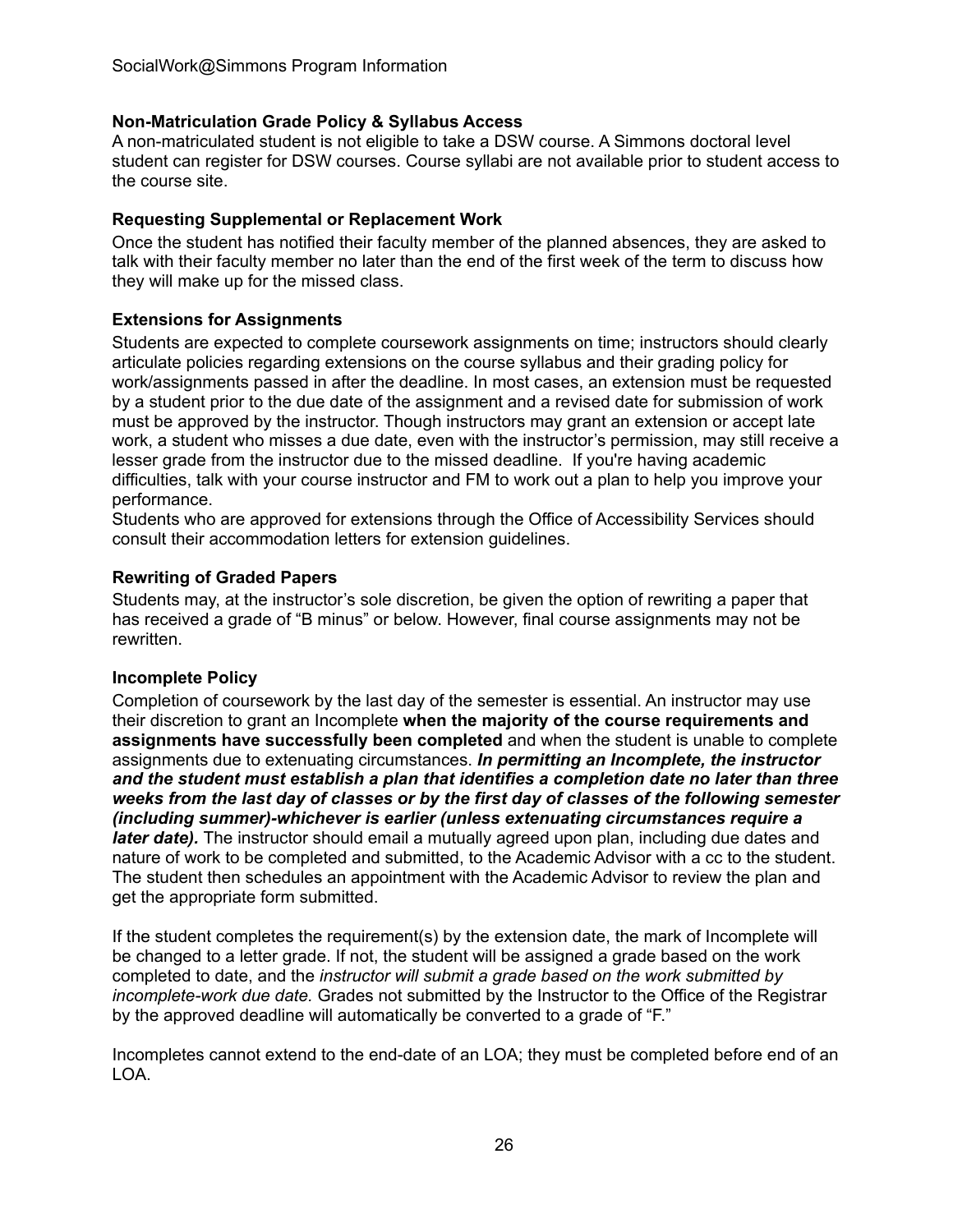Students will not be permitted to take the Integrative Seminar if they have an outstanding mark of Incomplete in a course.

#### <span id="page-29-0"></span>**Independent Studies**

 DSW students must follow their program plans, which do not include an option for independent study.

# <span id="page-29-1"></span> **Tutoring & Writing Center Resources**

 Students in need of academic tutoring support should reach out to their Academic Advisor to explore resources. Students may obtain a private tutor at their own expense if desired. For any submitted work, it must be clear to doctoral faculty that a student has completed their work independently.

 DSW students may use the services of the Writing Center at Simmons University. DSW students should be aware that guidance provided by Writing Center staff may not meet the standards for doctoral level work. The [Simmons](https://www.simmons.edu/your-simmons/student-support-resources/writing-support) Writing Center is available for students, in a limited capacity, to assist in the understanding of structure of the current APA format and proof reading of research papers. The description for the Writing Center and its resources are explained in the Simmons Foundations Course. Students may use editing services, however it must be clear to doctoral faculty that a student has completed work independently on their own.

 Students in need of additional academic support may request external tutoring. Requests should be made to the Academic Advisor. Sessions are available per *calendar* year, must be approved by the DSW Program:

**● [Wyzant](http://www.wyzant.com)**

 **DISCLAIMER:** Simmons University is not affiliated, associated, authorized, endorsed by or in any way officially connected to Wyzant. Simmons University is free from any liability, including financial responsibility, quality, timing, legality or any other aspect whatsoever of the services actually delivered by the service providers associated with Wyant, ULOOP or University Tutor.

#### <span id="page-29-2"></span> **Appeal of Final Course Grade**

 Students have the right to be awarded grades that are calculated correctly and assigned based on a fair evaluation of work. Students have the right to understand how a grade was calculated and why the faculty member evaluated the work as they did.

 The School of Social Work is guided by the principles of academic freedom and respects the integrity, expertise, and professional judgment of its faculty in the evaluation of students' academic work. Faculty members' right and obligation to evaluate students' academic work and determine student grades are fundamental to this principle.

 Faculty members have the right to set grading standards in their courses and the responsibility to advise students of their grading standards at the outset of the course; to use their best judgment in applying those standards; and to assign grades based on methods of evaluation they deem appropriate so long as those methods are not arbitrary or capricious or the product of prejudice or discriminatory animus.

 Simmons faculty are strongly encouraged to advise students in writing of their grading methods and standards at the beginning of each term in each course they teach, preferably as part of the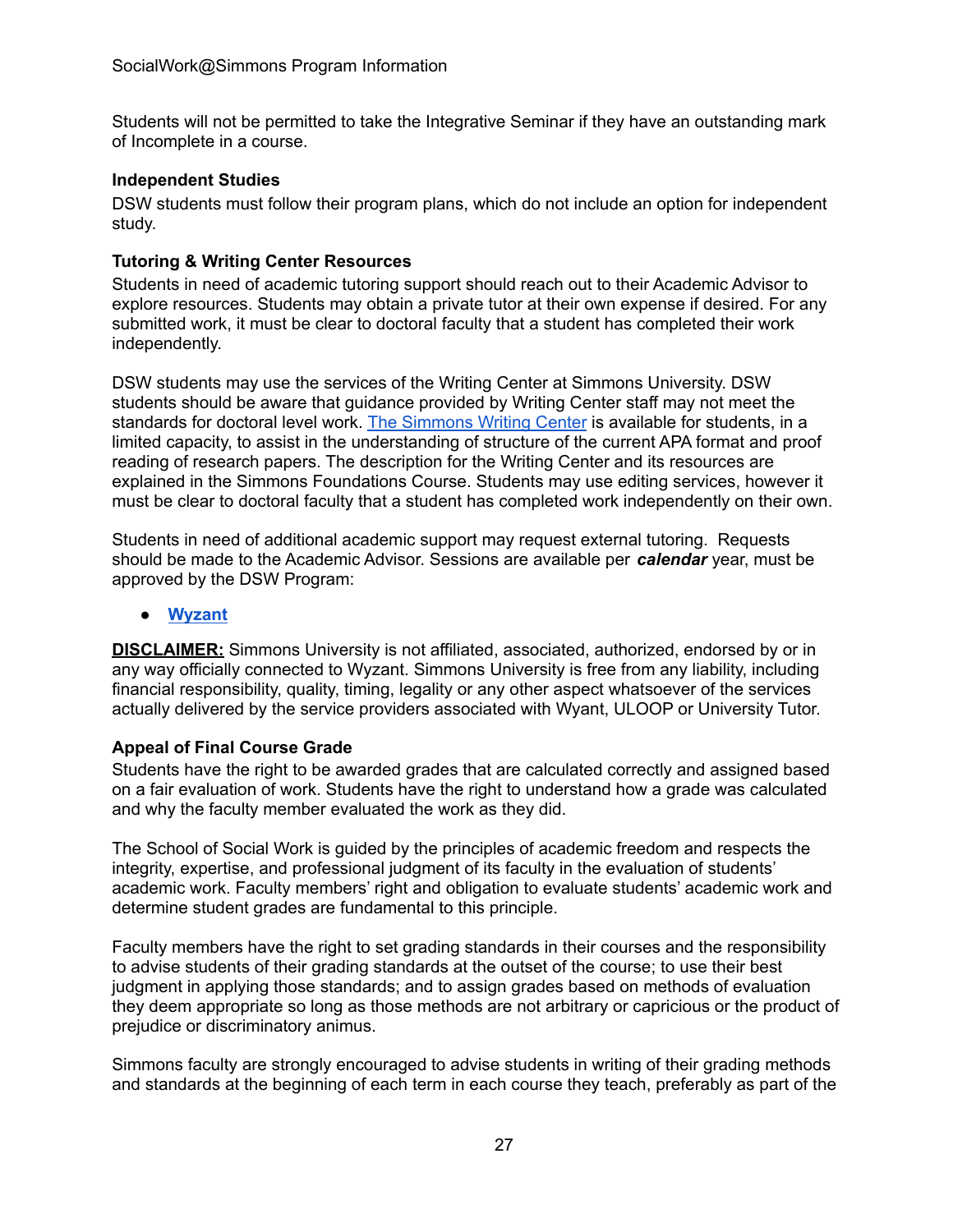course syllabus. Students are encouraged to raise questions about how the instructor will calculate the final grade at the beginning of the semester.

#### *Discussions with Instructor*

 Students should talk to their instructors about any grade concerns or questions before initiating the Grade Appeal Process described below.

 Within one week of the posting of the course grade, students should meet (or speak on the phone/email) with their instructor and express their concerns about their course grade, providing information the faculty member would need to reconsider the grade. If the faculty member agrees to change a grade, they will submit the changed grade to the Registrar. If, after the discussion, the faculty member decides to let the grade stand, a student may wish to initiate a formal grade appeal.

#### *Basis of Grade Appeal*

 Simmons formal grade appeal process addresses situations in which a student believes a grade has been assigned for one of the following reasons:

- Computational or clerical error
- ● Arbitrariness or capriciousness (including where grading criteria have changed after assignment submission and without explanation)

 If a student believes that one of these reasons applies to a grade they have received, they should follow the procedures and timelines outlined below.

 Only the final grade in a course is subject to this process. As a result of the process, the final grade may be raised, lowered, or stay the same. No new or revised course work can be requested by the student or accepted by the faculty member as part of the grade appeal process.

# <span id="page-30-0"></span> **GRADE APPEAL PROCESS**

#### *Overview*

 As noted above, before initiating a formal grade appeal, students are encouraged to meet with their faculty member and discuss their concerns and/or ask questions about the grade. Grade concerns are frequently resolved through these "informal" (i.e., before formal appeal) discussions, most often when there is a computational error. A grade appeal has two stages: to the Program Director and to the Director of the School of Social Work.

 Appeals must be submitted within 1 week of posting of the grade on Workday which is the subject of the appeal. At each level of appeal, a denial of the appeal means that the grade will not be reviewed or changed. Granting of an appeal may mean the final grade may be raised, lowered, or stay the same.

# *Process and Deadlines*

 If the student's discussion with the instructor has not reached a satisfactory conclusion, the following process and timeline are to be followed for a formal grade appeal:

#### 1. **First Step**: Informal Resolution with Course Faculty Member.

 If the student believes they have received an unfair course grade, they shall attempt to resolve the matter informally with the faculty member who assigned the grade. The faculty member shall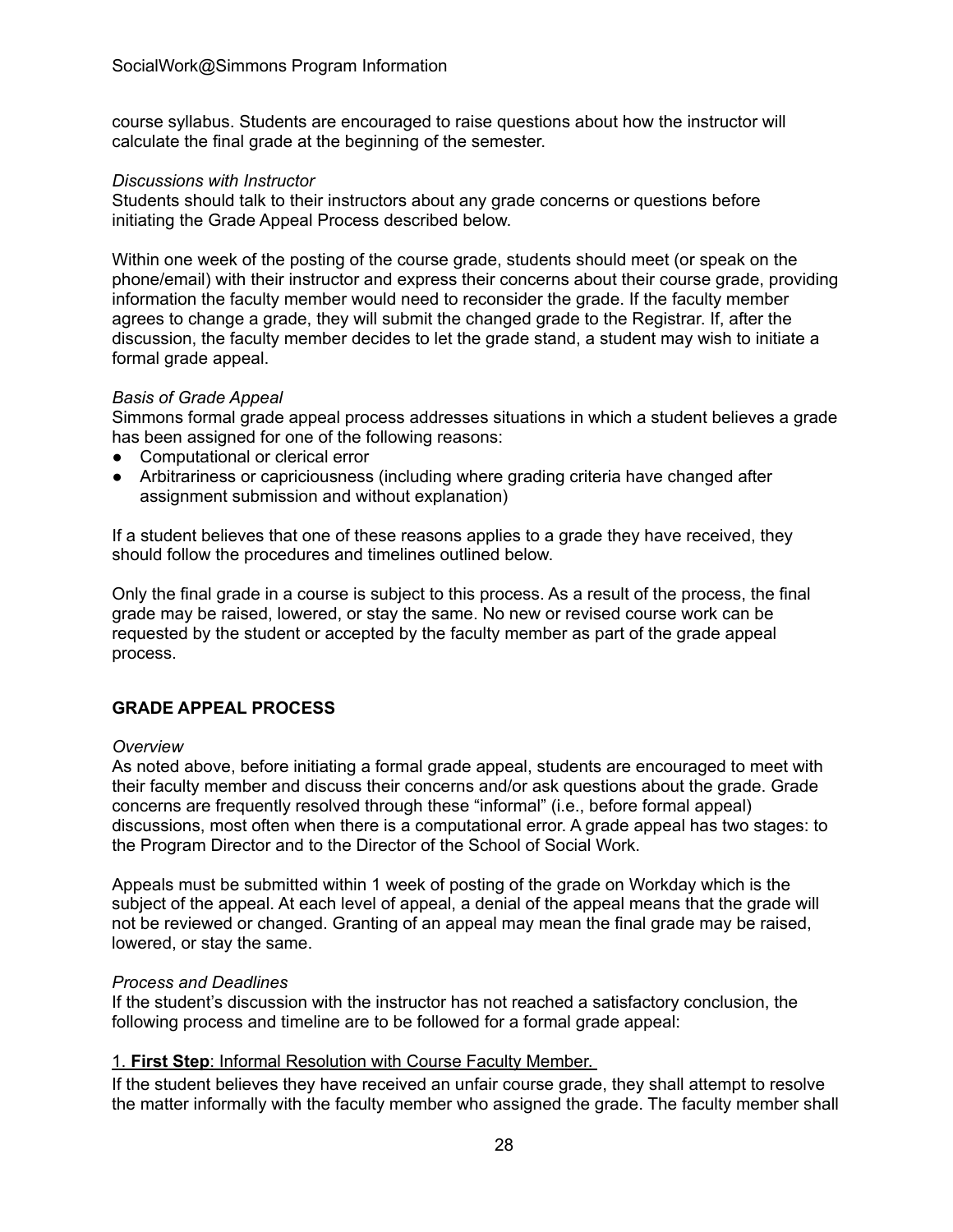communicate with the student to consider their reasons for believing the final grade to be unfair. If the faculty member does not believe there is merit for a grade change, they notify the student. The student may then proceed to the second step below. If the faculty member believes there is reason to change the grade, they should request and submit a Grade Change Form from/to the Director of Student Support. If approved, the Director of Student Support will notify the registrar's office that they completed the "Change of Grade" form, including a clear explanation of the reason for the change that is consistent with the terms of this grade appeal policy. The faculty member submits the "Change of Grade" form to the Program Director's Office and the Registrar's office.

 **Deadline**: The student must make their appeal to the faculty member no later than one week of the posting of the grade. If the grade is not to be changed, the faculty member will notify the student of their decision within five days of their meeting. If the grade is to be changed, the faculty member should request and submit a Grade Change Form from/to the Director of Student Support. If approved, the Director of Student Support will notify the registrar's office and submit the "Change of Grade" form to the Program Director or their designee and Registrar's office within five days of their meeting.

#### 2. **Second Step**: Formal Appeal with the Program Director or their designee.

 If, after the faculty member's notification of their consideration of the initial grade appeal, the student continues to believe that the grade is unfairly assigned, the student may submit the formal Grade Appeal petition, which can be requested through the student's Academic Advisor. The student will provide all supporting course materials. The Program Director, or their designee, shall review all materials and, if needed, meet with the faculty member and/or the student.

 If the Program Director, or their designee, agrees that the grade should be changed, they complete a "Change of Grade" form, including a clear explanation of the reason for the change that is consistent with the terms of this grade appeal policy. The Program Director, or their designee, "Change of Grade" form to the Director of Student Support who will approve and submit to the registrar. If the Program Director, or their designee, decides that the grade is not to be changed, the Program Director, or their designee, will notify the student of their decision within five days of their meeting.

 **Deadlines**: The student must submit an appeal with the Director of Student Support within one week after notice of the decision in "first step" above. The Director of Student Support informs the student of their decision within five business days of their meeting.

#### Step 3: Appeal to the Director of the School of Social Work.

 If the student is not satisfied with the response of the DSW Director, or their designee, within 1 week of receipt of the decision, the student may appeal that decision to the Director of the School of Social Work, or their designee. The Grade Appeal Form, faculty response, and the DSW Program Director's outcome determination, are then forwarded to the Director of the School of Social Work.

 Within one week, the Director of the SSW, or their designee, will decide whether the appeal should move to the next stage. If the appeal is granted, the Director will appoint a 3-person faculty panel composed of SW doctoral teaching faculty to review the appeal and related information. The panel may seek additional information from the student and/or the instructor. The panel will forward a decision to the Director of the SSW, or their designee, within 2 weeks of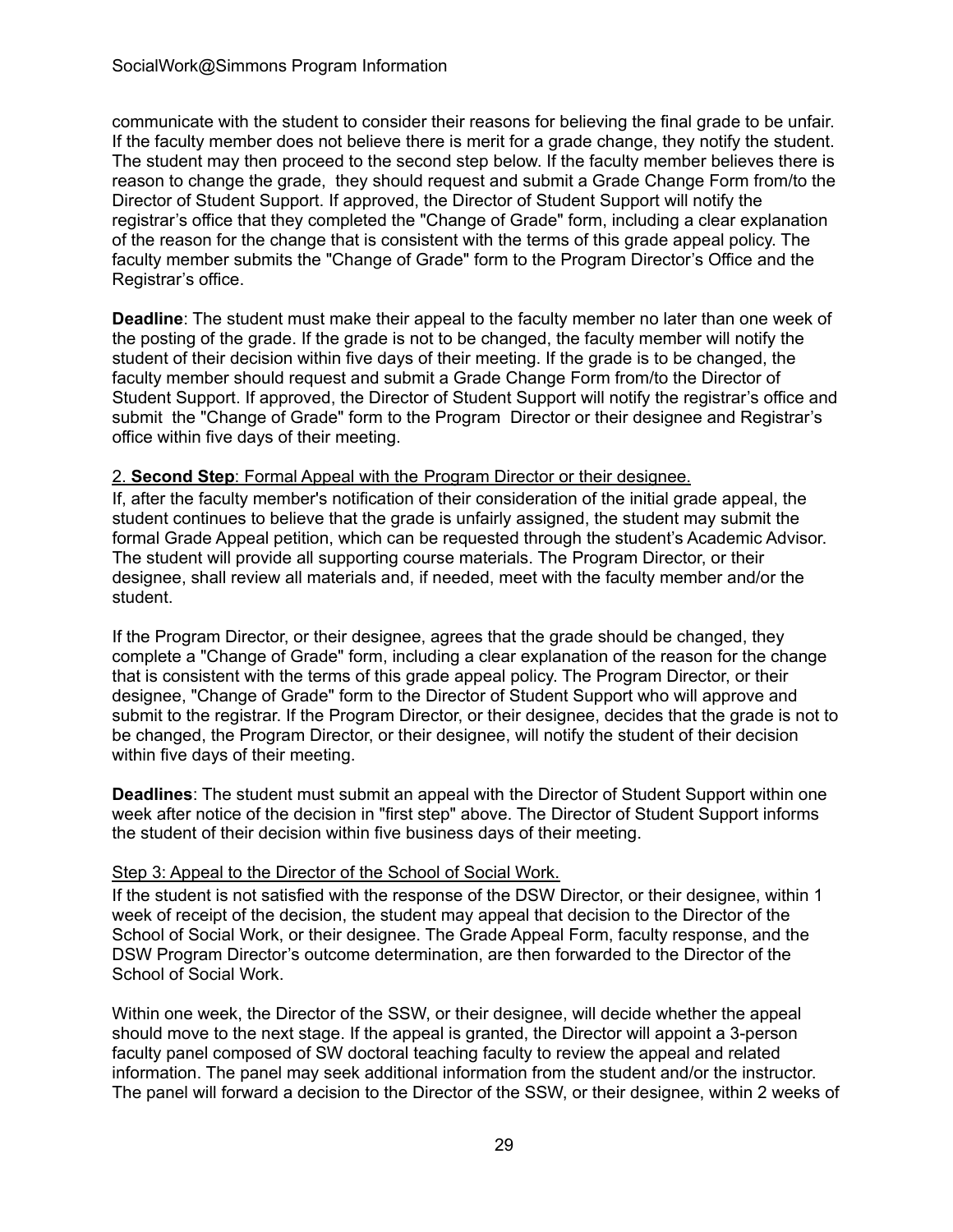receipt, who will inform the instructor and student of the outcome and, if the appeal results in a change of grade, complete and submit the change of grade to the Director of Student Support.

 The grade appeal policy respects the privacy of students and faculty. All parties are responsible for maintaining confidentiality.

# <span id="page-32-0"></span>**Grievance Policy**

 Students have the right to appeal a final grade, a dismissal or an Honor Board finding by following the procedures and guidelines outlined in the grade and dismissal appeal sections of this handbook. Students can appeal Honor Board findings by following the Honor Board finding appeal process. Students who believe they have encountered bias, harassment or discrimination can follow the Simmons Bias Response Protocol by filing a bias claim.

# <span id="page-32-1"></span> **General Complaints and Concerns**

Other complaints and grievances not covered in the above should be addressed as follows:

- A student first discusses the issue with the course instructor
- ● If discussion with the course instructor is not helpful or appropriate for the situation, or the student is dissatisfied with the outcome, the concern can be brought to the DSW Academic Advisor to determine best next steps, which may include a conversation with the Faculty Mentor.
- ● If discussion with the Faculty Mentor is not helpful or appropriate for the situation, or if the student is dissatisfied with the outcome, the concern can be brought to the DSW Director.
- ● If discussion with the Director is not helpful or appropriate for the situation, or if the student is dissatisfied with the outcome, the concern can then be brought to the Director of the SSW.

#### **Bias Response Protocol**

 Simmons is committed to inclusive excellence in all aspects of an individual's community experience. Our values, vision and mission mandate that we strive to create an environment that is free of bias, prejudice, discrimination and hurtful acts. Individuals who believe they have experienced or encountered bias, harassment or discrimination can use the Simmons bias response protocol to have their concern addressed.

# <span id="page-32-2"></span> **STUDENTS WITH ACCESSIBILITY NEEDS/ACCOMMODATIONS**

 Students who wish to receive academic accommodations for a course must first register due to a documented diagnosis/disability with the Office of Accessibility Services (OAS). The most commonly requested accommodations are extended time for testing and use of the OAS Testing Center. OAS will provide eligible/registered students with an Academic Accommodations Authorization form to share with each instructor to confirm the student's authorized accommodations. The OAS is open from 8:30 am EST to 4:30 pm EST, Monday through Friday.

 Please note that emergency absences such as hospitalizations and emergency surgery are not within the purview of the Office of Accessibility Services. The Academic Advisor is the best resource for support during that time.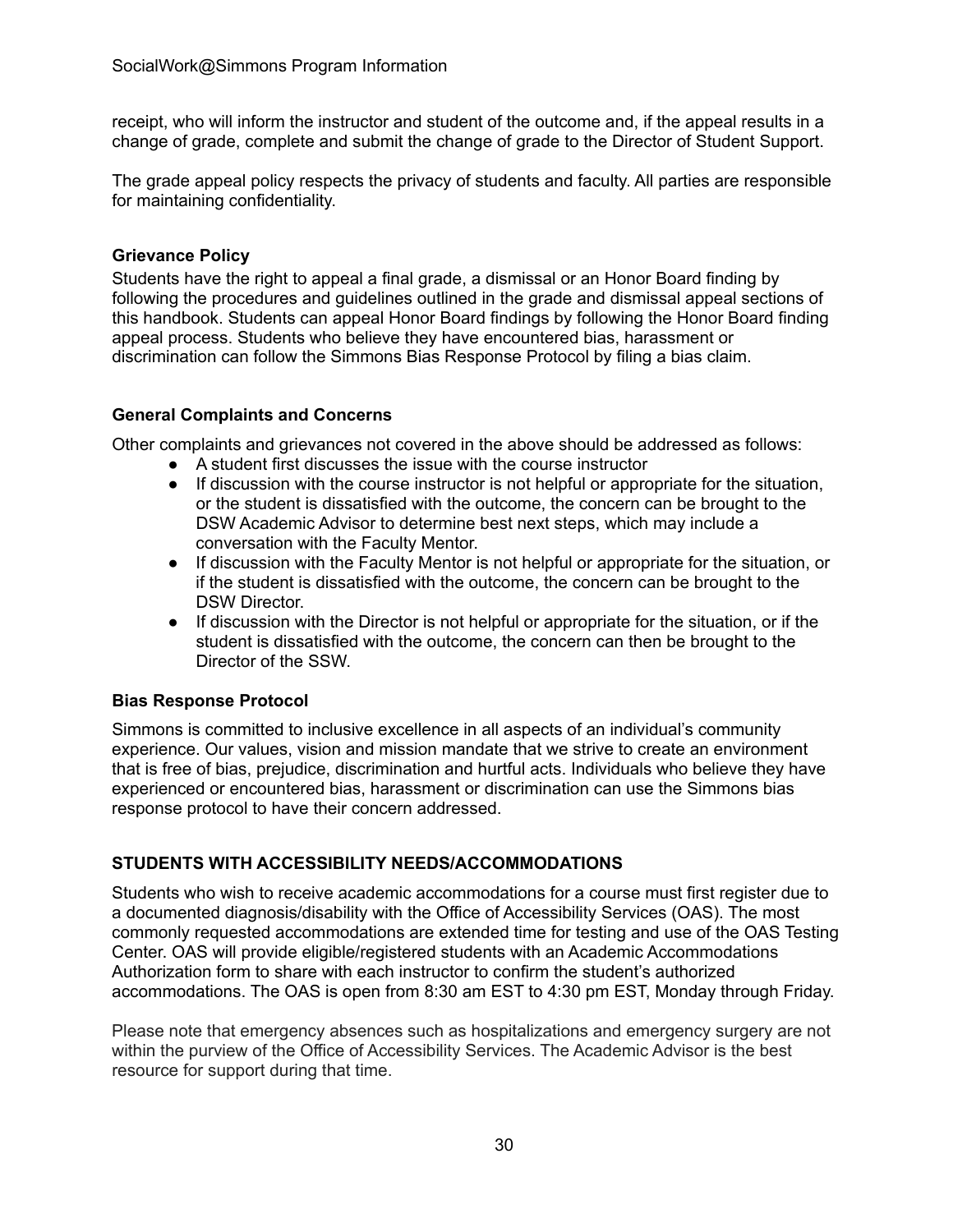For more information about the services and accommodations available through the Office of Accessibility Services please review [this](https://www.simmons.edu/your-simmons/student-support-resources/accessibility-services) link.

# <span id="page-33-0"></span>**SIMMONS UNIVERSITY ACADEMIC INTEGRITY POLICY**

Students are required to abide by the **Simmons [University](https://internal.simmons.edu/students/academics/academic-integrity#:~:text=A%20commitment%20to%20Academic%20Integrity,International%20Center%20of%20Academic%20Integrity).) Academic Integrity Policy**, which includes the University's guidelines pertaining to plagiarism and cheating. Specifically, each student is responsible for presenting work of their own creation and refraining from presenting others' work as their own creation.

 Cheating and plagiarism and other forms of academic dishonesty are considered an academic integrity violation. In situations where cheating or plagiarism is suspected, the faculty person informs the DSW Director, or designee, and schedules an individual meeting with the student to discuss the possible infraction and consequences. The DSW Director, or designee, is informed of the meeting's outcome. In serious situations, at the discretion of the DSW director the student may be given a Level 3 review (see below).

# **Use of TurnItIn**

 TurnItIn is similarity-detection software that locates areas in student writing that closely resemble or exactly match the data source from which ideas are extrapolated. TurnItIn may be used for major written assignments in some courses as indicated in course syllabi. The purposes of this tool include providing students with feedback when:

- Their citations are not in compliance with APA Style Guide guidelines;
- ● They are incorrectly representing their work as original ideas or meaning making informed by reliable evidence and literature;
- They are drawing verbatim from text sources, but either not citing appropriately or at all.
- If potential plagiarism is indicated, then the procedure outlined in the **[Student](http://www.simmons.edu/code-of-conduct) Code of** [Conduct](http://www.simmons.edu/code-of-conduct) will be followed.

# <span id="page-33-1"></span> **MAINTENANCE OF ACADEMIC STANDING**

# <span id="page-33-2"></span> **Required Course Grades Below a "B"**

 Any student earning a grade lower than a B in a required course is required to have a Level 2 review no later than the first day of the subsequent term. The purpose of the meeting is to discuss the grade, the reasons for the low academic performance, and to develop an Action Plan, which will be sent to the student. If a student fails to attend the Level 2, an Action Plan will be created without their input.

 If the earned grade is a B- or below, the student will be required to retake the class as part of the Action Plan. Students required to retake a class will do so at their own expense. Additionally, the Action Plan to retake the course must occur and be resolved before students can proceed forward in the program and register for further courses. Students who earn a grade of a B- or below receive a Level 2 review.

 Students who earn a second grade of B- or below are administratively dismissed from the DSW program without a Level 2 review.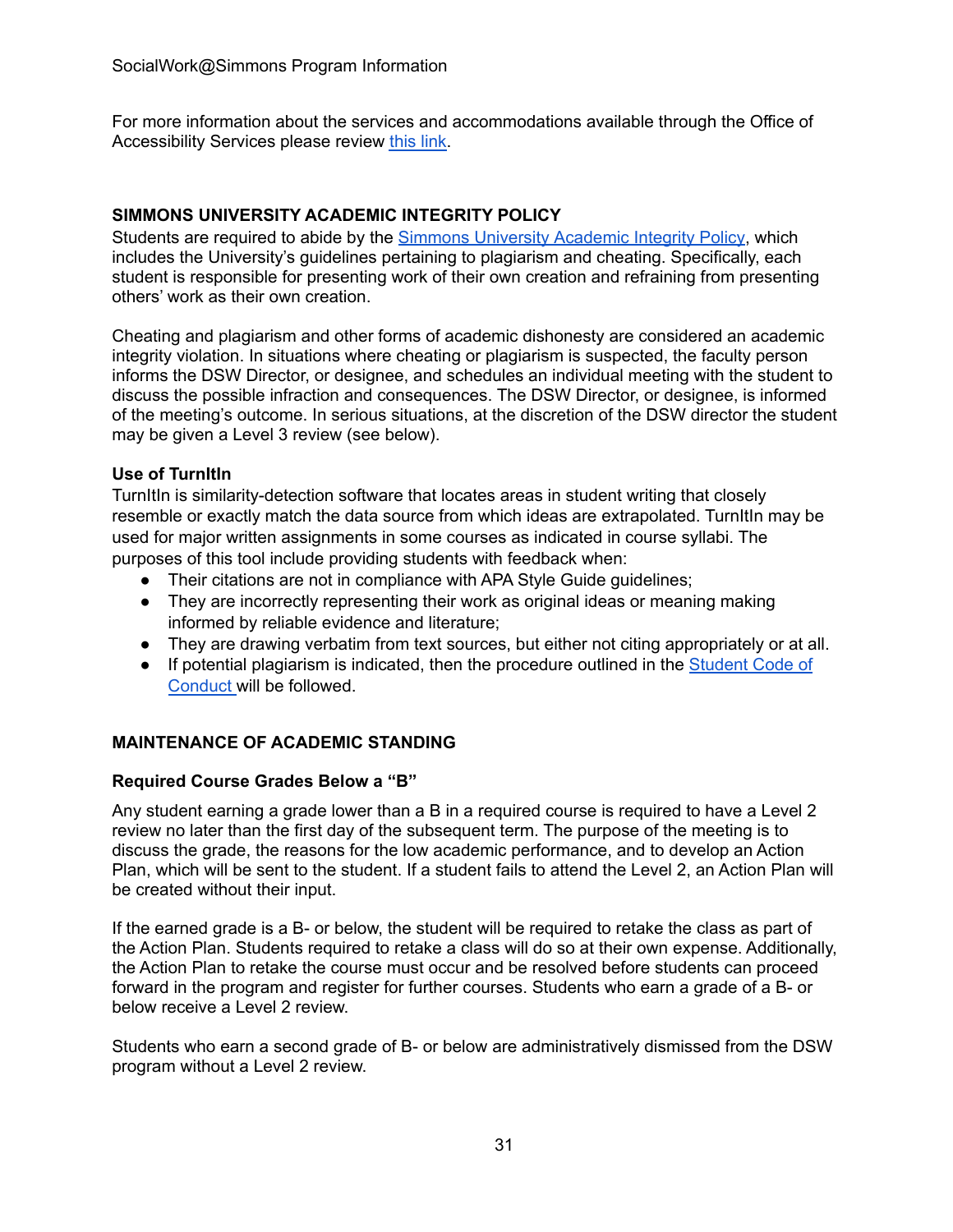# <span id="page-34-0"></span> **When a Student is Required to Retake a Class**

 As part of an Action Plan, a student may be required to retake a course and to achieve a grade of B or better. In such cases, both grades remain on the transcript and are accounted for in the GPA. All students are required to earn the requisite number of unique degree credits to graduate. A student is allowed to repeat a maximum of one course in which they have earned a grade below a B. The same course cannot be taken more than twice.

 Students who are required to retake a course must repeat that same course at the SSW, and can occur with a different instructor. Students should be aware that on occasion a DSW course may not be offered. Repeating a course will very likely extend the time to complete core course requirements in the DSW program.

 Students must retake (as needed) and pass all courses prior to taking the Integrative Seminar course.

#### <span id="page-34-1"></span>**Academic Probation**

 Poor academic performance is grounds for a student to be placed on academic probation. For the purposes of academic probation, poor performance is defined as: one grade below a B, and/or a cumulative GPA of less than 3.0. A student on academic probation will have a Level 2 review no later than the end of the first week of class of the subsequent semester. The purpose of the meeting is to develop an Action Plan. A copy of the plan must be forwarded to the student, the Academic Advisor, and the Director of the DSW program. A student's failure to attend a Level 2 review meeting and to follow the Action Plan will result in the administrative withdrawal of the student's registration.

#### <span id="page-34-2"></span> **Removal From Academic Probation**

 To be removed from academic probation, a student must achieve a cumulative GPA of 3.0 or higher by the end of the following term and/or earn a grade of B or better in a course that the student is required to repeat.

#### <span id="page-34-3"></span> **TIMELY PROGRESS IN THE PROGRAM**

#### <span id="page-34-4"></span> **Program Time Constraints**

 The program is structured for completion within 2-3 years for full-time students, 3-5 years for part-time students, except in unusual circumstances. The student must graduate from the DSW program within five years of their matriculation start date. Students may appeal to the Director of the DSW Program for an extension. The Director will consult with the DSW Committee regarding the granting of an extension. If granted an extension, a Level 2 meeting will be convened and a timeline for completion of the program put in place.

 If the student does not request an extension or is unable to meet the timeline requirements laid out in the Level 2 meeting, the student will be administratively dismissed from the program. A student is not able to appeal this termination.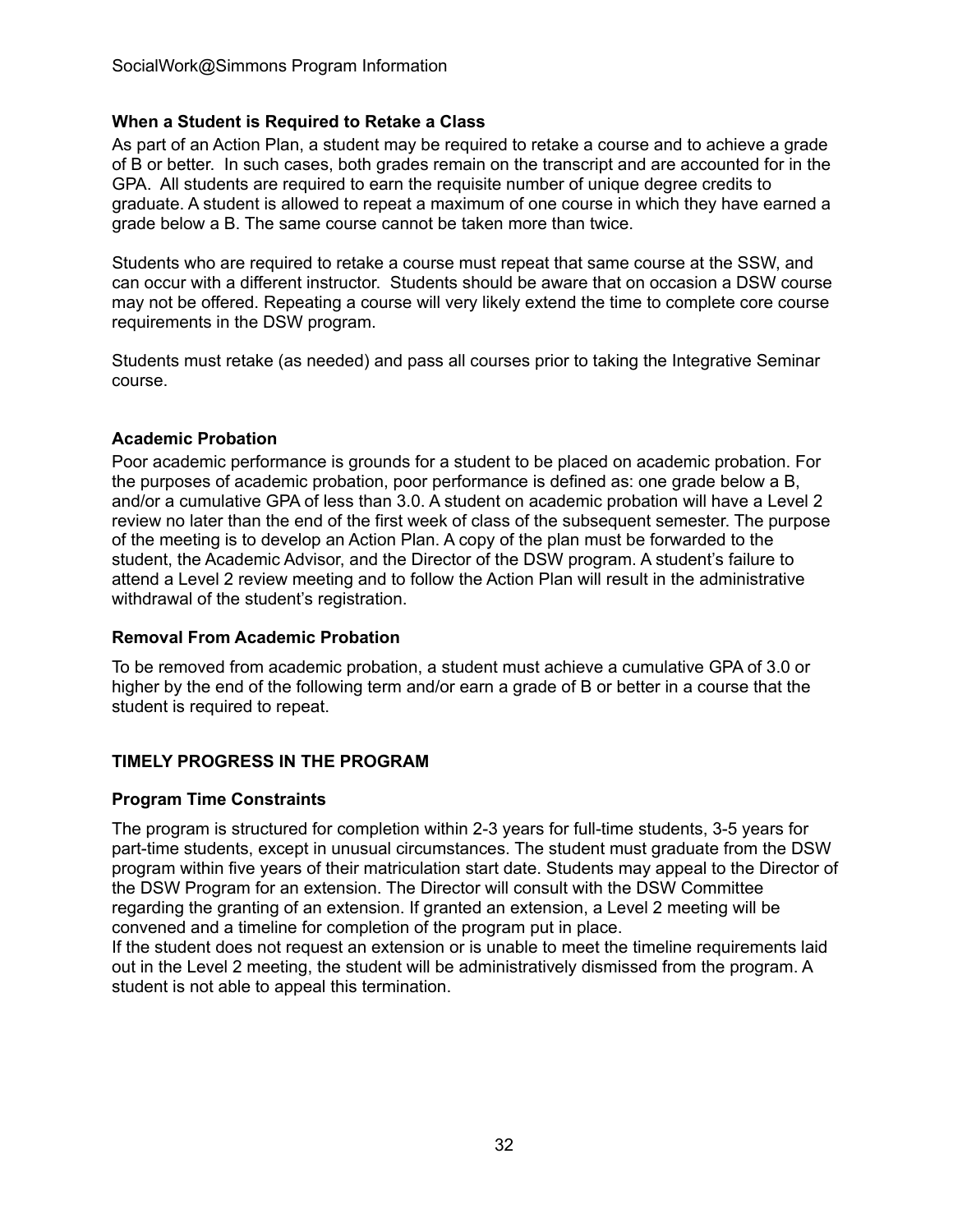# <span id="page-35-0"></span> **LEAVE OF ABSENCE**

#### <span id="page-35-1"></span> **Voluntary Leave of Absence**

 Students may take a voluntary leave of absence from their studies as a result of medical, mental health, or other personal matters that compromise their ability to continue in an academic program. A student may apply for a Leave of Absence (LOA) at any time after enrolling. To request a Leave of Absence, students should follow the process listed on the Registrar's web page and also contact the DSW Program Director. The maximum combined duration of all leaves of absence is one year.

 If the student chooses to take a voluntary leave of absence in order to receive intensive clinical health care treatment, the DSW Academic Advisor will assist with processing this request. In some instances, the student may be asked to complete the Process for Returning from an Involuntary Leave of Absence as a requirement of returning.

#### <span id="page-35-2"></span> **Involuntary Leave of Absence**

 Simmons is committed to the safety and well-being of its community members and to the integrity of our living and learning environment. Our goals therefore are to maintain the health and safety of every member of the Simmons community and to enable all enrolled students to participate fully in the life of the community.

 As noted above, students may take a voluntary leave of absence from their studies as a result of medical, mental health, or other personal matters that compromise their ability to continue in an academic program. There may be times when it will be necessary for Simmons to require a student to take an involuntary leave – a leave, which Simmons has concluded, is in the best interest of the student, even if the student objects.

 In instances where a student's mental, emotional, or medical health pose a threat to themselves and/or others, or where health circumstances or conditions become a barrier to appropriate or prescribed levels of self-care, or when a student's health condition causes significant disruption to the activities of the Simmons community, students may be required to take an involuntary leave of absence for a specific period of time.

 In instances when a student's mental, physical or emotional health may pose a direct, imminent, threat to the safety and well-being of the Simmons community, or the student has been admitted to a healthcare setting to undergo medical or psychological treatment (hospitalization, intensive outpatient or inpatient program), the Director of the SSW or designee, as an interim measure, can place the student on an involuntary leave of absence from the University. When applicable, the student will be informed in writing of the actions that lead to her/him being placed on leave and direct the student to the process for return. The student's parent/guardian/emergency contact person may also be notified that the student is in a potentially dangerous situation.

 Any student placed on an involuntary leave of absence will not be allowed to remain on campus. This includes living in residence, attending classes, and participating in Simmons sponsored events. Students are also prohibited from participating in Simmons-related activities online.

 In circumstances when the student has not met direct threat/inpatient criteria, the Director of Student Support, or designee, may, based on observable/recorded behavior, still require a student to undergo an individualized psychological and/or medical assessment to make an informed decision regarding the student's ability to meet the academic, social, and emotional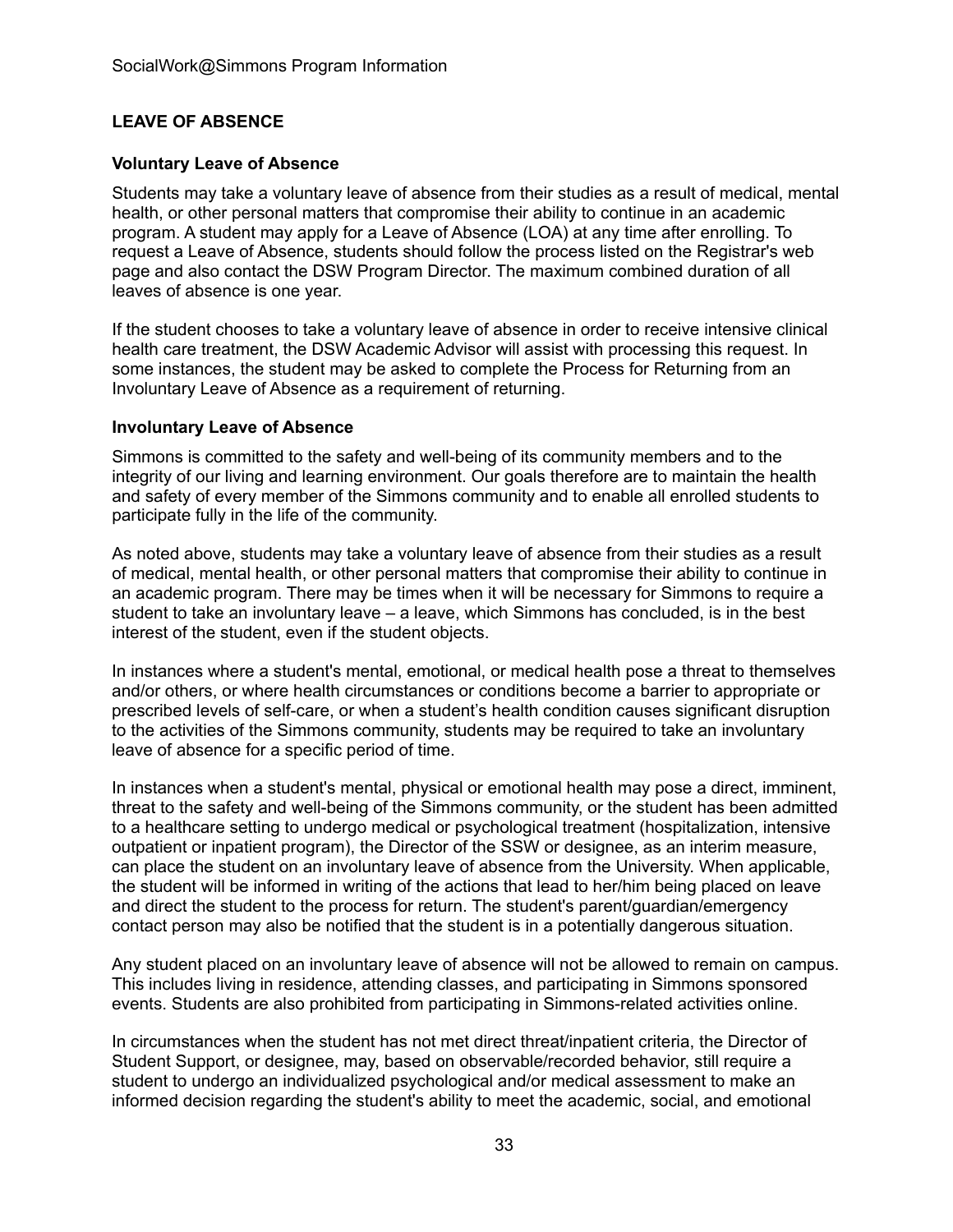requirements of a Simmons student. This evaluation must be completed by an external health care provider who is treating the student. The student will be required to sign a release that gives permission to the designated clinical personnel at Simmons to speak with their external evaluating health care provider and to allow for the release of any relevant medical reports as part of the assessment. If the student chooses not to engage in the process above, then they will be required to take an involuntary leave of absence.

 If, following the evaluation, a leave is deemed unnecessary, the Director of the SSW or designee may impose other conditions and/or requirements which the student would be required to comply with as a condition of continued enrollment.

 In any instance in which a leave is required, the Director of the SSW or designee will provide written notice to the student, including the specific requirements that must be met as a condition of eligibility for re-enrollment, the timeline for initiating and completing the return process, as well as the procedure for appealing the decision.

 The duration of the leave is typically no fewer than six months, although the specific length of the leave will be based on the individualized assessment and determined on a case-by-case basis by the SSW Director or designee. When a student takes a leave before the end of a semester, whether voluntary or involuntary, Simmons' standard tuition and residence hall refund schedule applies.

# <span id="page-36-0"></span> **Process for Returning to Simmons After an Involuntary Leave**

 Simmons students who have been placed on an Involuntary Leave of Absence will be required to undergo an individualized assessment to be cleared for return, prior to their return. They are also required to sign an authorization form that enables the hospital, treatment facility, and/or all pertinent external healthcare providers to release information necessary for the review process. The review process will involve an interview with the Director of Student Support, or their designee.

 Following the interview with Director of Student Support, or their designee, a recommendation based on the student's report, their treatment history, information gathered from the external treatment facility, and/or a student's personal health care provider, will be shared with the Director of the SSW or designee regarding the student's readiness to return. Then, on a case-by-case basis the Director of the SSW or designee will decide if the student shall be permitted to return to the Simmons community. If it is determined that the student can return, the student will meet with the Director of the SSW or designee to establish a plan to return and identify community resources. The DSW Program Director will be consulted for purposes of establishing the plan to return to active student status. As a condition of continued enrollment the following criteria must be met:

- 1. The consulting health care provider must find that the student has maintained a significant level of physical, mental, or emotional stability along with the skill set necessary to successfully engage in the student's academic program and all activities associated with being a Simmons student.
- 2. The student and the consulting Simmons clinical staff member, in conjunction with all relevant external health care providers, must establish and agree upon a plan for continued managed care after returning to the University.
- 3. The student must commit to follow the recommended and established treatment plan.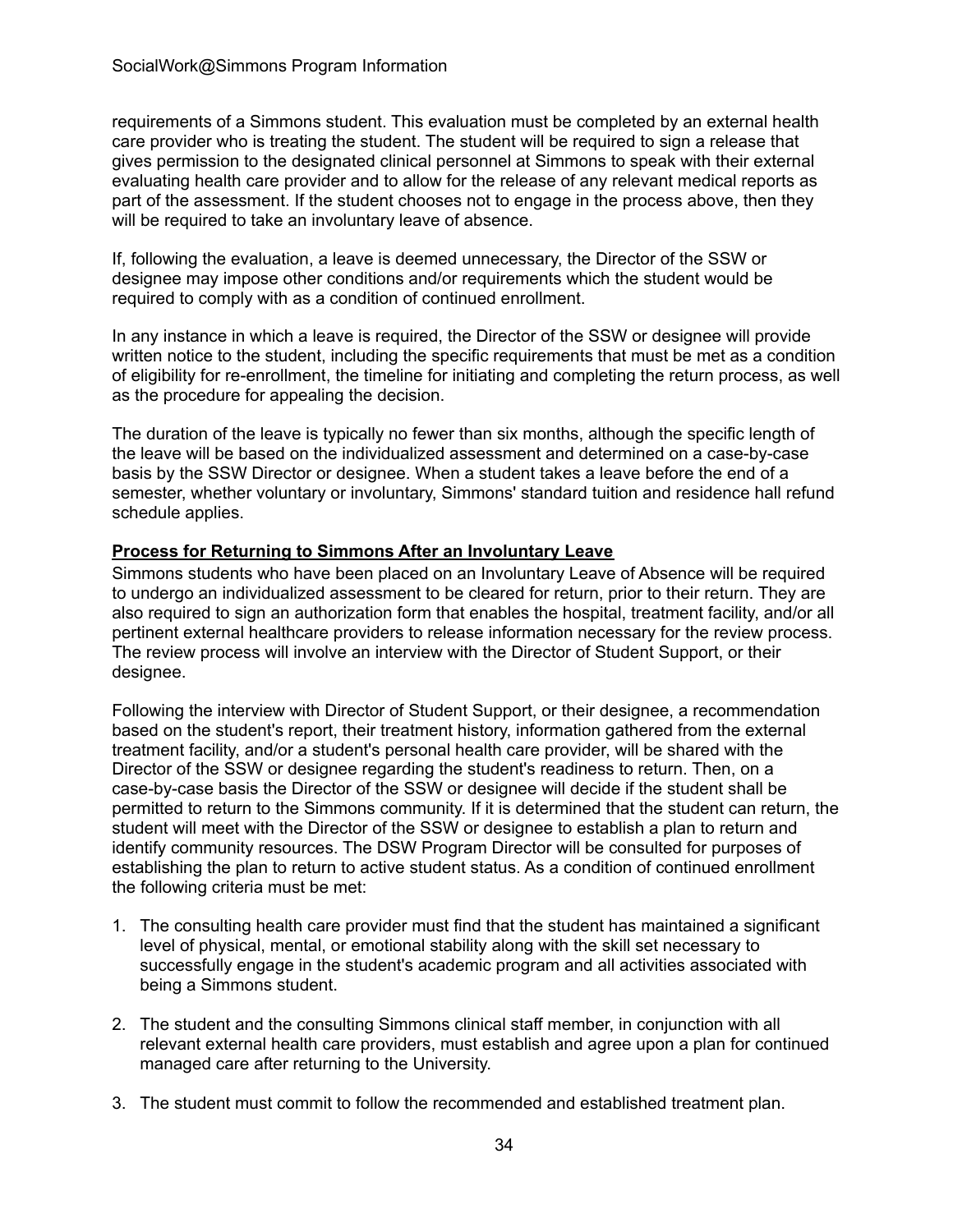If, after reviewing all pertinent information, the Director of the SSW or designee denies a student's request to return from an involuntary leave of absence, or the student disagrees with the conditions established as part of the return process, the student can appeal the decision in writing to the designated Director of the SSW.

# <span id="page-37-0"></span> **ADMINISTRATIVE DISMISSAL FROM THE DSW PROGRAM**

 A student is allowed to repeat a maximum of one course in which he/she has earned a grade below a B. The same course cannot be enrolled in more than twice. Students who earn a second grade below a "B" in that course will be dismissed from the program. Students are not allowed to withdraw from the same course more than once. Two grades below a B will lead to automatic administrative dismissal.

 Students who do not register for classes in consecutive semesters (excluding summer semester) and are not on an official leave, or have not officially withdrawn, will be administratively withdrawn by Simmons. A new admissions application is required to be considered for return to the active student status.

# <span id="page-37-1"></span> **WITHDRAWAL FROM THE SCHOOL OF SOCIAL WORK**

 Students who withdraw from Simmons should first meet with their Academic Advisor in order to receive and submit appropriate withdrawal forms. Students who withdraw from the DSW program and who wish to seek re-admission at some later time, must apply for readmission through the standard admissions process applicable to all candidates. Admission to the program once does not guarantee admission a second time. Recipients of financial aid should also notify the Office of Student Financial Services regarding their withdrawal.

# **FEDERAL STUDENT ACADEMIC PROGRESS POLICY**

 To be eligible to continue to receive Federal Student Aid (FSA), students must make satisfactory academic progress toward achieving and completing their program of study through measurement of qualitative (GPA) and quantitative (completed credits) standards. The full SAP policy can be found on the Student Financial Services website and should be read to understand how and when this is evaluated.

#### **PROFESSIONAL STANDARDS**

 School of Social Work DSW students are expected to abide by their respective profession's standards for ethical practice as well as the *NASW Code of Ethics*. DSW students are required to abide by commonly held standards of scientific integrity including publication and authorship standards as well as standards for engagement with human subject research.

# **GPA REQUIRED FOR GRADUATION**

Students must achieve a cumulative GPA of 3.0 to be eligible for graduation.

#### <span id="page-37-2"></span> **ACADEMIC AND CONDUCT ISSUES LEADING TO DISMISSAL**

 DSW students will be dismissed from the doctoral program due to academic performance. The following circumstances lead to dismissal:

 ● Earning a single semester cumulative GPA that falls below a 3.0 for two consecutive semesters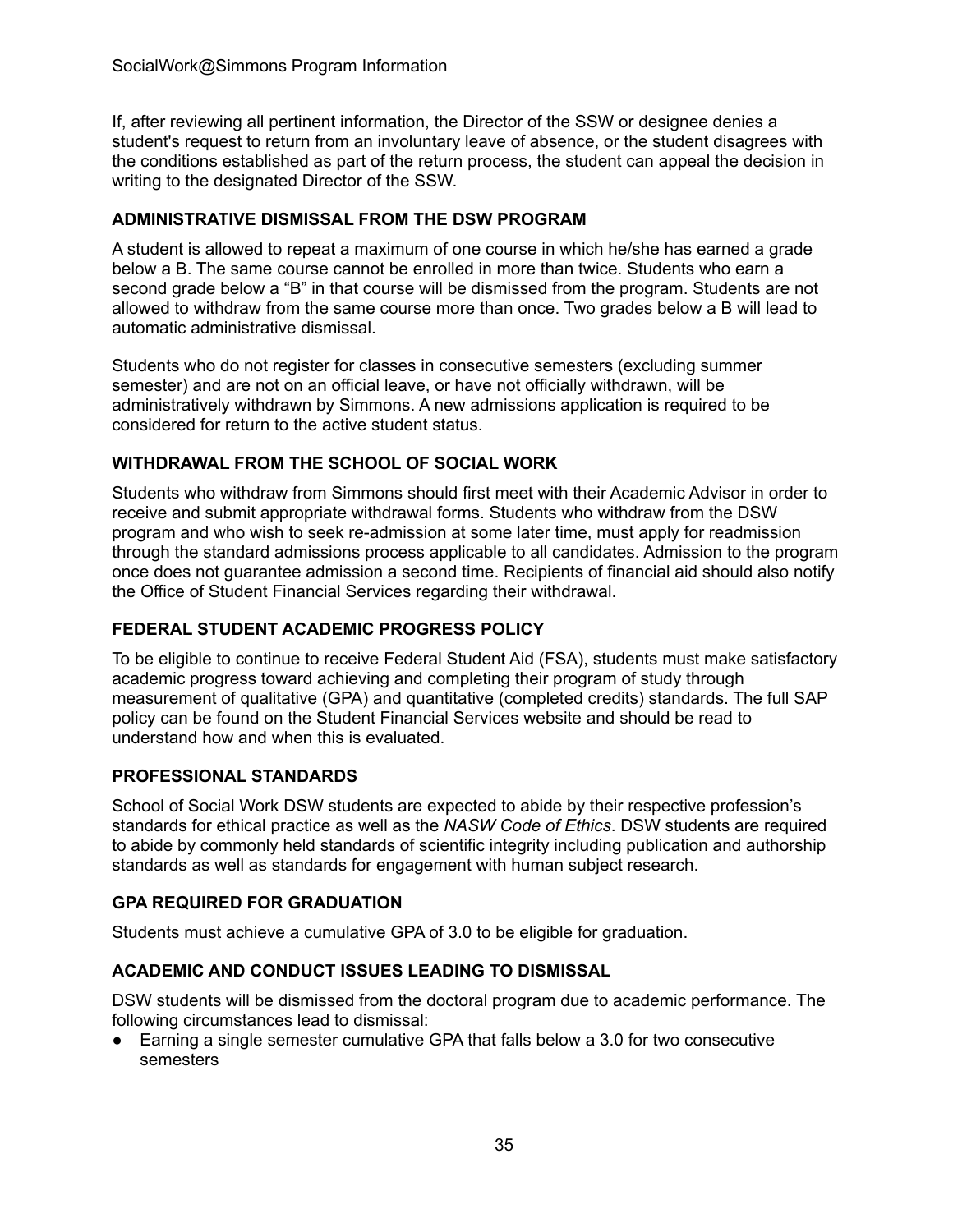- ● When it is determined at the end of a semester that a student cannot return their overall cumulative GPA in the DSW program to at least a 3.0 at the conclusion of the following semester
- Earning two grades below a B
- ● Failure to progress through the DSW program in a timely manner as described in this Handbook.
- ● Behaviors and actions judged to be in violation of human subject protocols and/or IRB ethical standards as articulated by the Simmons University Institutional Review Board.
- ● Behaviors and actions judged to be in violation of commonly held scientific ethical standards.
- Behavior judged to be in violation or Simmons University Policies
- ● For Social Work Students: Behavior that is deemed unprofessional per the NASW Code of Ethics and the Simmons School of Social Work Standards of Professional Practice Behavior
- Any threat or attempt to harm someone else inside or outside of the Simmons community
- ● Commission of a criminal act that is contrary to professional practice, occurring during the course of study at Simmons or occurring prior to admission to the School of Social Work and becoming known after admissions

# <span id="page-38-0"></span> **Notification of Dismissal**

 A student who is dismissed will be informed in a letter from the Director of the SSW or designee. The reasons for the dismissal will be outlined in the letter.

# <span id="page-38-1"></span> **Appeal of Dismissal**

 The student may appeal the decision, in writing, to the School of Social Work Director. A written appeal must be received within seven (7) days of the date of the letter from the School of Social Work Director or designee. This appeal does not constitute a new review process. Rather, it is a request from a student to have the Director review the original record of the dismissal on either one or more of the following three grounds:

(1) one or more errors in the dismissal process; or

 (2) new evidence or information material to the case that was not available at the time of the dismissal process; or

 (3) a substantive error occurred because the decision maker misinterpreted evidence used in the dismissal process.

 The appeal letter should include an explanation regarding the grounds for appeal and should reference one or more of the three grounds for appeal listed in this policy. The student shall provide the SSW Director all documentation necessary for the appeal to be considered. The SSW Director will respond to the student appeal within 10 business days of its receipt. The decision of the SSW Director is final.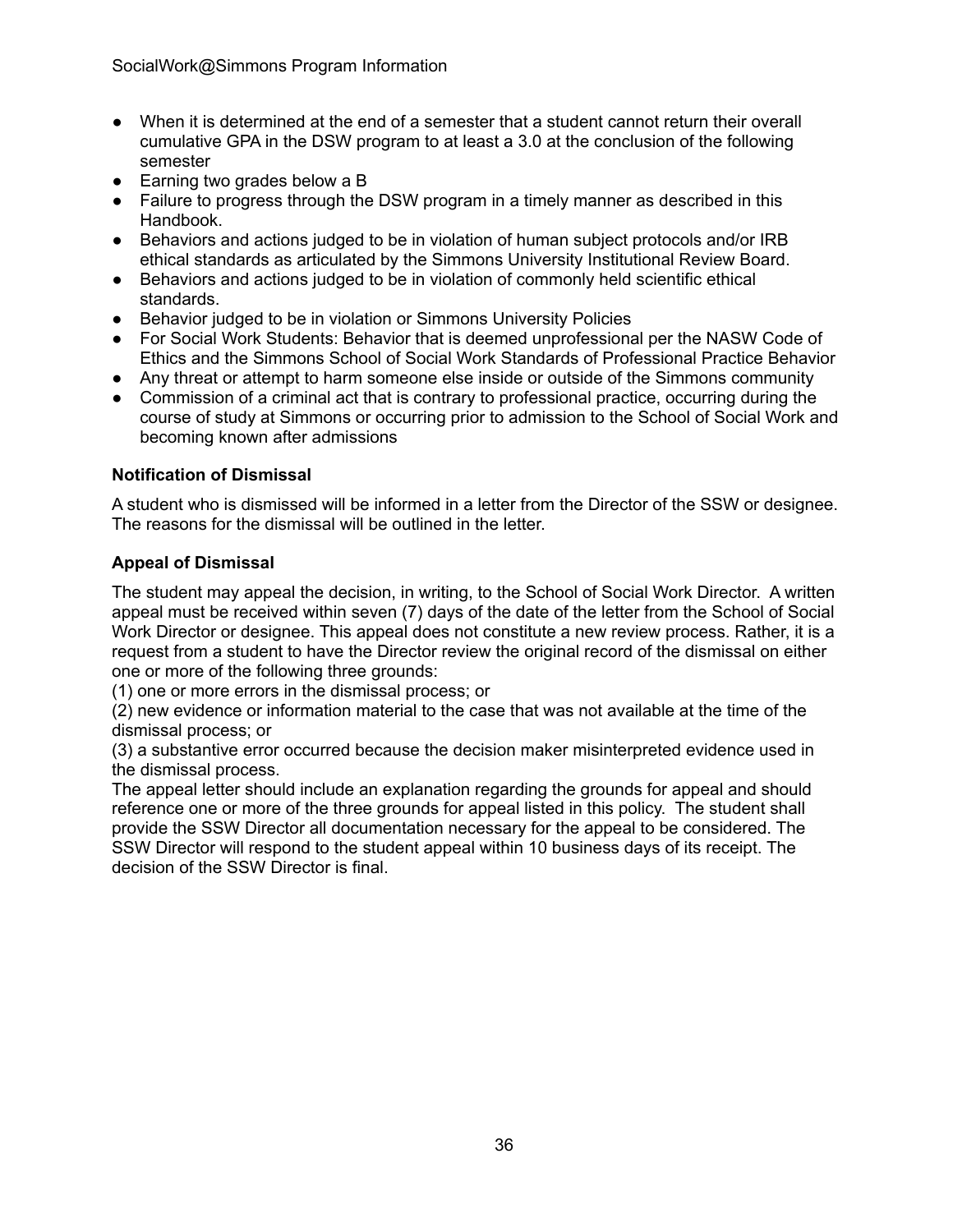# <span id="page-39-0"></span>**STUDENT ACADEMIC PERFORMANCE**

#### <span id="page-39-1"></span> **Professional Standards and Policy for Professional Performance**

#### *NASW Code of Ethics*

 Students are expected to abide by the *NASW Code of Ethics* and Simmons School of Social Work Standards for Professional Practice. Students are expected to adhere to the NASW Code of Ethics and established norms, values, and behavior while earning their Social Work degree. The NASW Code of Ethics outlines behaviors and responsibilities expected of all professional social workers. The NASW considers students to be professional social workers from the time they enroll into a social work program. Students should obtain a copy of the NASW code of ethics and become familiar with its contents.

#### Simmons SSW Standards for Professional Practice Policy

 Social Work students are also expected to be familiar with and abide by the Simmons School of Social Work Standards for Professional Practice (available on the College's website). Students are informed about the Standards for Professional Practice during new student orientation; they are instructed to read the Standards of Professional Practice as a required component of orientation. At orientation, students are informed about the consequences of not meeting the standards for professional practice. Specifically, failure to meet generally accepted standards for professional conduct, ethics and personal integrity requisite for professional social work practice, as outlined in the NASW Code of Ethics and the SSW Social Work Standards for Professional Practice Education, may constitute grounds for a Level Three Review or a referral to the Simmons College Honor Board, and could result in dismissal or other academic sanctions.

#### Commonly Held Scientific Ethical Standards

 Ethical guidelines for research can be found on the Simmons IRB website. In addition, below are guidelines for scientific ethical standards that provide guidance:

- ● World Health [Organization:](https://www.who.int/ethics/research/en/) Ethical Standards and procedures for research with human [beings](https://www.who.int/ethics/research/en/)
- National Institutes of Health: Ethics in Clinical [Research](https://www.cc.nih.gov/recruit/ethics.html)

# <span id="page-39-2"></span> **Simmons University Academic Integrity Policy**

 Students are required to abide by the Simmons University Academic Integrity Policy, which includes the University's guidelines pertaining to plagiarism and cheating. Specifically, each student is responsible for presenting work of their own creation and refraining from presenting others' work as their own creation. Cheating and plagiarism and other forms of academic dishonesty are considered an academic integrity violation. In situations where cheating or plagiarism is expected, the faculty person informs the DSW Program Director and schedules an individual meeting with the student to discuss the possible infraction and consequences. The DSW Program Director is informed of the meeting's outcome. In serious situations, at the discretion of the DSW Program Director the student can be referred to the director of academic integrity at Simmons University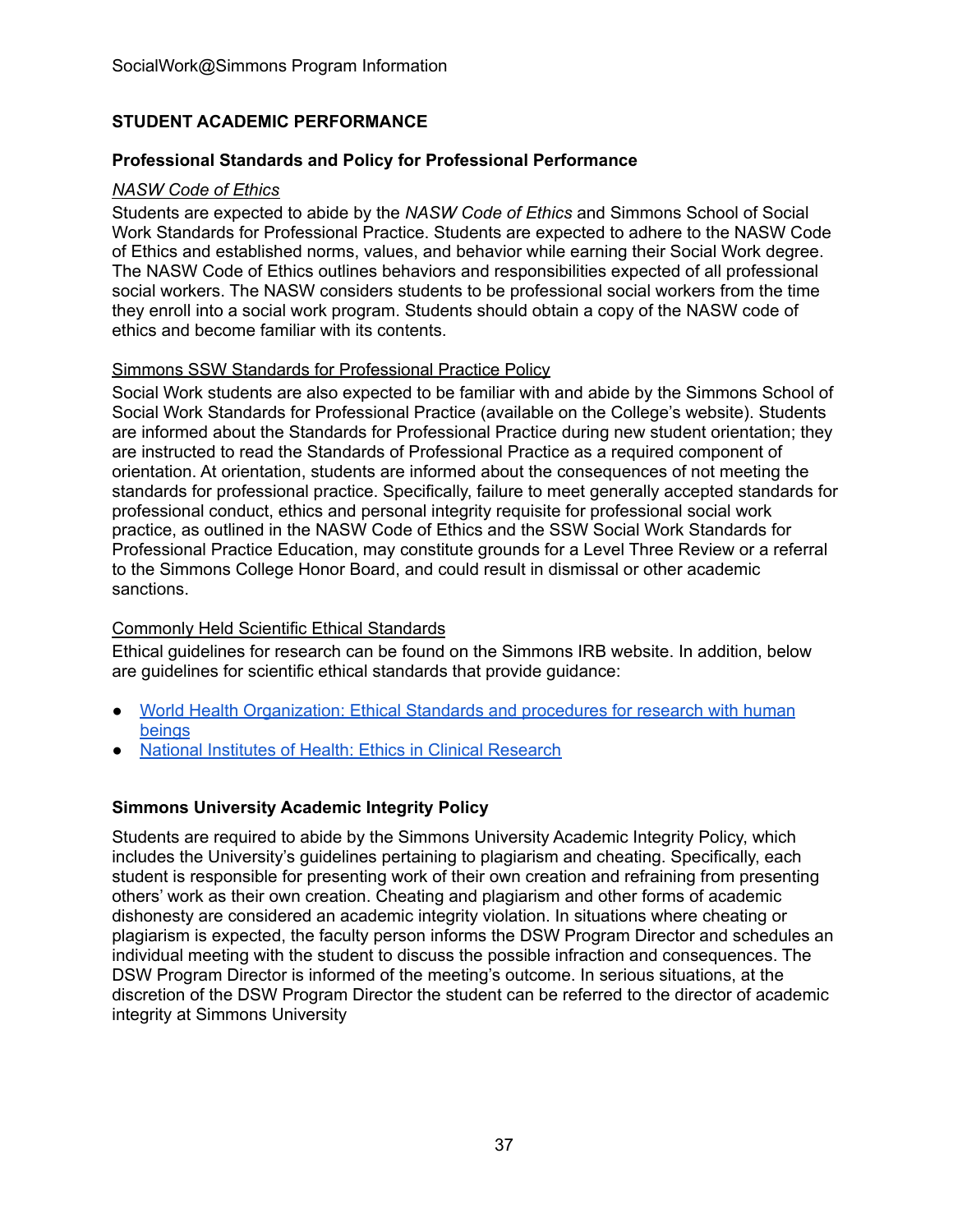# <span id="page-40-0"></span> **POLICIES, PROCEDURES AND CRITERIA FOR REVIEW AND EVALUATION OF PROFESSIONAL PERFORMANCE ISSUES AND ACADEMIC PERFORMANCE**

 The SSW is committed to supporting student success and the achievement of academic and practice proficiency while also upholding professional standards and the expectations set forth by the University-wide Student Code of [Conduct](https://www2.simmons.edu/documents/students/Simmons-University-Code-of-Conduct.pdf). A three-level review process is used to address student academic performance and professional conduct issues. The specific level of review depends upon the severity of the concern. Information shared by the student with faculty and school administrators related to the concerns being reviewed will not be treated as confidential if the information shared raises concerns about professional performance or student safety. Students are advised that faculty or administrators will share pertinent information with each other on a need to know basis for the purpose of identifying student issues and enhancing problem solving about those issues and concerns. A student will be reviewed at the level (1, 2 or 3) that is appropriate to the concern.

Reviews of students can occur for the following reasons:

- To identify need for academic support
- To determine a remediation plan for an Honor Board violation
- If a student fails to meet or maintain academic requirements
- If a student is terminated from a teaching or research practicum due to performance issues
- ● If a student exhibits behavior judged by faculty to be in violation of professional ethics and/or Simmons University and/or SSW policies and/or commonly held scientific ethical standards
- ● If a student exhibits consistent pattern of unprofessional behavior in the classroom, in practicums, or in the Capstone phase of the program

# *Three Levels of Review:*

 There are three levels of review to address student academic performance and professional conduct issues. A student can be reviewed at any level, and consecutive level review is not required. Specifically, a student may have undergone a Level 1 review and then may be asked to engage in a Level 3 review, without having engaged in a Level 2 review.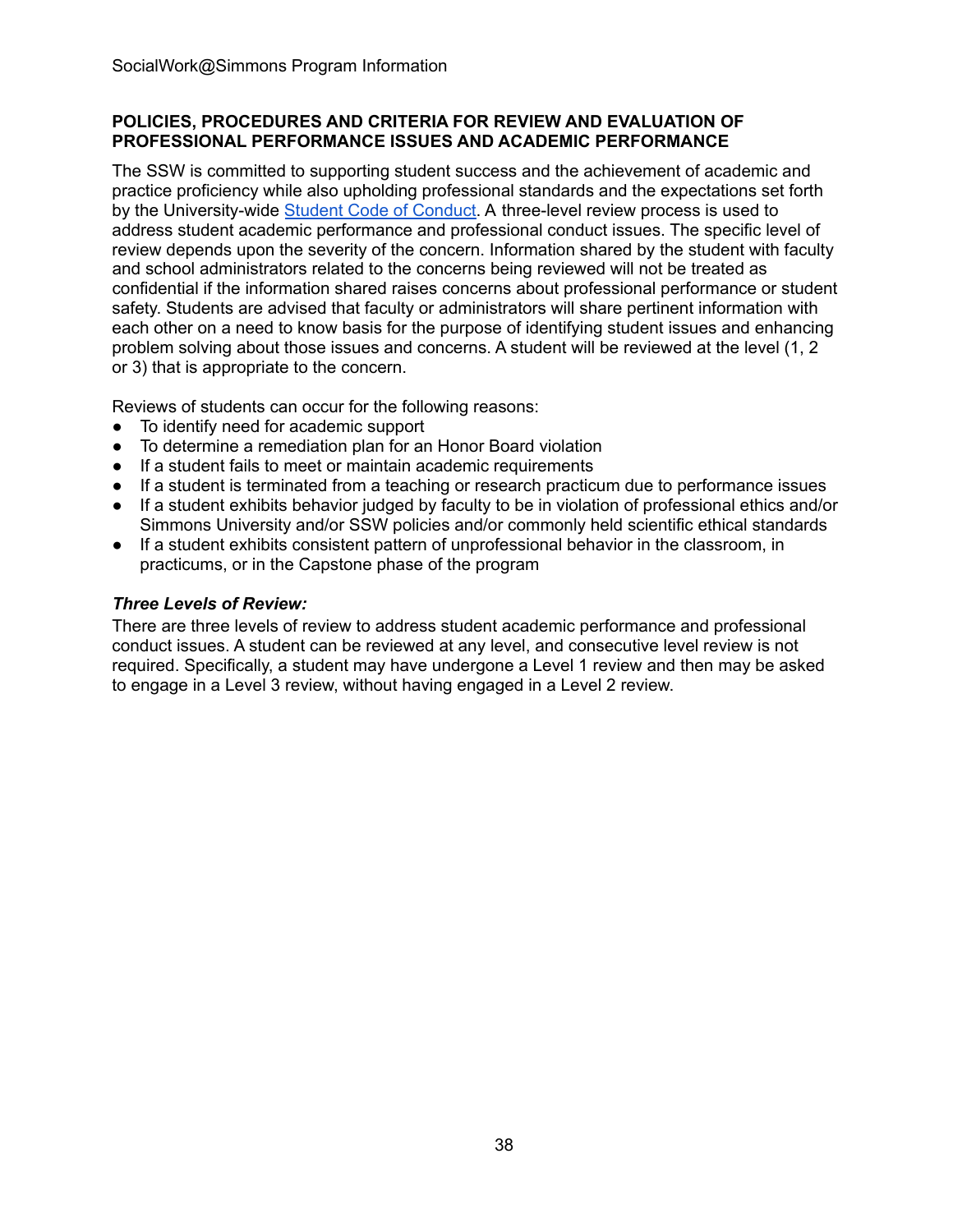# Level 1

 A Level 1 review involves a consultation between a faculty member and a student, typically at the request of the faculty member. When a faculty member has concerns about a student meeting any of the academic criteria, whether related to professional behavior or academic performance, that faculty member will:

- ● Discuss those concerns directly with the student and seek to work with the student to resolve the difficulties.
- Apprise the FM of the concerns
- Summarize plans and or recommendations in an email to the student.

 The purpose of the Level 1 review is to provide the student an opportunity to receive feedback from their instructor about areas of concern and suggestions for addressing the concerns.

 The outcome of many Level 1 consultations is that, together, the faculty and students resolve the concerns and no further reviews are desired or required. Examples of situations triggering a Level 1 review are attendance issues, a poor grade or missed assignment.

# Level 2

 A Level 2 meeting can be convened when concerns have not been resolved at Level 1 or when a student appears to be developing a pattern of not following academic or program standards, policies, or procedures. All students on academic probation will have a Level 2 review meeting.

 A Level 2 review usually involves a meeting with the appropriate faculty member, student, and DSW Program Director, the student's FM, and the student may invite the Academic Advisor as a support.

 The student will be informed of the Level 2 review by their advisor or their instructor. In preparation for the Level 2 meeting, the advisor or program administrator will gather information about the nature of the concern. The meeting will be used to discuss the concerns and to develop a Action Plan to address that concern. If the outcome of the meeting is that no further action is needed, the meeting will be documented to the student and the program director but no Action Plan will be created. When an Action Plan is determined to be appropriate next steps, the Action Plan may address the need for the student to modify their behavior and/or seek appropriate help or academic assistance. All parties to the Level 2 meeting, including the student, shall receive a copy of the Action Plan.

 The purpose of a Level 2 review is to assist students in fully understanding and addressing the academic or behavioral concerns that are negatively impacting their success in the program. Examples of issues that may lead to a Level 2 review are repeated attendance problems, poor grades, other difficulties meeting the standards and expectations of a course.

 The DSW Program Director may consult with the Director of the School of Social Work and/or the Director of Student Support to determine if the Level 2 assessment is sufficient or whether it would be in the Student's and Simmons's best interests to conduct a more comprehensive review, pursuant to Level 3.

# Level 3

 A Level 3 review involves the SSW Director or designee, members of the Academic Standards Committee and the student. Generally, the Level 3 review is called when serious or complex problematic patterns are identified with students or when the issues are serious enough to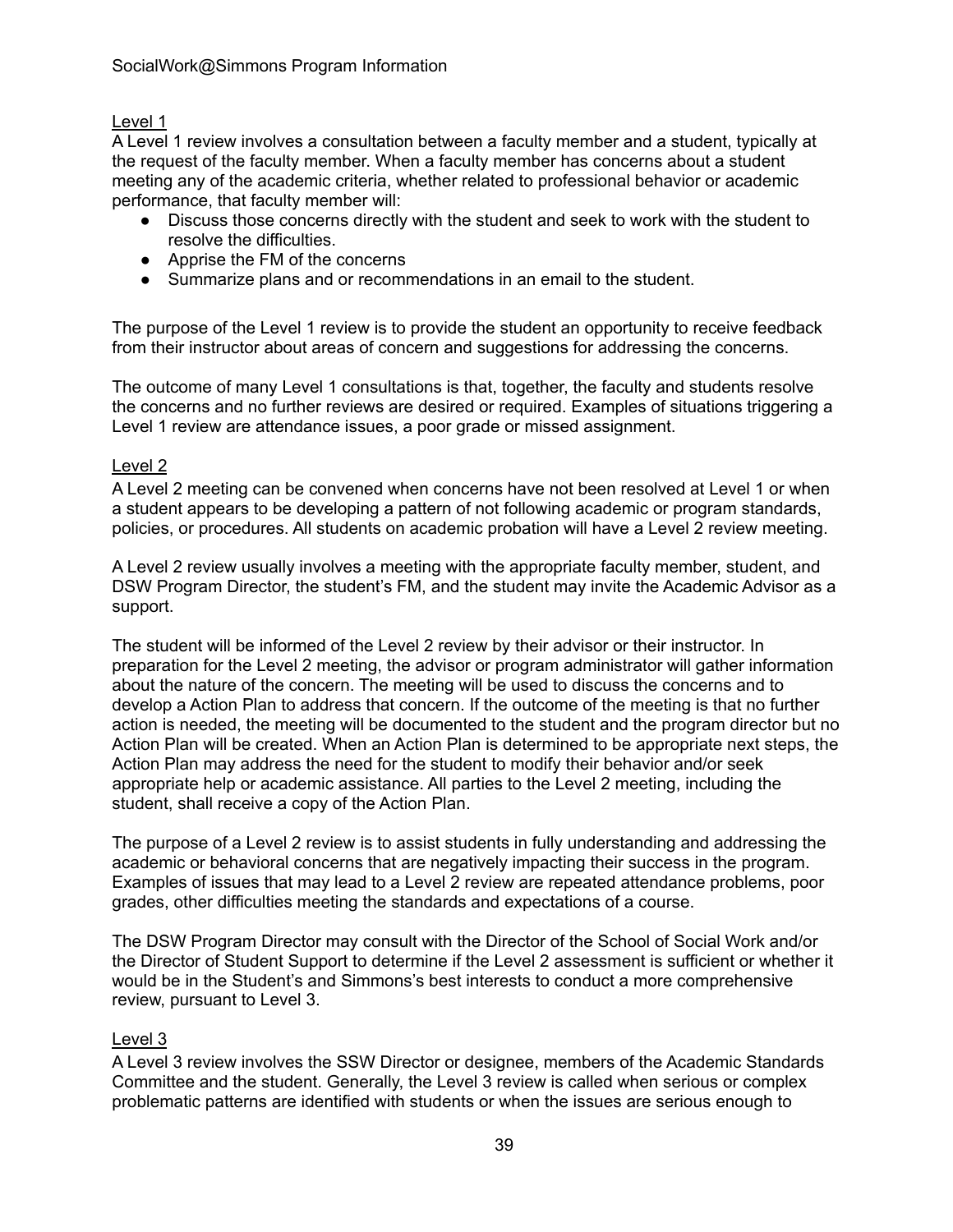require formal consultation with faculty and the student. A student can be referred for a Level 3 review by a faculty member or administrator. A Social Work Professional Conduct form is submitted online to the SSW Director or designee. The SSW Director or designee, in consultation with the committee, decides whether a Level 3 meeting shall be convened. The SSW Director or designee may also consult with the Assistant Dean of Community Standards (see next section). The SSW Director or designee informs the Simmons University Office for Student Life or appropriate University office about the decision to convene a Level 3 review.

 A Level 3 review may be conducted when concerns have not been fully resolved at prior Level 1 or Level 2 meetings. Additionally, a level 3 review may be conducted when a student exhibits unprofessional or unethical behaviors in a classroom or other academic setting. Uncivil interactions from a student with other program students, staff or faculty are not tolerated, and violate the NASW code of ethics. Students will receive a warning from their faculty or other program representative regarding any such behavior. Upon another occurrence, the student will be referred to the Program Director or designee.

 When a Level 3 review is called, the SSW Director or designee will convene a meeting with the appropriate faculty and the student. Information will be provided by the student and by appropriate faculty to determine the nature of the problem and to identify alternatives for its remediation.

 The student will be notified in writing of the concerns and meeting date by the SSW Director or designee, with sufficient time to prepare for and attend the meeting. If a student chooses not to attend, a finding can be made with the available information in the student's absence.

 Once an understanding has been reached, the student will be excused from the meeting. Faculty conducting the Level 3 review will confer and agree on recommendations, which will then be made to the SSW Director or designee who will implement a course of action based on the recommendations.

 The SSW Director or designee will inform the student of the decision, which can include one of the following:

- Continue the student in the program with no conditions.
- Establish written conditions for the student's continuance in the program.
- Consult with or refer to the Simmons University Office for Student Life
- Dismiss student from the program

 In any Level 3 review, there must be clear, concise documentation of the problem areas as well as verification that the concerns have been discussed with the student and attempted to be ameliorated when appropriate. Students must be notified of the decision in 10 business days of the review.

# *Level 3 Reviews and Referral and/or Consultation with the Simmons University Dean for Student Life*

 In some instances, depending on the nature of the problem, the Simmons University Dean for Student Life or the Assistant Dean of Community Standards may be consulted to determine whether a Level 3 Review or a non-academic incident referral or an academic integrity referral is the most appropriate course of action.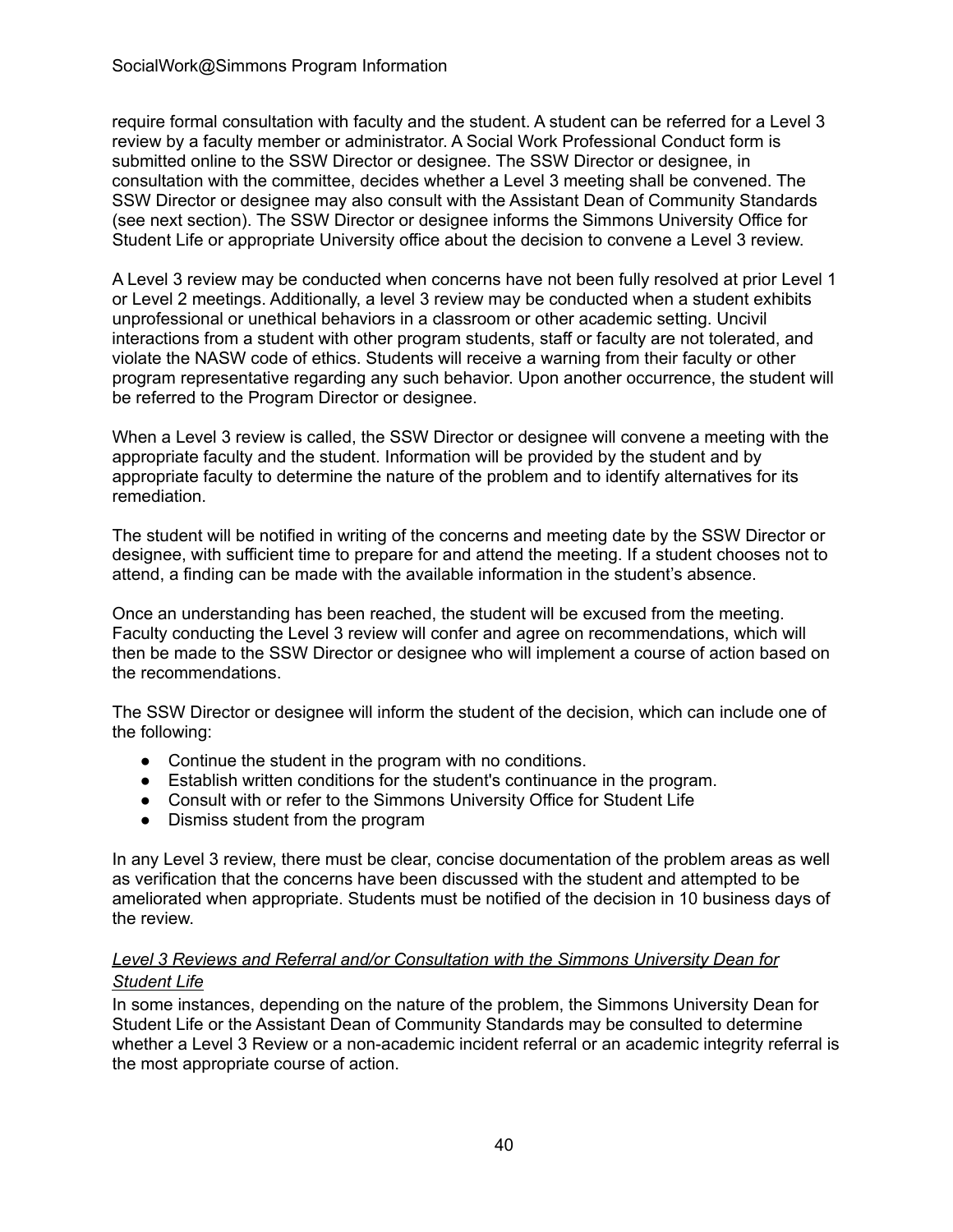After consultation, if it is determined that a report requiring a University disciplinary action is appropriate, the student will be notified. Situations that may result in referral include academic dishonesty, plagiarism, cheating, gender-based misconduct (which includes unlawful harassment), damage or destruction of University property, and conduct that endangers the health or safety of any University student, employee, campus visitor or member of the Simmons community and conduct that disrupts the functioning of the University as an open, educational community.

 Students who are referred for Academic Integrity violations or Code of Conduct Violations may be referred back to the SSW Director or designee for the purpose of developing an implementation of sanctions plan (Action Plan) The SSW Director or designee may consult with the Academic Standards Committee for guidance in the sanctions implementation plan.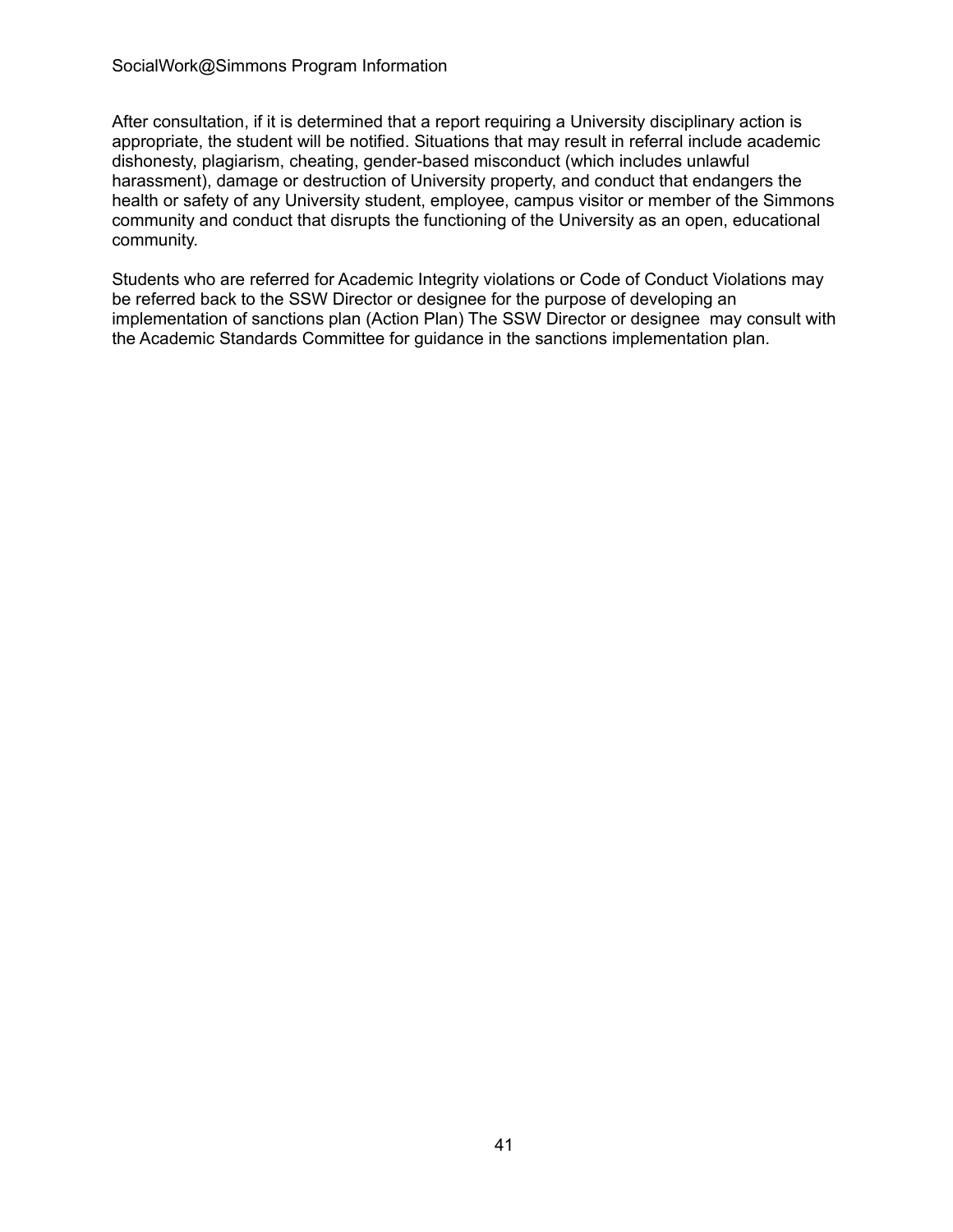# <span id="page-44-0"></span> **ADDITIONAL SIMMONS UNIVERSITY POLICY INFORMATION**

# <span id="page-44-1"></span>**Simmons Connection**

 **Simmons [Connection](https://connection.simmons.edu/)** is the main gateway used to access Simmons technology resources such as email, Workday Student (our course registration system), the library, and more.

 Please note: Before using Simmons Connection or any other Simmons electronic resources, you must activate your Simmons account with your user ID number.

# <span id="page-44-2"></span>**Workday Student**

[Workday](http://workday.simmons.edu/) Student is our Student Information System (SIS) which the University community will use to manage student records, academic programs, student course registrations, course grading, student financial services, degree conferral and transcript information. You will need your student username and password to log into Workday Student.

# <span id="page-44-3"></span> **Accessibility Services and Equal Access Policy**

<span id="page-44-4"></span>The Accessibility Services and Equal Access Policy can be [accessed](https://www.simmons.edu/your-simmons/student-support-resources/accessibility-services) here.

# **Name and Address Changes**

<span id="page-44-5"></span>Name and address change information can be [found](https://www.simmons.edu/academics/registrar/name-and-address-changes) here.

#### **Human Rights in Research**

<span id="page-44-6"></span>Institutional Review Board and Human Rights in Research can be [found](https://www.simmons.edu/academics/research/sponsored-programs/institutional-review-board) here.

# **The Simmons University Code of Conduct**

The Simmons [University](https://www2.simmons.edu/documents/students/Simmons-University-Code-of-Conduct.pdf) Code of Conduct includes information on the Honor System, Student Rights and Responsibilities Statement, and Simmons University Academic Integrity Policy.

# <span id="page-44-7"></span>**Tuition Refunds**

Please consult the Student Financial Services representatives or see online at [Tuition](https://www.simmons.edu/admission-financial-aid/financial-aid-and-affordability/billing-and-payment/tuition-housing-refund-schedules-and-appeal) and Housing Refund Schedules and Appeal [Information](https://www.simmons.edu/admission-financial-aid/financial-aid-and-affordability/billing-and-payment/tuition-housing-refund-schedules-and-appeal) for the exact dates for all terms and a description of the financial implications.

<span id="page-44-8"></span>Please note: The schedule differs from semester to semester.

#### **Financial Information**

 To be eligible to continue to receive Federal Student Aid (FSA), students must make satisfactory academic progress toward achieving and completing their program of study. Please see the complete information and policies on the **Student [Financial](https://www.simmons.edu/graduate/tuition-and-financial-aid) Services Website**.

# <span id="page-44-9"></span> **Other Financial Aid Resources**

- o For information on tuition and fees please [use](https://www.simmons.edu/graduate/tuition-and-financial-aid/tuition-and-fees) this link.
- o For information on tuition and financial aid for online students, please [use](https://www.simmons.edu/graduate/tuition-and-financial-aid/online-students) this link.
- o Tuition, Billing and Financial Aid FAQs can be [found](https://online.simmons.edu/doctorate/dsw/tuition-financial-aid/faq/) here.

#### <span id="page-44-10"></span>**Other scholarship information**

CSWE lists a variety of student funding resources. The listing can be found beginning [here.](https://www.cswe.org/Special-Pages/Visitor-Links/Students/Student-Funding-Opportunities)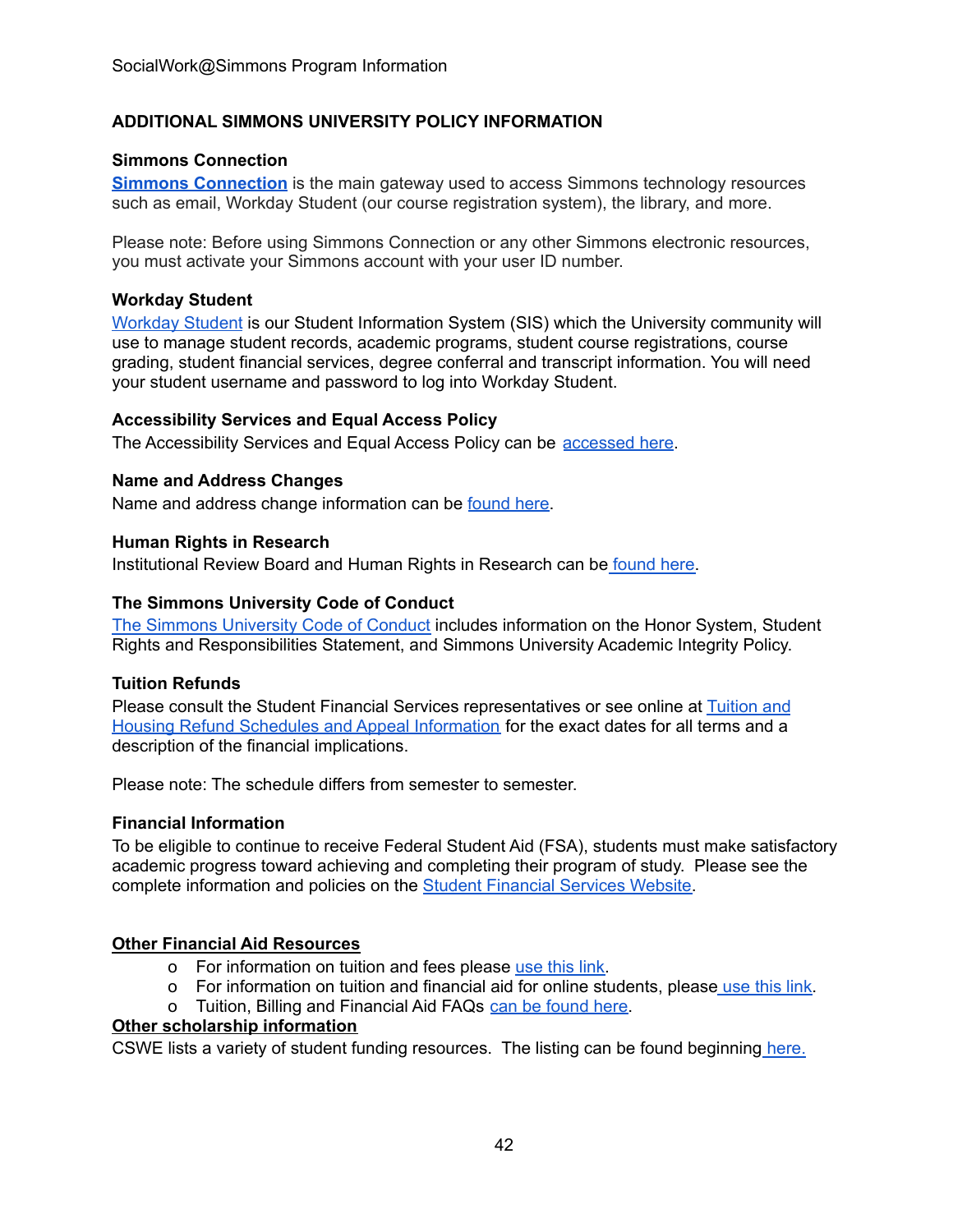SocialWork@Simmons Program Information

# <span id="page-45-0"></span>**Health Insurance**

 *Please note* Simmons University does **not** offer Student Health Insurance to students participating in online programs.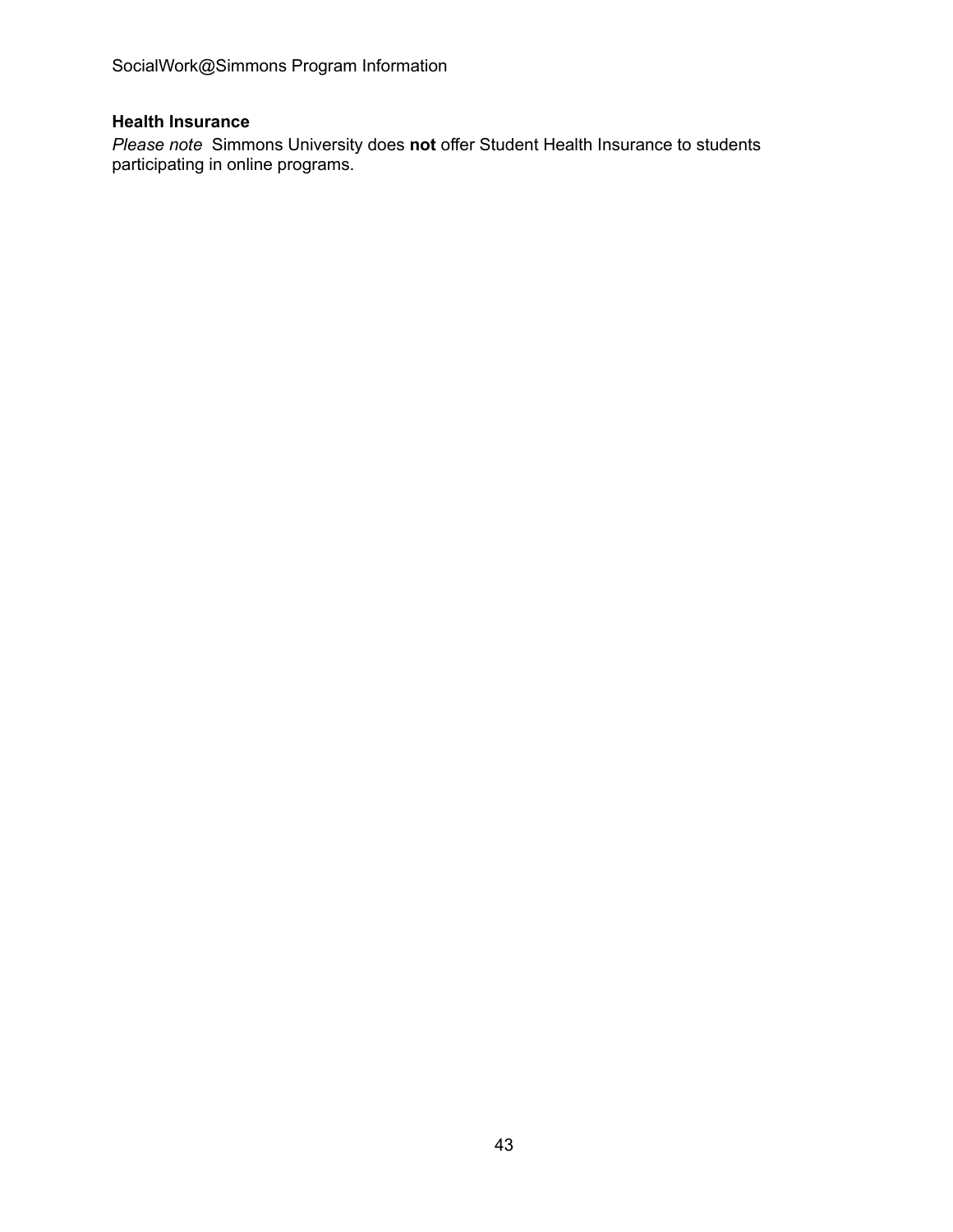# <span id="page-46-0"></span> **THE SIMMONS COMMITMENT TO DIVERSITY, EQUITY, AND INCLUSION**

 The Simmons Commitment to Diversity, Equity and Inclusion was developed with input from the Diversity, Equity and Inclusion Action Council, supported by the University leadership, and unanimously affirmed by our Board of Trustees.

 Simmons is committed to inclusive excellence in all aspects of an individual's community experience. Our values, vision and mission mandate that we strive to create an environment that is free from bias, prejudice, discrimination and hurtful/hateful acts that can prevent each member from thriving in the Simmons community.

#### **Our Diversity & Inclusion Mission**

 We seek to extend to the entire Simmons University community opportunities for learning, growth, success, and meaningful participation and to build a welcoming, diverse, and inclusive culture for our community. To that end, we will engage in ongoing work to combat racism, bias, and all forms of individual and institutional oppression.

 We believe diversity is necessary in all aspects of an educational and residential environment to ensure inclusive excellence. As an academic community, rich with varied life experiences, perspectives, and values, we are uniquely positioned to facilitate the ongoing engagement and intellectual dialogue that honors the inherent and unique characteristics of each member of our community. This includes, but is not limited to, interrogating socially constructed concepts and addressing issues of power, phobia, isms, or any other detractors to building and sustaining an equitable community.

 Simmons will affirm diversity and inclusion by moving beyond tolerance and civility to a respect and appreciation that recognizes the social positioning of underrepresented and marginalized segments of the population.

 Simmons values academic excellence, intellectual freedom, critical thinking, leadership, innovation, respect for the dignity of all individuals, and continuous improvement. We adhere to policies and practices that promote and support diversity and inclusion.

 We prepare students to be well informed, open-minded, and sensitive to the values and diversity of others. We strive to foster an atmosphere where students can become actively engaged leader in a changing, diverse society. We promote this goal through proactive and continual exchange of ideas among students, faculty and the general University community.

To ensure that these goals are attained, Simmons University commits to the following principles.

- o We recognize, respect and honor the inherent individuality of all. We strive to ensure that all decisions concerning the educational progress of students are based on considerations appropriate to an academic institution and not on factors such as race, color, gender, gender identity and expression, sexual orientation, religion, age, national origin, ancestry, disability, or veteran status.
- o All students are given equal access to the University's programs and resources. Admission to the University's undergraduate baccalaureate program considers people who self-identify as women. The University is committed to admitting qualified students of any race, color, gender, gender identity and expression, sexual orientation, religion, age, national origin, ancestry, disability, or veteran status to all programs and activities made generally available to students at the University, including scholarship and loan programs, athletic programs,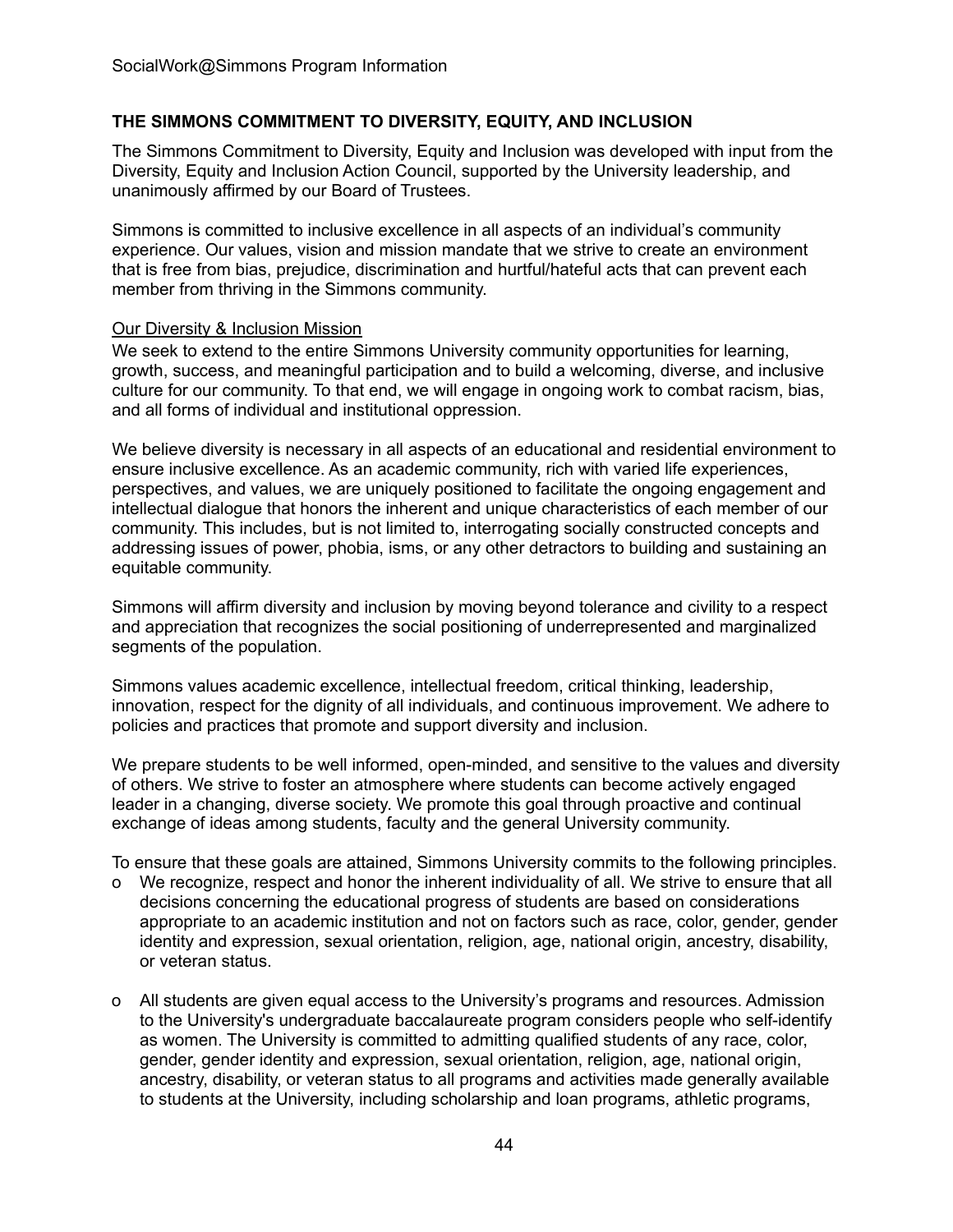and other University-administered student services, and social, educational and recreational programs.

- o We subscribe to the policies set forth in Section 504 of the Federal Rehabilitation Act of 1973, which mandates equal opportunity for qualified persons with disabilities in educational programs and activities.
- o We are committed to creating an atmosphere where diversity is supported with understanding, respect, and encouragement. The University does not tolerate unlawful or other harassment of employees or students. Any discrimination or harassment by any member of the faculty, staff, or student body against any other member of the community will be handled according to the process articulated in the Bias Response Protocol, Title IX Policy, Faculty Policy Manual, Employee Handbook, and other relevant Simmons policies.

#### Notice of Non-Discrimination

 Chartered in 1899 and opened in 1902, Simmons is first and foremost an academic community whose goals include preparing students and other members of the Simmons community to be well informed, open-minded, and respectful of the values and diversity of others.

Simmons is, therefore, committed to the following principles:

 We support equal educational and employment opportunities for all persons, based on each individual's qualifications and fitness, and we seek to administer our university policies without regard to race, color, sex, sexual orientation, gender identity, marital or parental status, religion, age, national or ethnic origin, socio-economic status, ancestry, disability, veterans' status or genetic predisposition.

 We strive to administer our educational programs and activities, as well as the employment opportunities we provide, in accordance with all relevant state and federal requirements and implementing regulations. This includes, but is not limited to, Titles VI and VII of the Civil Rights Act of 1964, Title IX of the Education Amendments of 1972, the Age Discrimination Act of 1975, Section 504 of the Rehabilitation Act of 1973, and Titles I and III of the Americans with Disabilities Act of 1990 and the ADA Amendments Act of 2008, the Massachusetts Equal Rights Law (M.G.L. 93, Section 102 et seq.), and Equal Pay Act, and Chapter 151B of the General Laws of Massachusetts, as amended.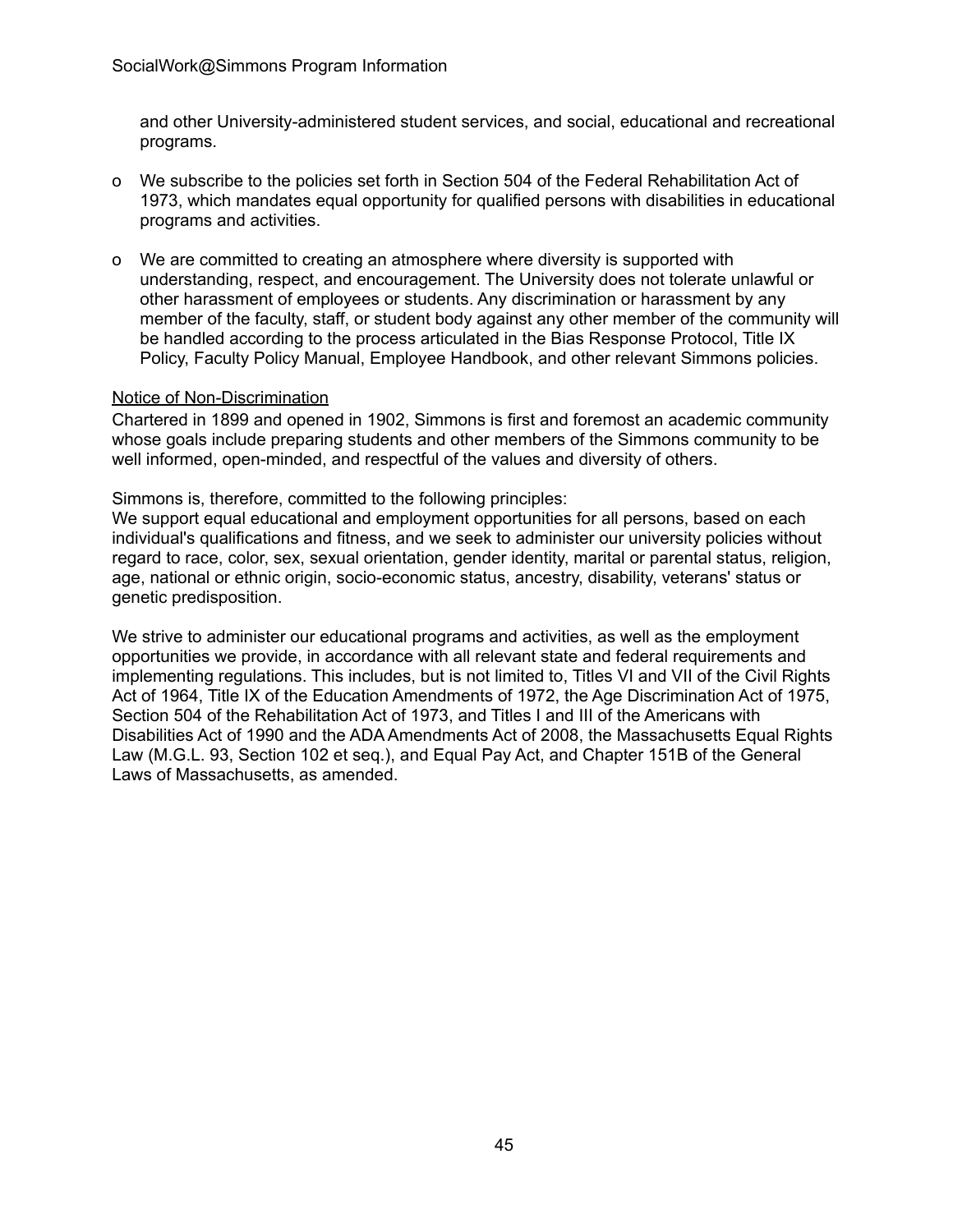We are committed to making our programs and activities accessible to individuals with disabilities, including our online/digital services and offerings. We recognize that in the virtual/online learning environment, technology-dependent teaching and learning processes may create unique and unanticipated access barriers. We encourage individuals to contact us if an obstacle to access is found to exist. (See below for how to do so.)

 We seek to build and maintain a Simmons where the diversity of our community members is met with understanding, respect, and encouragement, and where unlawful discrimination, harassment and retaliation by any member of the administration, faculty, staff, or student body against any other individual will be investigated, evaluated and redressed. The University does not tolerate unlawful discrimination or harassment of its employees or students or retaliation against those who report incidents of unlawful behavior or those who cooperate in the investigation of such complaints.

# Reporting Sexual Misconduct

 If you believe you have been subjected to gender-based misconduct (sexual harassment, sexual violence, gender discrimination, stalking, exploitation), please contact our Title IX Coordinator, at (617) 521-2768.

# Students Reporting Discrimination or Retaliation

 If you are a student and you believe you have been subjected to unlawful discrimination or retaliation, please contact the Dean of your College, the Director of your Program or the Dean for Student Life. The Dean for Student Life can be found in C-115 of the Main Campus Building.

For reporting a web/online accessibility barrier, please use *this [form](https://www.simmons.edu/report-barrier)*. We are committed to making our programs and activities accessible to all individuals.

# Bias Response Protocol

 Simmons is committed to inclusive excellence in all aspects of an individual's community experience. Our values vision and mission mandate that we strive to create an environment that is free of bias, prejudice, discrimination and hurtful acts. Individuals who believe they have experienced or encountered bias, harassment or discrimination can utilize the Simmons bias response protocol to have their concern addressed.

#### For Advice on Whom to Contact about a Concern or Incident

 If you are unsure of where to bring complaints or concerns about unlawful discrimination, harassment or retaliation, please contact the Office of the General Counsel in E-200 in the Main Campus Building or call 617-521-2276.

# Grievance Procedure

 A written complaint alleging violation of the federal sex and disability discrimination laws and/or regulations (34 C.F.R. Part 106 and 45 C.F.R. Part 86, implementing Title IX; 34 C.F.R. Part 104 and 45 C.F.R. Part 84, implementing Section 504 of the Rehabilitation Act; and 45 C.F.R. Part 83, implementing Section 855 of the Public Health Service Act) may be filed with the University by any student, employee, or other aggrieved person. Complaints under this procedure will not be processed from applicants for employment or admission. A University employee's allegation that they have been subjected to discrimination prohibited by the regulations will be processed under the relevant employee grievance procedure. Inquiries concerning the application of non-discrimination policies may also be directed to the Assistant Secretary for Civil Rights at the U. S. Department of Education, Office for Civil Rights, 330 C Street, Washington, DC 20202.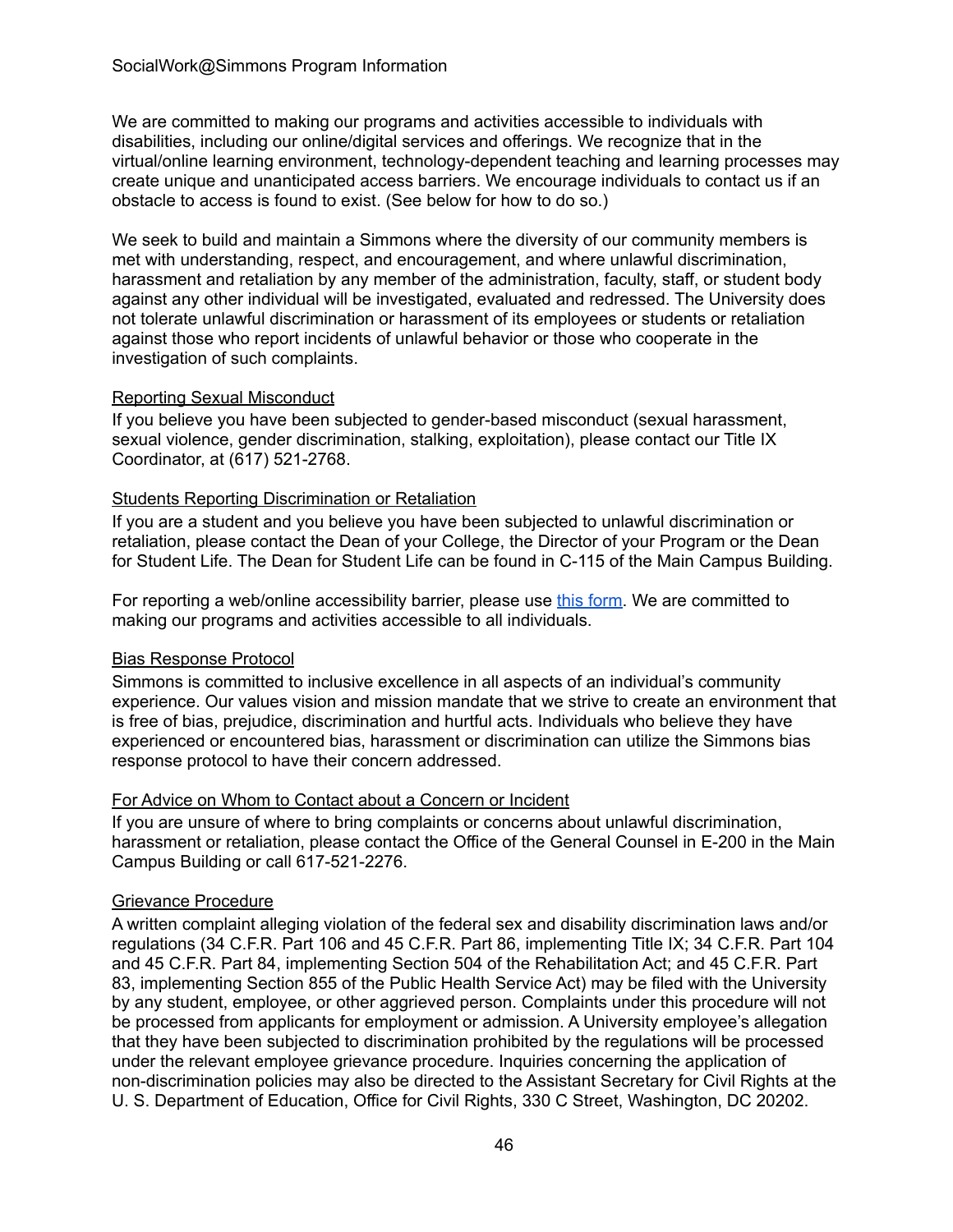The Family Educational Rights and Privacy Act (FERPA) Information can be [found](https://www.simmons.edu/academics/registrar/privacy-student-records) here.

Please visit [this](http://www.simmons.edu/student-life/handbook) link for College Policies on the following topics:

- · Prohibited Conduct
- · Judicial System
- · College Policies & Procedures
- · Residence Hall Policies and Procedures
- · Policies about your use of Technology
- · Notice of Non-Discrimination and Grievance Procedures
- · Students with Disabilities
- · Hazing Policy
- · Gender-based Misconduct Policy
- · Student Rights and Responsibilities Statement
- · Policy on Valuing Diversity
- · CORI Report and Crime Statistics

 For more information about required forms, procedures, and processes related to the doctoral curriculum not specified in this Handbook, students should consult with their Advisor or the DSW Program Director.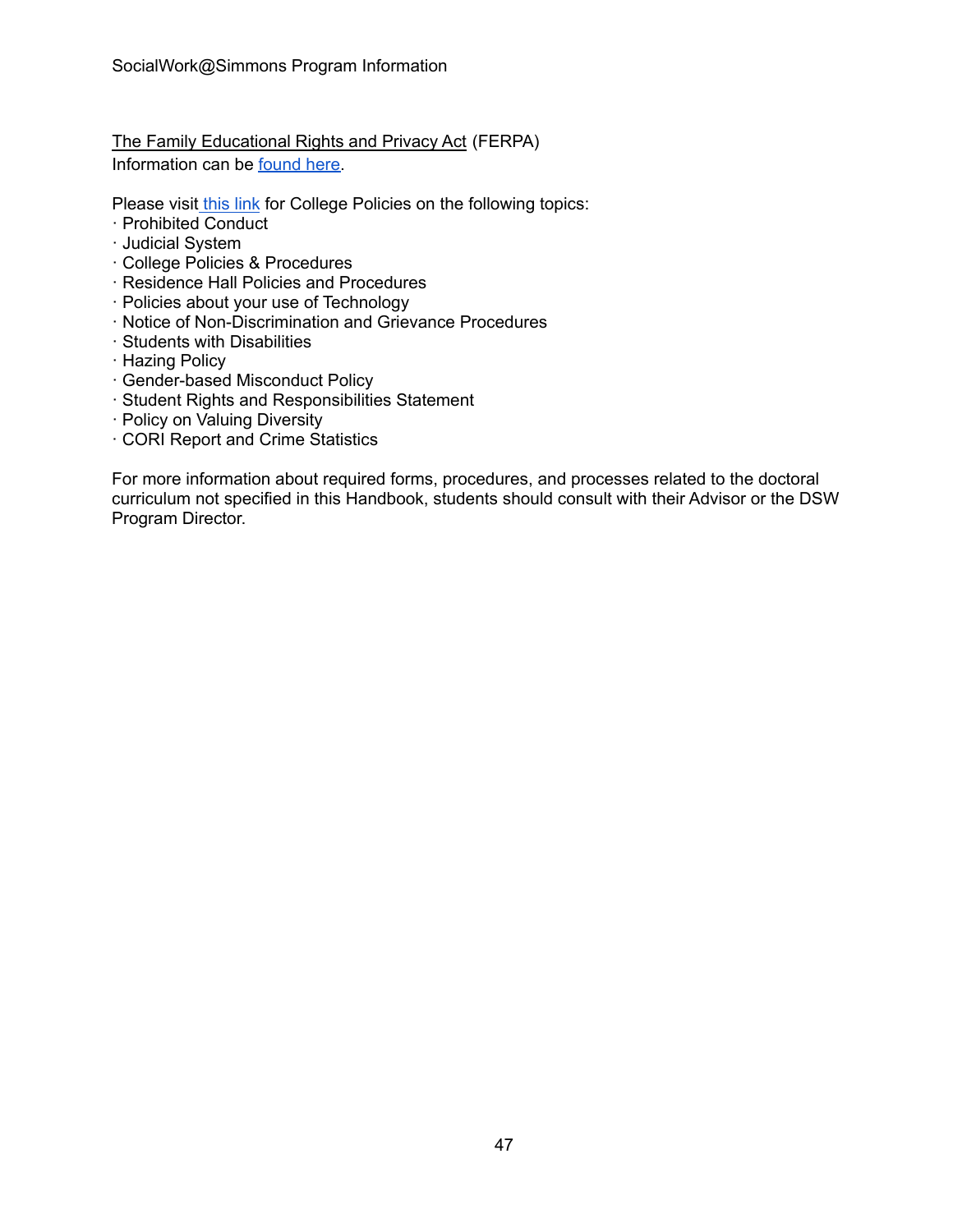# <span id="page-50-0"></span> **STUDENTS ON ACTIVE MILITARY DUTY: CLASS ATTENDANCE INFORMATION**

 The Simmons School of Social Work (SSW) is committed to supporting students who are enrolled in the SSW while on active duty in the U.S. Military.

 We recognize that active-duty students are subject to unexpected and unavoidable changes in their schedules and that you may be deployed to areas where internet access is unreliable or unavailable. Because we know it is not uncommon for students in the military to miss one or more live sessions, we ask our active military students to take the following steps to ensure their success.

#### Duty to Notify Faculty in Advance of Anticipated Absences

 In most instances, we expect students will know in advance when they will need to report for duty and how the nature and location of the deployment may impact their ability to attend live sessions or to participate in field placement. Thus, when students have advance notice that they will be absent from a class due to a military assignment, they are asked to provide the following in writing to their instructor (if missing a class):

- ● A list of all the dates/times of live sessions from which the student anticipates being absent due to military service obligations.
- ● If the student cannot specify a precise date of absence but know of circumstances or conditions that might preclude them from attending one or more live sessions or to report at their clinical placement site, students must provide their faculty member with as much information as they can regarding the potential absence and how it will affect completion of course work or requirements.

#### For Missed Classes

 When a student is absent for one or more live sessions due to military duties, it is likely that their faculty member will assign them one or more supplemental or replacement assignments. The decision to assign supplemental or replacement work for absences due to military deployment rests in the sound discretion of the faculty member as is the decision regarding the nature and kind of supplemental or replacement academic work that may be submitted by the student to fulfill the course requirements. Agreements by faculty and students on whether and how replacement or supplemental work will be done, and the dates of completion, are to be written out to confirm expectations and to avoid misunderstandings.

#### When Students Have No Notice of Changes in Deployment

 For urgent military matters in which students are called to service, they are required to notify all relevant faculty, the FM, and the Program Director as soon as they know when they will be absent from class. To the extent feasible, the same process for determining expectations related to make-up work will be employed. If a student's deployment requires them to be disconnected from the internet, or with limited or no access to the internet, they must notify their FM, and their instructors.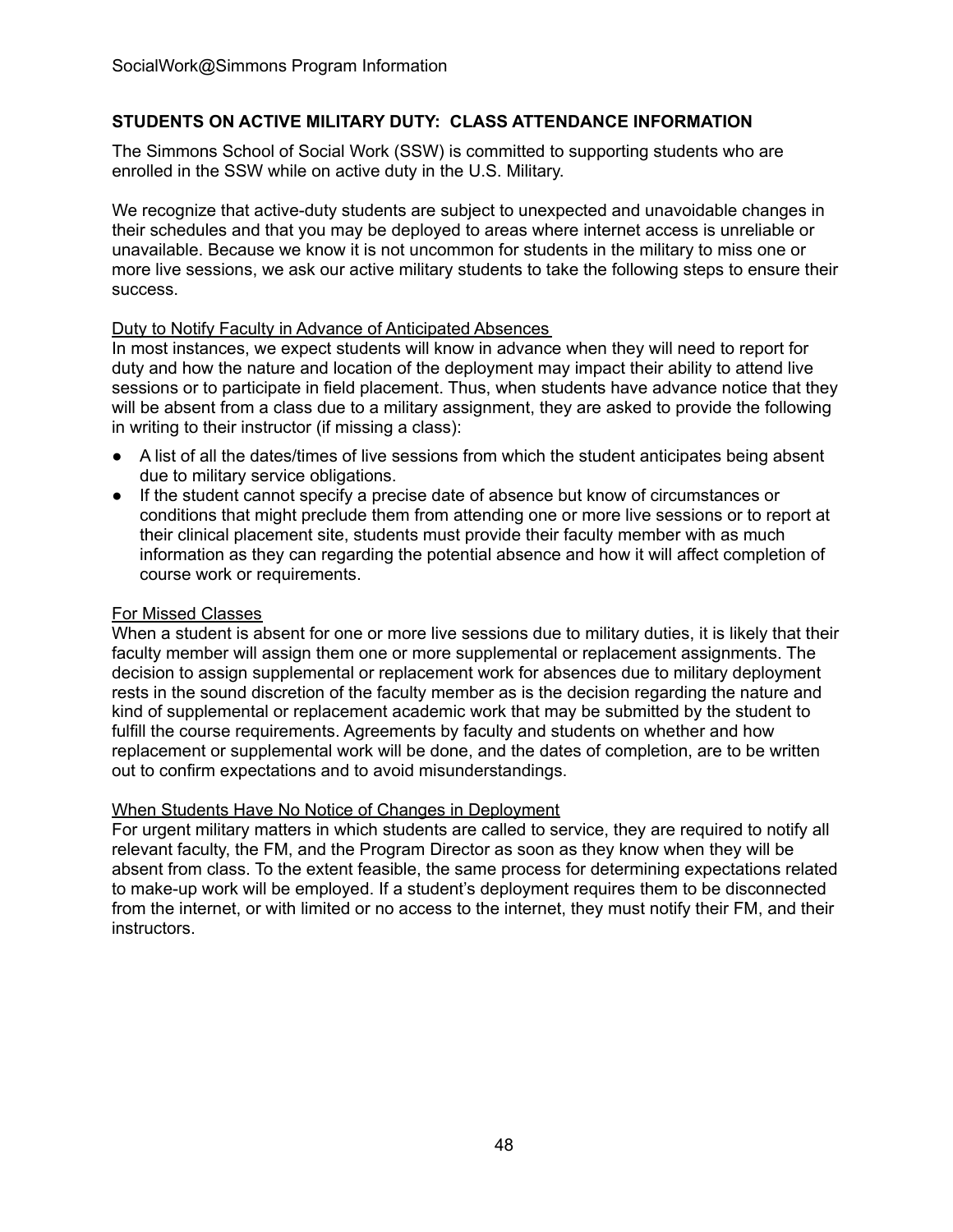# <span id="page-51-0"></span> **APPENDIX 1: SocialWork@Simmons Program Information**

#### **THE SCHOOL OF SOCIAL WORK**

 The Office of the Director of the School of Social Work (SSW) provides leadership for the BSW, MSW, DSW, and PhD programs. The Director's Office develops and implements policies and procedures regarding admissions, academic standing and student requests and petitions. The director is responsible for the faculty and budgets.

 The DSW program and DSW Committee oversee curriculum development, student services, and admissions.

#### *Correspondence from SSW*

 Students must activate and maintain a Simmons University email account. All school-related correspondence will take place only through the Simmons email. Simmons email can be forwarded to a personal email address, but it is the student's responsibility to make certain that Simmons email is checked at least once per day regularly year-round (including during breaks between terms).

#### **REGISTRATION**

 Course registration for SocialWork@Simmons students typically will open five weeks prior to the first day of classes for any given term. Students will receive a registration notification email on the Friday prior to registration opening.

 This email will include the classes that students will be registering for, the term to select and screenshots showing how to register.

 All registration is done on Workday, the Simmons University online registration system. Students should consult with their FM about course selections and course sequencing, the Simmons Service Desk (617-521-2222) for Workday technical issues, and the Registrar's Office (617-521-2111 or [workdaystudent@simmons.edu](mailto:workdaystudent@simmons.edu) regarding Workday registration error codes and registration issues. Other questions should be directed to their FM or Student Success representative.

#### **GRADUATION INFORMATION**

 The Faculty and the Board of Trustees grants degrees six times per academic year. The dates are the last business days of January, March, July, August and October, and the third Friday in May. The University has one on-campus graduation ceremony, held in May on the third Friday. In addition, online graduation ceremonies ("Virtual Commencements") are held in September and March; the exact dates and additional information will be sent to eligible graduates.

#### *Diplomas*

 For all students graduating other than May, diplomas will be mailed directly to the address listed in Workday approximately four to six weeks after degree conferral. It is important that the student's address is correct on Workday.

 For students graduating in May, your diploma will be available for pickup at Commencement. For students who do not attend Commencement or claim their diploma, it will be mailed in mid-June to the address listed in Workday. It is important that the student's address is correct on Workday.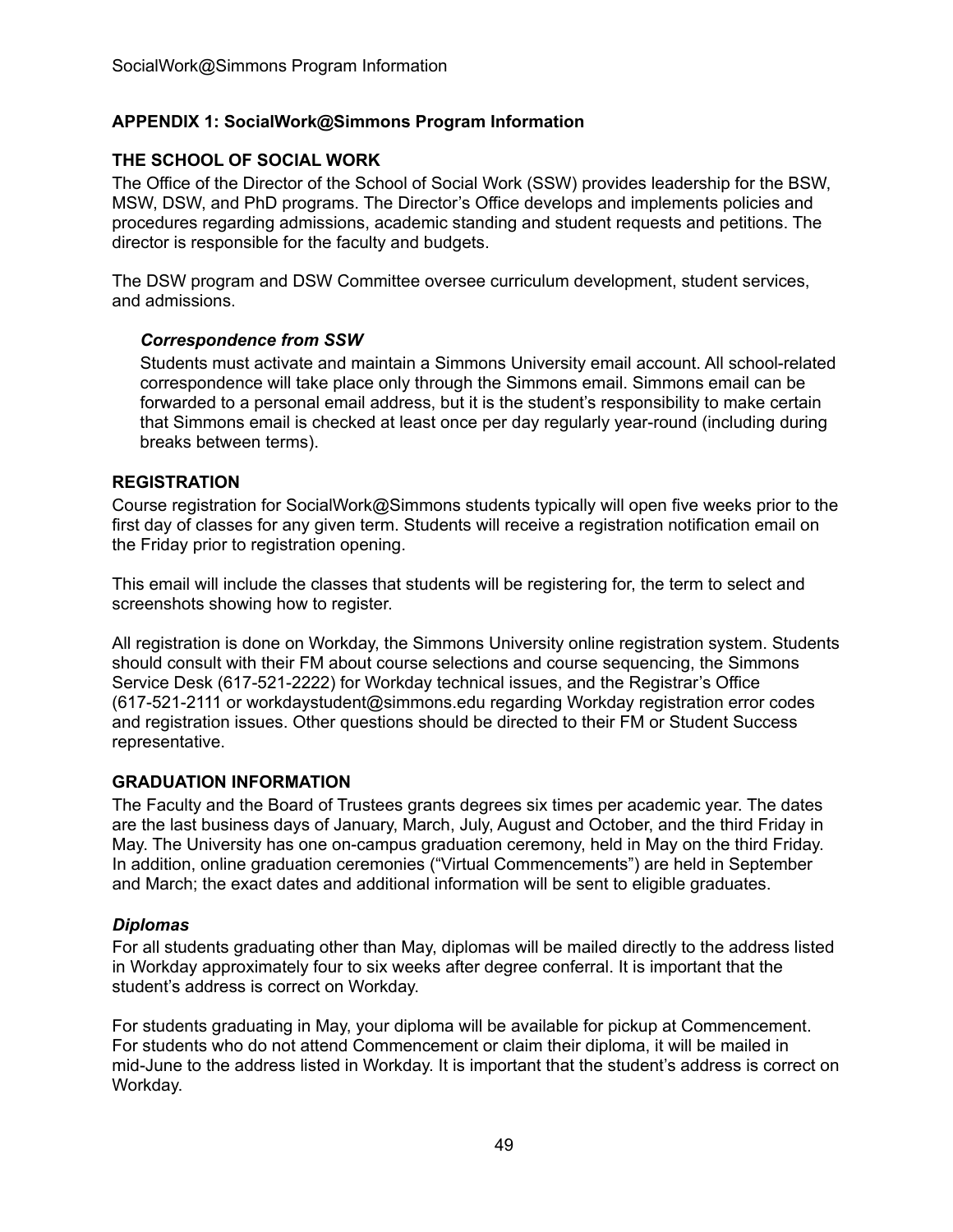Replacement diplomas can be ordered through the Registrar's Office Diplomas will not be ordered for students who do not return completed Petitions to Graduate.

Late petitions may delay the availability of your diploma.

 Students who have completed all degree requirements must submit a Petition to Graduate form to the Registrar's Office. Failure to complete the required paperwork, or selecting the incorrect graduation date, could affect participation in graduation ceremonies, diploma availability, or the student's conferral (graduation) date.

# *Transcripts*

 **The Registrar's Office is no longer able to process official transcript requests to be mailed out or picked up in the office**. Moving forward, we will only be able to process *electronic* official transcripts, through [Parchment](https://www.parchment.com/u/registration/34321/account) by visiting [https://tinyurl.com/SimmonsUniversityTranscript.](https://tinyurl.com/SimmonsUniveristyTranscript)

 When creating your account on Parchment, please use your NON-Simmons account. Please allow 3-5 business days for your order to be processed."